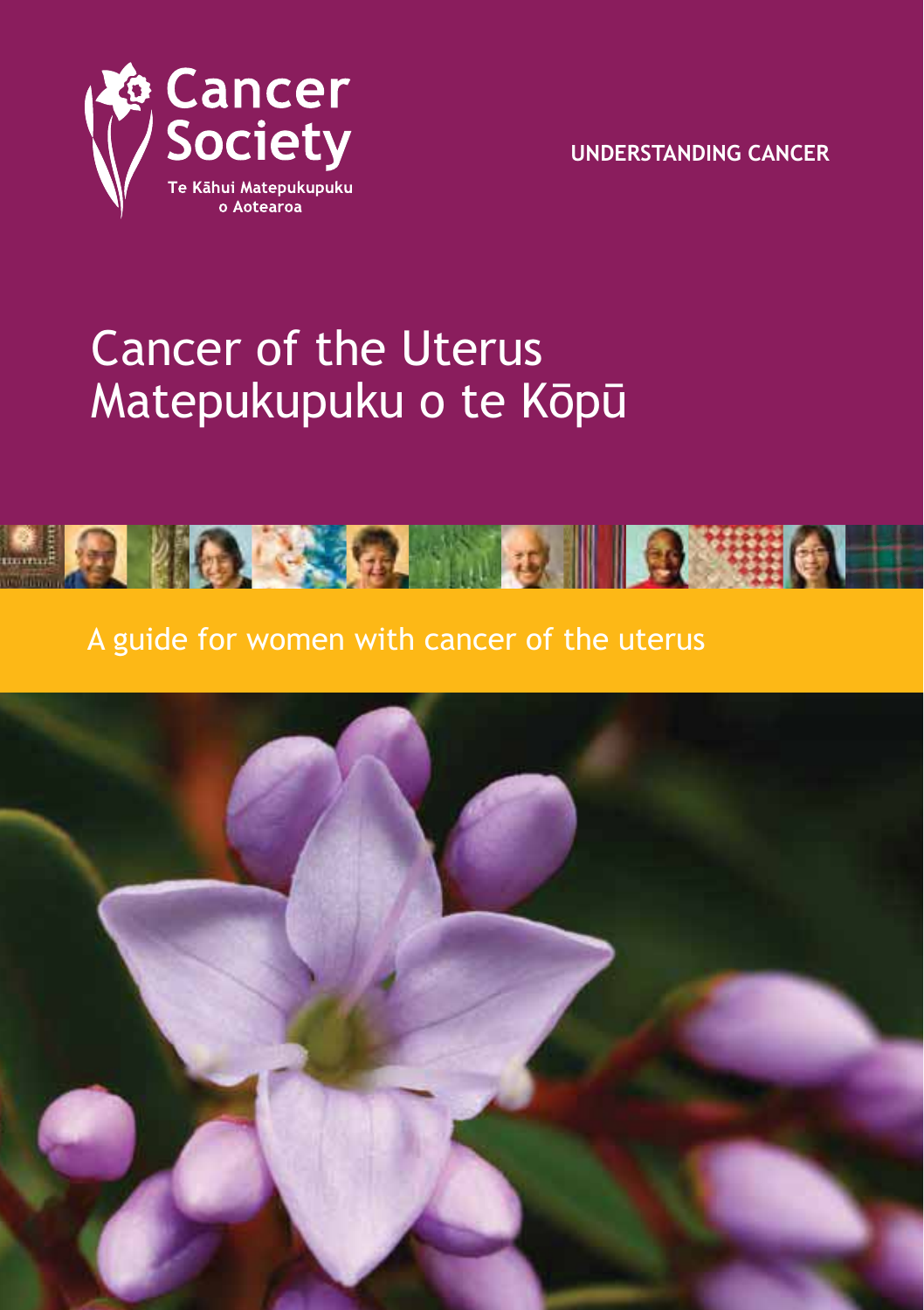Copyright (c) 2012 Cancer Society of New Zealand Inc. PO Box 12700, Wellington 6011.

First edition 2012 ISBN 0-908933-93-2

Other titles from the Cancer Society of New Zealand / Te Kāhui Matepukupuku **o Aotearoa** Advanced Cancer/Matepukupuku Maukaha Bowel Cancer/Matepukupuku Puku Hamuti Bowel Cancer and Bowel Function: Practical advice Breast Cancer/Te Matepukupuku o nga-Ū Breast Cancer in Men: From one man to another Cancer Clinical Trials Cancer in the Family: Talking to your children Chemotherapy/Hahau Complementary and Alternative Medicine Eating Well During Cancer Treatment/Kia Pai te Kai i te wā Maimoatanga Matepukupuku Emotions and Cancer Got Water?/He Wai? Kanesa o le susu/Early Breast Cancer (Samoan) Lung Cancer/Matepukupuku Pūkahukahu Melanoma/Tonapuku Prostate Cancer/Matepukupuku Repeure Radiation Treatment/Haumanu Iraruke Secondary Breast Cancer/Matepukupuku Tuarua ā-Ū Sexuality and Cancer/Hōkakatanga me te Matepukupuku Understanding Grief/Te Mate Pāmamae

#### **Brochures**

Being Active When You Have Cancer Being Breast Aware Bowel Cancer Awareness Gynaecological Cancers Questions You May Wish to Ask Talking to a Friend with Cancer Thermography

Our key messages and important sections have been translated into te Reo Maori. Our translations have been provided by Hohepa MacDougall of Wharetuna Māori Consultancy Services and have been peer reviewed by his colleagues.



# Introduction

This booklet has been prepared to provide you with information about cancer of the **uterus**.

Cancer of the uterus is also called cancer of the womb, uterine cancer, endometrial cancer or cancer of the lining of the womb. The lining of the uterus is called the **endometrium.** Because cancer of the uterus usually starts in this lining, the cancer is sometimes called 'endometrial cancer'. In this booklet, we will talk about 'cancer of the uterus' or 'uterine cancer'.

Many women feel understandably shocked and upset when they are told that they have or may have cancer of the uterus. This booklet aims to help you to understand what cancer of the uterus is and how it is diagnosed and treated. We also include information about support services you may like to use.

We cannot tell you which is the best treatment for you. You need to discuss this with your doctors. However, we hope this information will answer some of your questions and help you think about the questions you want to ask your doctors.

If you find this booklet helpful, you may like to pass it on to your family and friends, who may also find it useful.

This booklet does not need to be read from cover to cover, but can be read in sections according to your needs or interest. The words in **bold** are explained in the glossary.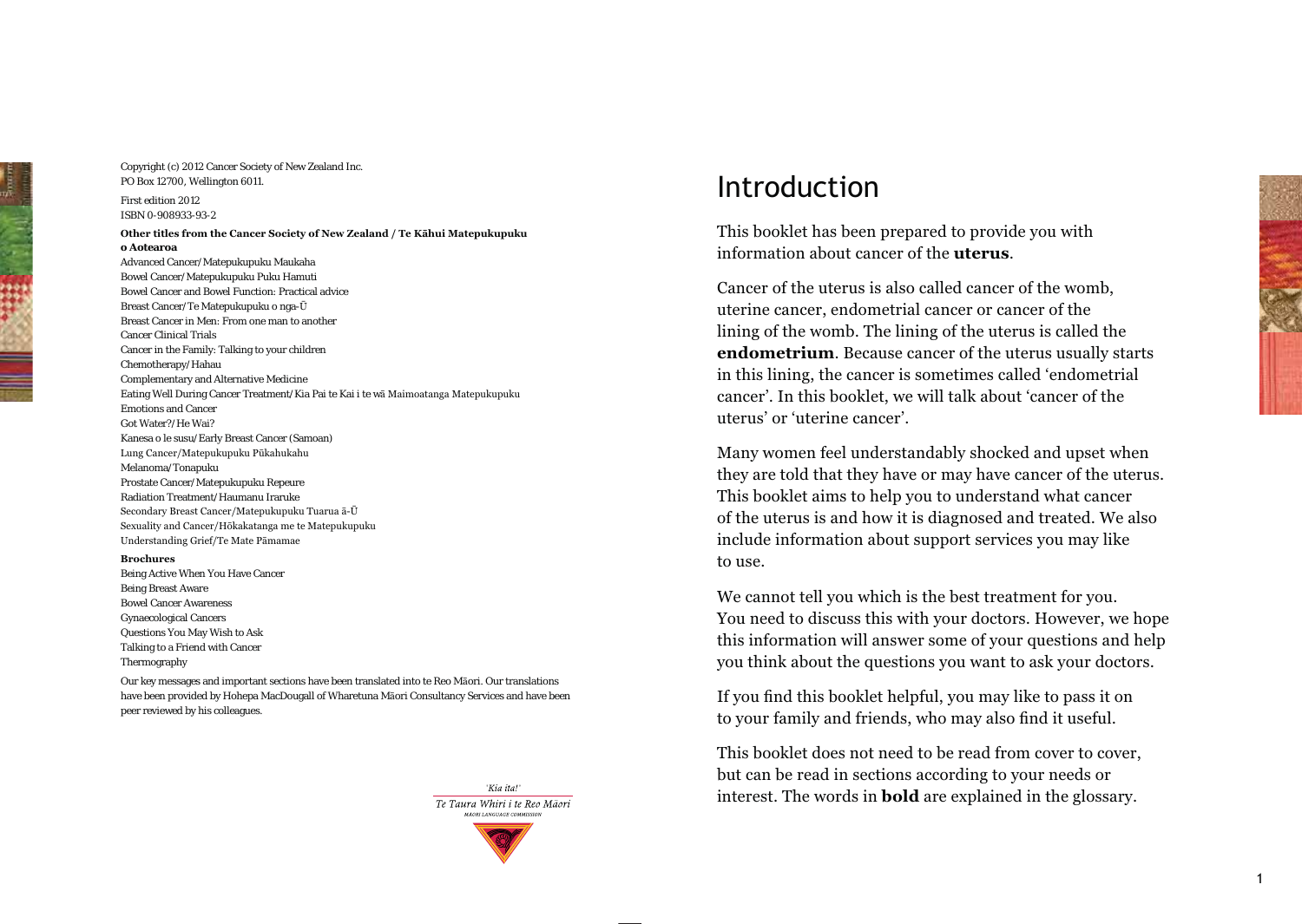

# Kupu whakataki

I whakaritea tēnei puka hei hoatu pārongo ki a koe e pā ana ki te matepukupuku o te kōpū.

Ko ētahi atu ingoa mō te matepukupuku o te kōpū, ko te matepukupuku o te ewe, te matepukupuku ā-kōpū, matepukupuku endometrial, ko te matepukupuku o te whakapaparanga o te ewe rānei. Ko te ingoa o te whakapaparanga o te kōpū, ko te endometrium. I te mea tīmata ai te matepukupuku o te kōpū, i te nuinga o te wā, ki roto i tēnei whakapaparanga, ka kīja he 'matepukupuku endometrial'. I roto i tēnei puka, ka kōrero mātou mō te 'matepukupuku o te kōpū', ko te matepukupuku ā-kōpū rānei.

Tokomaha ngā wāhine ka whētuki, ka raru ohorere ki te rangona kua pāngia rātou ki te matepukupuku o te kōpū. Ko te whāinga o tēnei puka, ko te āwhina kia mārama ai koe, he aha te matepukupuku o te kōpū, me ngā mahi whakatau me te whakamaimoa i tēnei mate. Kua whakaurua hoki he pārongo e pā ana ki ngā ratonga tautoko tērā pea ka hiahia koe ki te whakamahi.

Kãore e taea e mātou te kōrero mō te maimoatanga pai ake mōu. Me kōrero kē koe ki ō rata e pā ana ki tēnei. Heoi, ko te tūmanako, ka whakautu ēnei pārongo i ētahi o ōu pātai, me te āwhina i a koe ki te whakaaro i ētahi atu pātai e hiahia ana koe ki te pātai i ō rata.

Mehemea he mea āwhina tēnei puka i a koe, tērā pea ka pīrangi koe ki te hoatu ki tō whānau, ki ō hoa rānei mei kore ka whaikiko mā rātou

Ehara i te mea me pānuitia te katoa o tēnei puka, engari ka taea te pānui ā-wāhanga, e ai ki tāu e hiahia ana. Whakamāramatia ai ngā kupu kua miramiratia i roto i te rārangi kupu.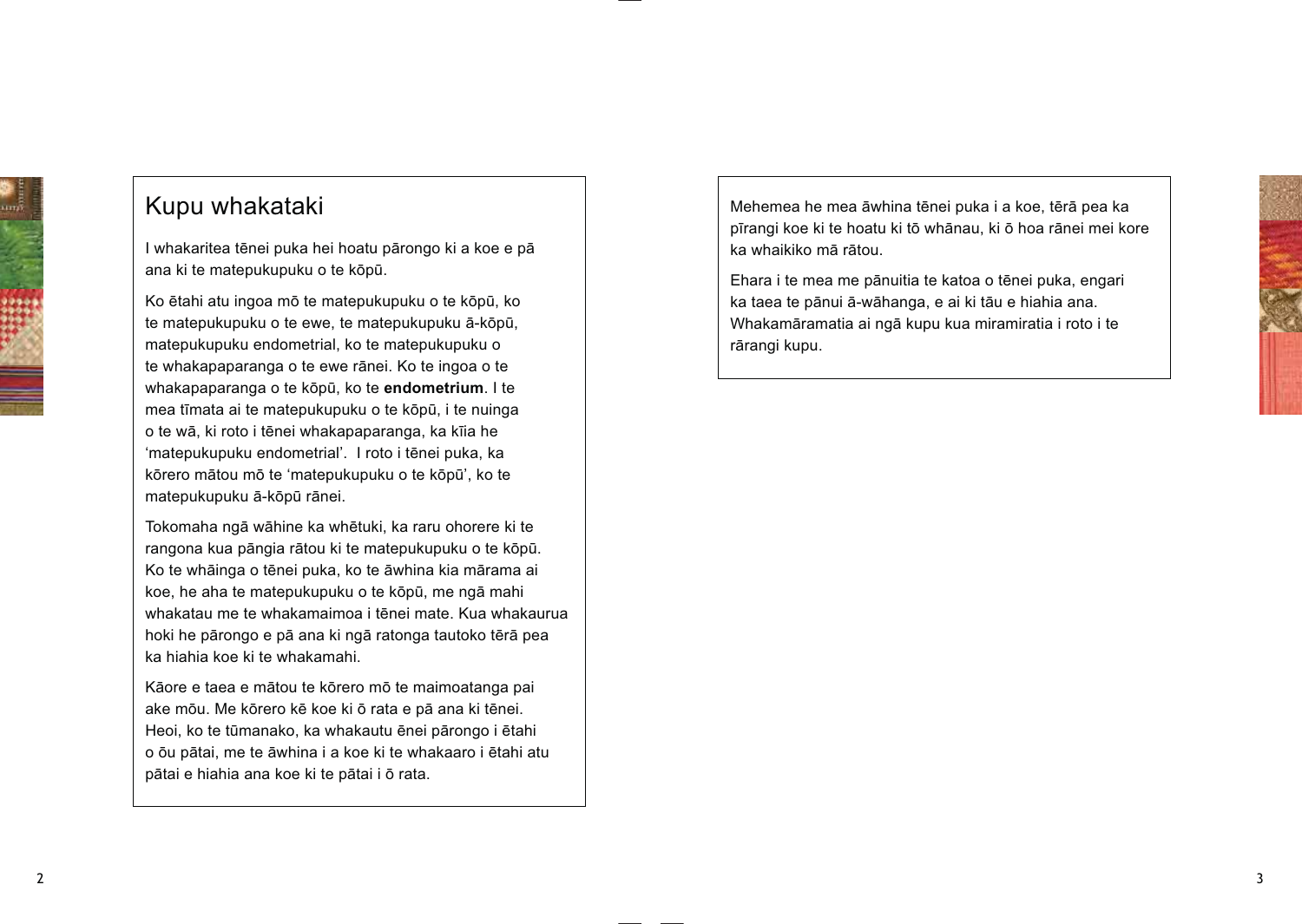

# **Contents**

| <b>Introduction</b>                                    | 1        | B      |
|--------------------------------------------------------|----------|--------|
| What is cancer?                                        | 6        | B<br>Ŀ |
| The uterus                                             | 9        | S      |
| Cancer of the uterus<br>Causes of cancer of the uterus | 12<br>14 | P<br>C |
| How common is cancer of the uterus?                    | 14       | F      |
| Symptoms                                               | 16       | Н      |
| Doctors and other health professionals you may see     | 17       | Ir     |
| How cancer of the uterus is diagnosed                  | 19       | C      |
| 'Staging' the cancer                                   | 22       | a<br>W |
| <b>Treatment</b>                                       | 27       |        |
| Surgery                                                | 29       | N      |
| <b>Radiation treatment</b>                             | 34       | D      |
| Hormone treatment                                      | 41       | E      |
| Chemotherapy                                           | 43       | R      |
| Complementary and alternative medicines                | 47       | R      |
| Making decisions about treatment                       | 50       | Ŀ      |
| Talking with doctors                                   | 51       | S      |
| Talking with others                                    | 54       | Q      |
| Prognosis (outlook)                                    | 55       |        |
| A second opinion                                       | 55       | G      |
| Taking part in a clinical trial                        | 56       | S      |
| Coping with side effects                               | 60       | N      |
| <b>Tiredness</b>                                       | 60       |        |
| Tips that will help relieve your tiredness             | 61       | F      |
| Menopause                                              | 63       |        |

| <b>Bladder problems</b>                  | 65  |
|------------------------------------------|-----|
| <b>Bowel problems</b>                    | 65  |
| Lymphoedema                              | 66  |
| Seeking support                          | 70  |
| Palliative care                          | 70  |
| Cancer support groups                    | 72  |
| Financial assistance                     | 72  |
| Home care                                | 73  |
| <b>Interpreting Services</b>             | 73  |
| Cancer Society Volunteering, Information | 74  |
| and Supportive Care Services             |     |
| Wigs (hair loss)                         | 76  |
| What can I do to help myself?            | 79  |
| Diet and food safety                     | 79  |
| Exercise                                 | 81  |
| Relaxation techniques                    | 83  |
| Recovery and follow-up care              | 83  |
| Life after treatment                     | 85  |
| Sexuality and cancer                     | 86  |
| Questions you may wish to ask            | 90  |
| Glossary                                 | 94  |
| Suggested readings and websites          | 100 |
| <b>Notes</b>                             | 102 |
| <b>Feedback</b>                          | 107 |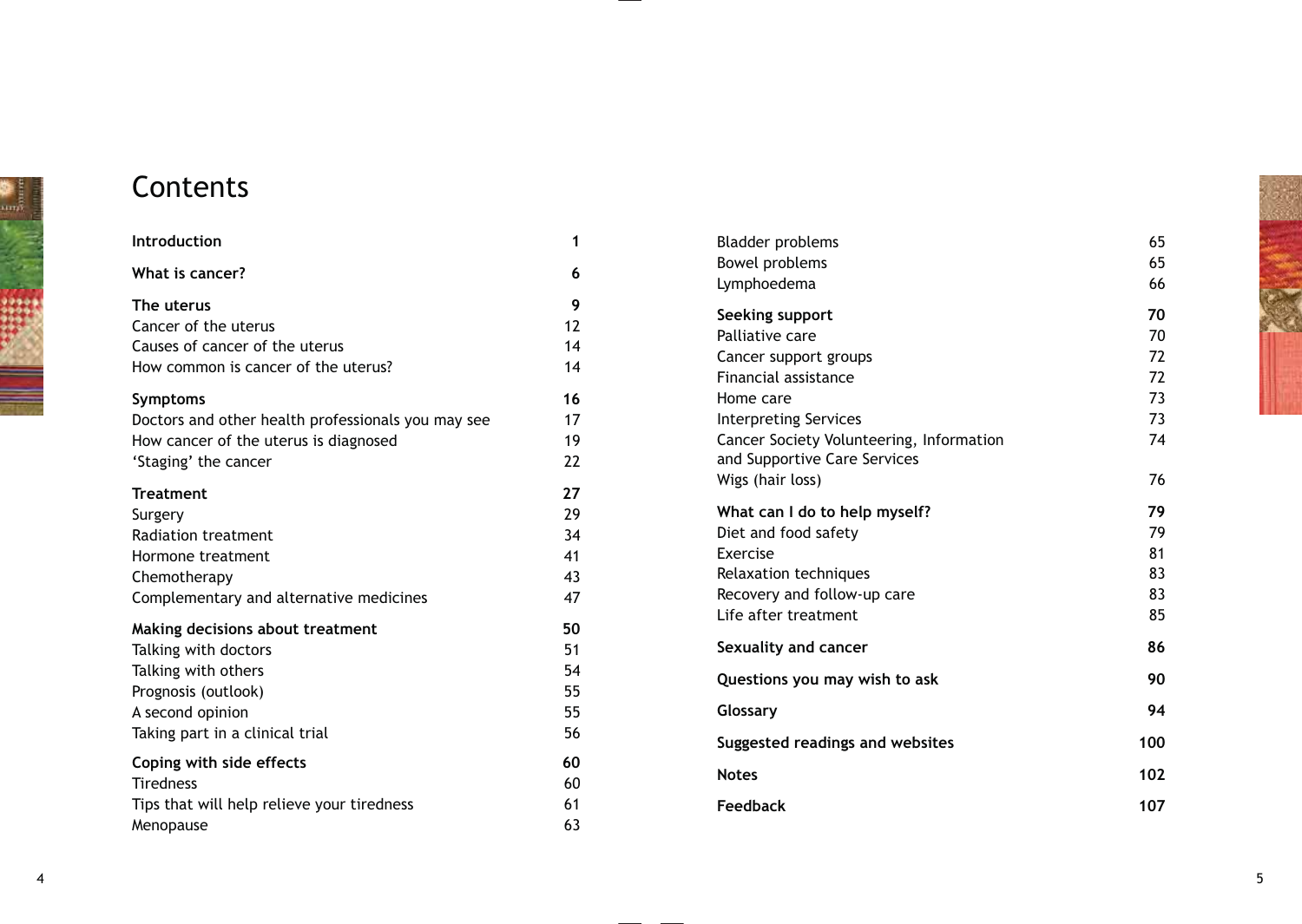

# What is cancer?

Cancer is a disease of the body's **cells**. Our bodies are always making new cells: so we can grow, to replace worn-out cells or to heal damaged cells after an injury. This process is controlled by certain **genes**. All cancers are caused by changes to these genes. Changes usually happen during our lifetime, although a small number of people inherit such a change from a parent.

Normally, cells grow and multiply in an orderly way. However, changed genes can cause them to behave abnormally. They may grow into a lump. These lumps can be **benign** (not cancerous) or **malignant** (cancerous).

Benign lumps do not spread to other parts of the body.

A malignant lump (more commonly called a malignant **tumour**) is made up of cancer cells. When it first develops, this malignant tumour is confined to its original site. If these cells are not treated they may spread into surrounding **tissue** and to other parts of the body.

## **The beginnings of cancer**



## **How cancer spreads**



When these cells reach a new site they may continue to grow and form another tumour at that site. This is called a secondary cancer or **metastasis**.

For a cancer to grow bigger than the head of a pin, it must grow its own blood vessels. This is called angiogenesis.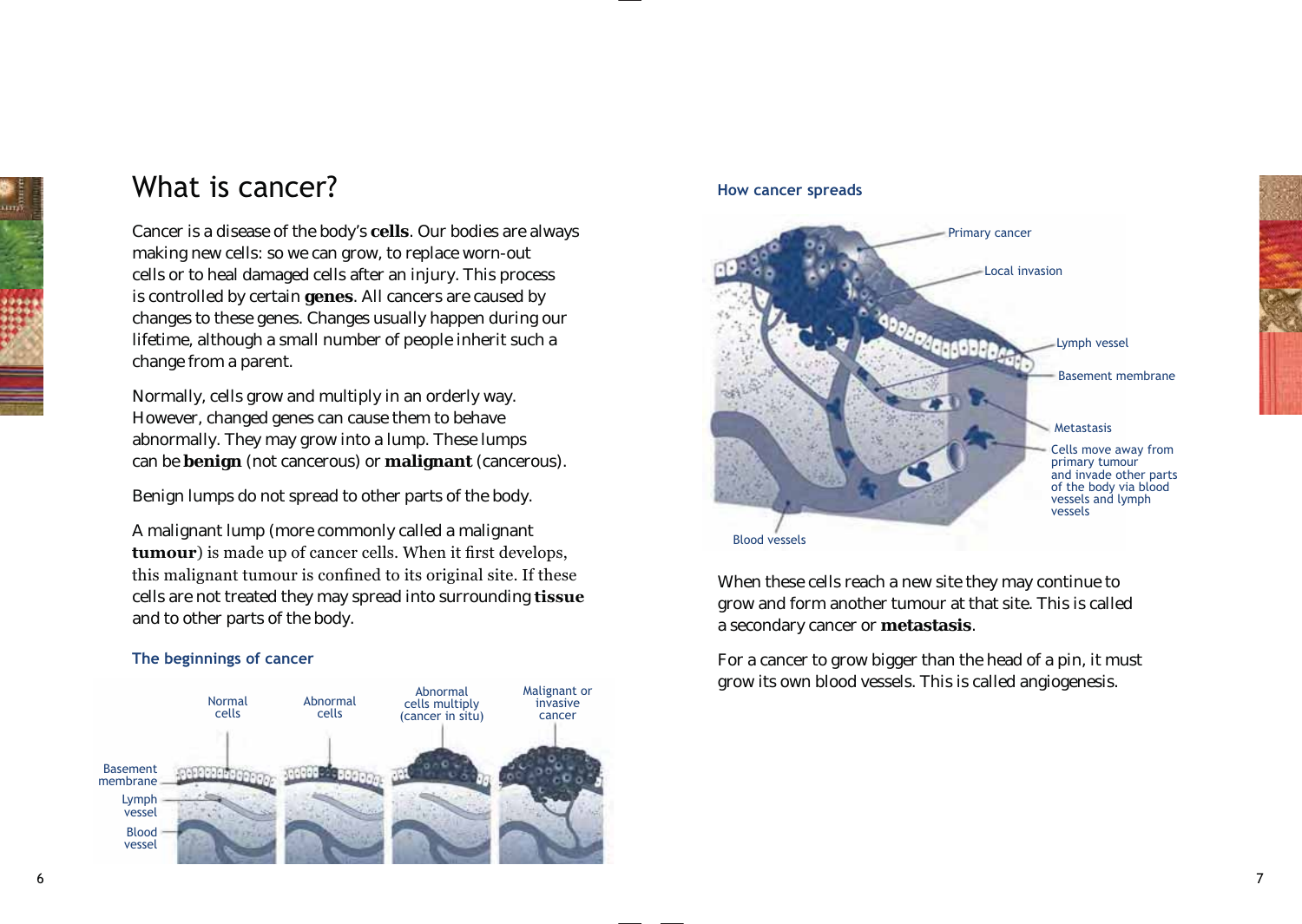

# He aha te matepukupuku?

He mate ka pā ki ngā pūtau o te tinana te matepukupuku. E kore e mutu te mahi a te tinana ki te hanga pūtau hou; kia tipu ai tātou, hei whakahou anō i ngā pūtau kua ruha. ki te whakaora hoki i ngā pūtau kua hē, whai muri i ngā wharahanga noa. Whakahaerehia ai tēnei mahi e ētahi tino ira. Puta ai ngā matepukupuku katoa nā runga i ngā whakarerekētanga ka pā ki ēnei ira. Ka pā ēnei whakarerekētanga huri noa i te wā o tō tātou oranga, heoi, arā ētahi tāngata torutoru nei, ka heke tuku iho ēnei ira rerekē mai i tētahi o ō rātou mātua

Ko te tikanga, ka tipu, ka nui haere ngā pūtau me te pai o te whai hātepe. Heoi anō tērā, ka tareka e te ira rerekē, te whakararu i te mahi a ngā pūtau. Tērā pea ka tipu hei puku. Ko ētahi puku he mārire (kore matepukupuku), he marere kē rānei (kawe matepukupuku).

Kāore ngā puku mārire e hōrapa ki ētahi atu wāhi o te tinana.

Ko te kurukuru marere (e mōhiotia nei he puku marere) he hanganga pūtau matepukupuku kē. I tōna putanga tuatahi, ka noho tēnei puku marere ki te wāhi taketake i puta ai. Ki te kore e maimoatia ēnei pūtau, tērā pea ka hōrapa ki roto i ngā kikokiko e karapoti ana, ki wāhi kē rānei o te tinana.

Ka tae ana ēnei pūtau ki wāhi hou kē, tērā pea ka tipu tonu. ā, ka puta anō he puku ki taua wāhi. Kīja ai tēnei ko te matepukupuku tuarua, ko te metastasis rānei.

Ki te tipu nui ake te matepukupuku i te kōhao o te ngira, me whakatipu anō ia i ōna ake ia toto. Ko te ingoa mō tēnei ko te angiogenesis.

# The uterus

The uterus is part of the female reproductive system. It is also called the womb. The uterus is about the si e and shape of an upside-down pear. The uterus sits quite low in the pelvis (below the **abdomen**, behind the pubic bone) and is held there lightly by muscle. The uterus is joined to the vagina by the cervix, or neck of the uterus.

Each month, in women who are able to have children, **hormones** are released in the body that cause ovulation and periods (menstruation).

In ovulation, an egg travels from one of the ovaries down the fallopian tube. If the egg is fertilised, it implants in the lining of the uterus, where it grows into a baby.

The lining of the uterus is called the endometrium. The endometrium is made up of several layers that include skin-like cells (surface epithelium), blood vessels, tissue spaces and glands. Each month the endometrium grows thicker to prepare for pregnancy. If a woman does not become pregnant, the top layers of the endometrium are shed and flow out through the vagina in the monthly period.

**Menopause** is when a woman's periods stop and she is no longer able to have a baby. Her body stops releasing the hormones that cause ovulation and periods.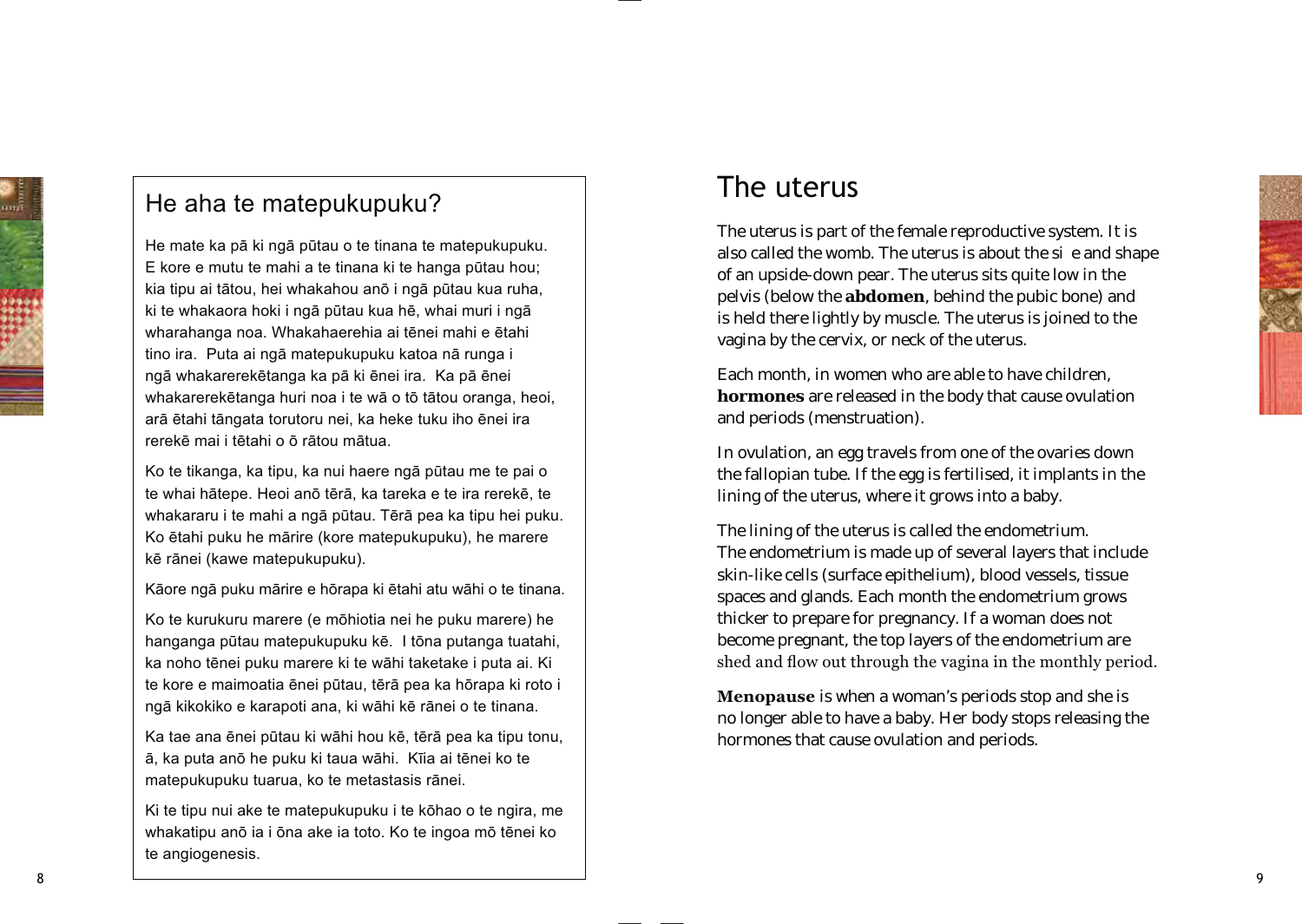

#### Side view of woman



### Woman's reproductive system



# Te kōpū

He wāhanga te kōpū o te pūnaha taihema uwha. Kīja ai anō, ko te ewe. Ko tōna hanga, he rite ki te rahi me te āhua o te pea kōaro. Noho ai ki raro rā anō o te papatojake (ki raro ake i te puku, ki muri i te wheua tore, ā, pupuritia ai ki konā e tētahi ua. Hono ai te kōpū ki te tara mā te waha whare tangata, te kaki o te kōpū rānei.

la marama, ia mārama, mō ngā wāhine āhei ki te whai tamariki, ka rere he taiaki ki roto i te tinana, e puta ai te mahi tuku kākano me te mate marama (rerenga awa wāhine).

I te wā o te tuku kākano, ka puta he hēki i tētahi o ngā kiato kākano, ka heke i te pū kākano. Ki te whakatō te hēki, ka kuhu ki roto o te whakapaparanga o te kōpū, ka tipu hei pēpē.

Ko te ingoa o te whakapaparanga o te kōpū, ko te endometrium. Ko te hanga o te endometrium, he whakapaparanga maha me ētahi pūtau rite ki te kiri (surface epithelium), he ia toto, he kikokiko wātea, he repe hoki. Ia marama, ia marama ka tipu mātotoru ake te endometrium hei takatū mō te hapūtanga. Ki te kore te wāhine e hapū, ka maunu mai ngā whakapaparanga o runga i te endometrium, ka rere whakawaho mā te tāra i te wā o te mate marama.

Ko te koero, ko te wā ka mutu ngā mate marama a te wahine, ā, kua kore ia e āhei ki te whakawhānau pēpē. Ka mutu te tuku a te tinana i ngā taiaki whakaāhei ana i te mahi a te tuku kākano me te mate marama.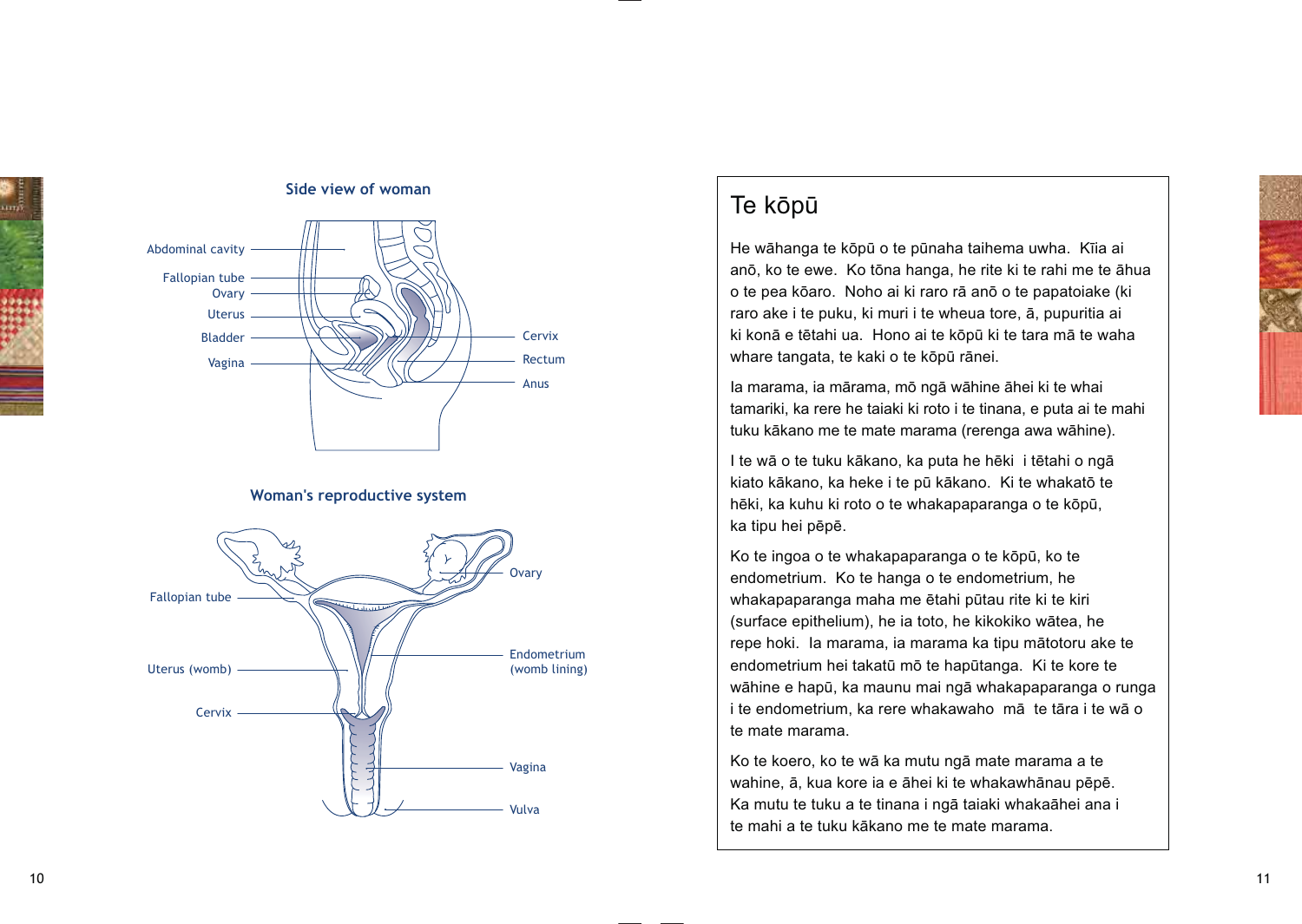

# **Cancer of the uterus**

Cancer of the uterus is the most common gynaecological cancer affecting women in New Zealand. Most cancers of the uterus are cancers of the lining of the uterus (the endometrium). Cancers can also develop in the muscle layers of the uterus. Knowing which type of cancer you have is important because it affects the decisions you and your doctor will make about treatment.

## Adenocarcinoma of the endometrium

An **adenocarcinoma** is a cancer that starts in glandular tissue. Most women who are diagnosed with cancer of the uterus have this type of cancer.

## Other types of cancer of the uterus

The less common types are **adenosquamous carcinomas**, **papillary serous carcinomas** and, rarely, clear cell **carcinomas** or uterine sarcomas. These are called high-risk cancers because they are more likely to spread.

# **Matepukupuku o te köpü**

Ko te matepukupuku o te kōpū te tino matepukupuku ā-wāhine whai pānga ki ngā wāhine o Aotearoa. Ko te nuinga o ngā matepukupuku o te kōpū ko ngā matepukupuku o te whakapaparanga o te kōpū (te endometrium). Ka taea hoki e ngā matepukupuku te whanake i roto ngā whakapaparanga uaua o te kōpū. He mea nui te mōhio he aha tō momo matepukupuku, i te mea, ka pā tēnei ki ngā whakataunga ka whakatau kōrua ko tō rata e pā ana ki tō maimoatanga.

# Te adenocarcinoma o te endometrium

He matepukupuku te adenocarcinoma ka tīmata i te kikokiko repe. Ko te nuinga o ngā wāhine ka whakatauria kei te pāngia ki te matepukupuku o te kōpū, ka whai i tēnei momo matepukupuku.

# Ētahi atu momo matepukupuku o te kōpū

Ko ngā momo matepukupuku kāore e tino kitea ana ko ngā matepukupuku o te kiri adenosquamous, me ngā momo matepukupuku o te kiri papillary serous, me ēnei e kore tino kitea ana, ngā matepukupuku o te kiri clear cell, ko te sarcomas ā-kōpū rānei te ingoa. Kīja ai ēnei matepukupuku he mõrea-kaha i te mea he kaha ki te hõrapa haere.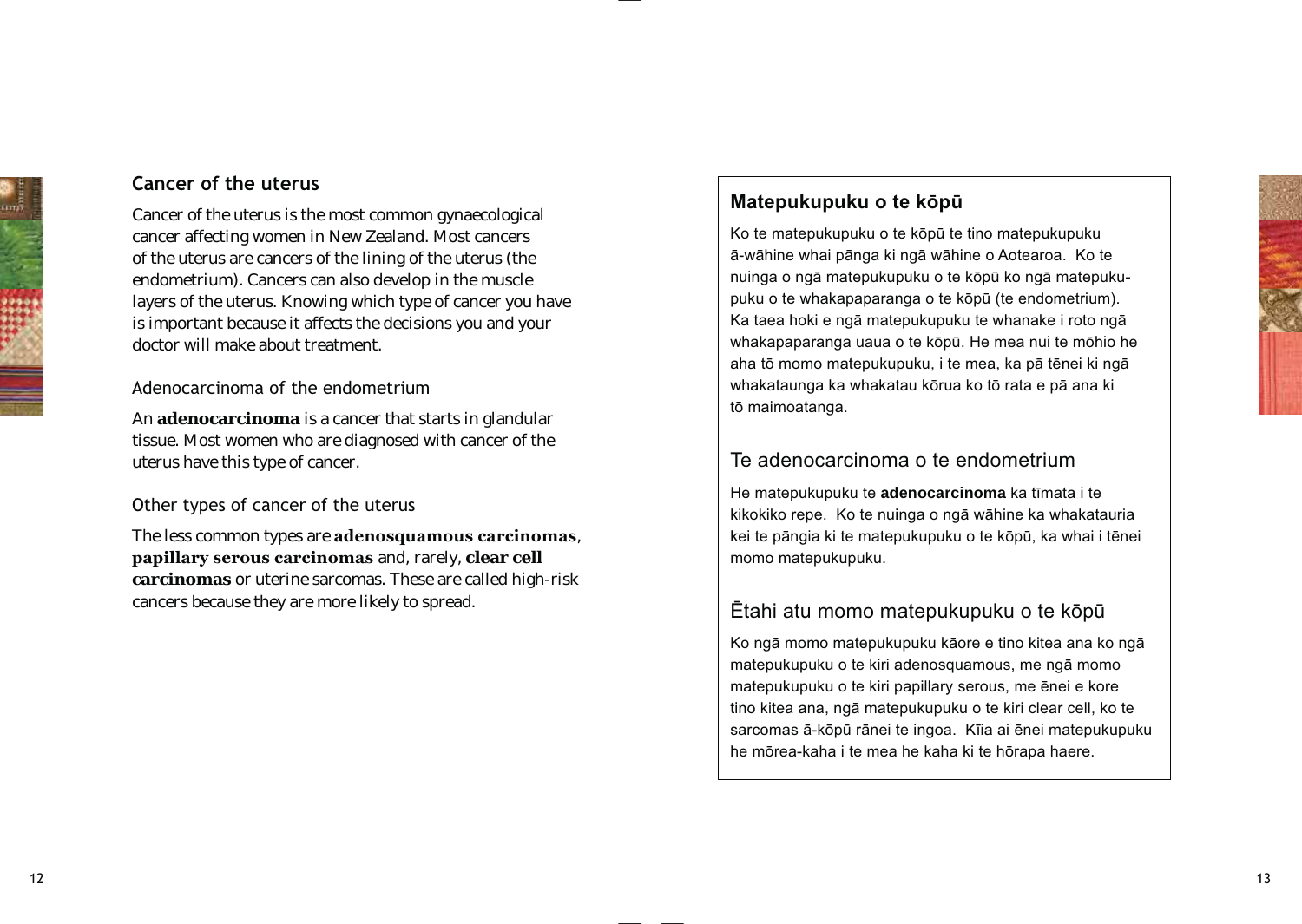# Causes of cancer of the uterus

The exact cause of cancer of the uterus is not known. Some things seem to put women at more risk:

- being over 50 years of age
- being very overweight (obese)
- never having been pregnant
- endometrial hyperplasia: this is a non-cancerous condition where the lining of the womb becomes thicker
- menopause
- high blood pressure
- diabetes
- a family history of uterus, breast or bowel cancer: if you think you are at risk you should discuss this with your doctor
- being on oestrogen hormone replacement therapy without progesterone.

terine cancer is not caused by sexual activity and cannot be passed on this way.

Remember, most women who have known risk factors do not get cancer of the uterus. Many women who do get cancer of the uterus have none of these risk factors.

# How common is cancer of the uterus?

In New Zealand each year, around 00 women are diagnosed with cancer of the uterus. It is more common in women over the age of 50 than younger women.

# Ngā pūtake puta ai te matepukupuku o te kōpū

Kāore i te tino mōhiotia nā te aha ka pā te matepukupuku o te kōpū. Anei ētahi kaupapa, ko te āhua nei, piki ai te mōrea ki ngā wāhine:

- · mehemea he pakeke ake ngā tau i te 50
- he tino taumaha rawa (tino mōmona)
- kāre i whai tamariki
- er a ia: he mate kore-matepukupuku · endometria tēnei, e tipu mātotoru ai te whakapaparanga o te ewe.
- $\cdot$  te koero
- he toto pōrutu
- $\cdot$  te mate-huka
- · mēnā kei roto i te whakapapa o te whānau ngā matepukupuku kōpū, matepukupuku ū, matepukupuku puku hamuti rānei: mehemea ka whakaaro koe kei te noho mõrea koe, me kõrero ki tõ rata.
- . mehemea kei runga koe i te oe tro en ormone re acement t era me te kore ro e terone.

Kāore te matepukupuku ā-kōpū e puta nā te mahi ai. ā. kāre hoki e taea te hoatu ki tētahi atu mā te ai.

Me maumahara, kāre te nuinga ō ngā wāhine whai i ngā kaupapa mōrea e mate i te matepukupuku o te kōpū. Kāre hoki te nuinga o ngā wāhine pāngia ki te matepukupuku e whai ana i ēnei āhuatanga mōrea.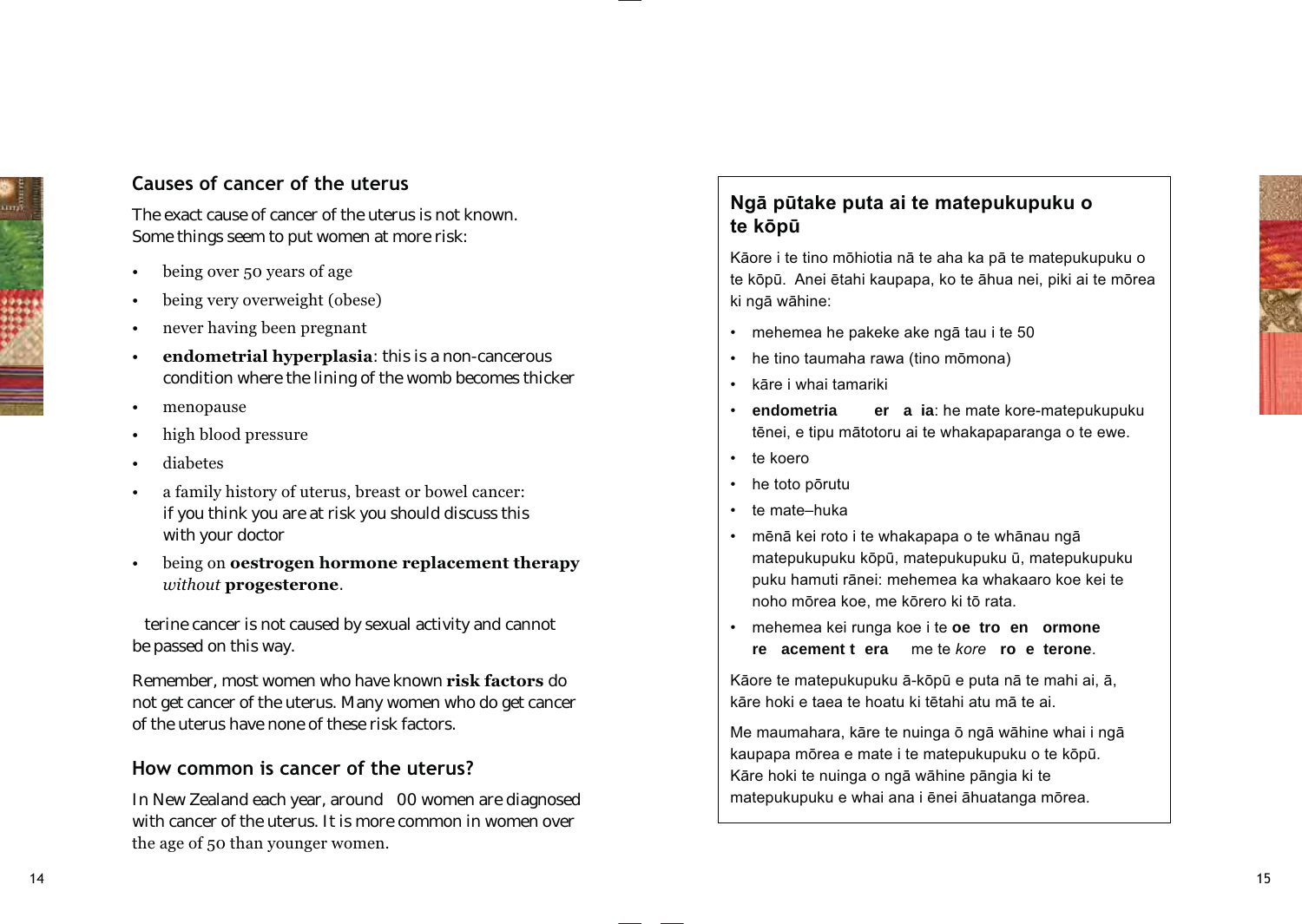

# Pēhea te kaha o te pāngia o te matepukupuku o te kōpū?

la tau, ia tau, e 400 ngā wāhine i Aotearoa ka whakatauria kei te pāngia ki te matepukupuku o te kōpū. Whānui ake te kitea i roto i ngā wāhine e 50, neke atu rānei ngā tau, e ai ki te kitea i roto i ngā wāhine taitamariki ake.

# Symptoms

The most common symptom is unusual or irregular bleeding or a watery, pink or dark bloody discharge from the vagina especially for women who have been through menopause and stopped having periods. Sometimes, this discharge can be smelly. Most cancers of the uterus are picked up because of irregular or post-menopausal bleeding.

Other, less common symptoms can include discomfort or pain in the abdomen, difficult or painful urination and pain during sex.

nusual bleeding or discharge can happen before and after menopause. It is usually not due to cancer of the uterus. However, all women with unusual bleeding or discharge should see their doctor for a check-up.

# Tohumate

Ko te tohumate kaha kitea noatia ana, ko te rere pokapoka o te toto, ko te tuku waipara waiwai, māwhero, toto pango rānei i te tara; tae ake ki ngā wāhine kua uru ki te wā koero me te mutu o te mate marama. I ētahi wā, he haunga te tukunga i te tāra. Kitea ai te nuinga o ngā matepukupuku o te kōpū nā runga i te pokapoka noa o te rere o te toto, o te rere o te toto i te wā koero rānei

Ko ētahi atu tohumate iti ake te kitea, ko te auhi, ko te mamae rānei ka pā ki te puku, ko te uaua, ko te mamae rânei o te mahi mimi, me te mamae ka puta i te wā ai.

# Doctors and other health professionals you may see

Your doctor will examine you. If your doctor has any concerns, they will refer you for tests to see if you have cancer. This can be a worrying and tiring time, especially if you need to have several tests.

If the tests show you have or may have cancer, your doctor will refer you to a gynaecologist, who will advise you about treatment options.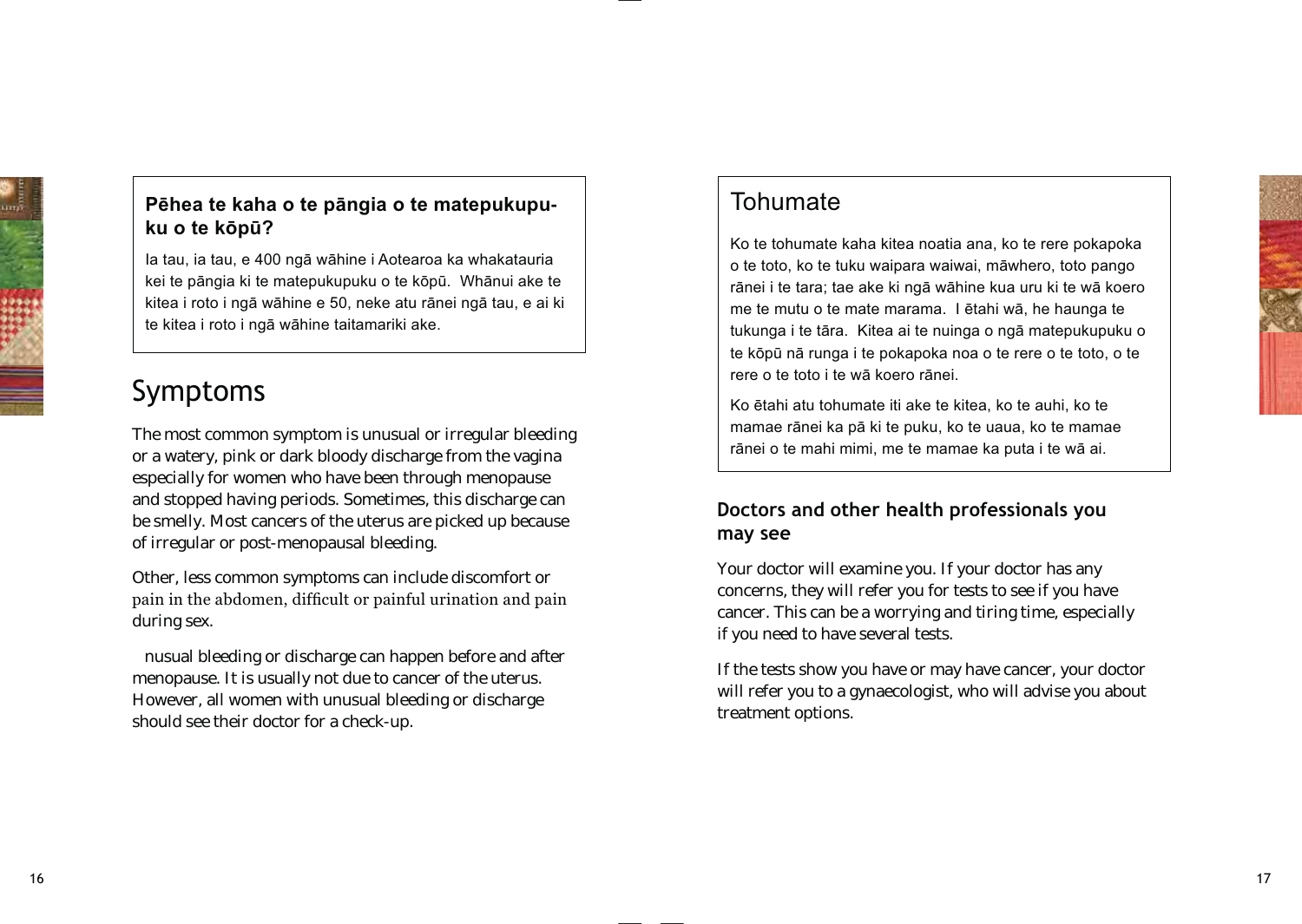# The treatment team

From the time that you are first diagnosed with cancer of the uterus you will be cared for by one or more of a team of health professionals:

- your family doctor will often be the first person you see
- *gynaecologist* a doctor who specialises in the female reproductive system
- **gynaecological oncologist** a doctor who specialises in cancers of the female reproductive system
- pathologist a doctor who diagnoses disease by studying cells and tissues under a microscope
- **radiation oncologist** a doctor who specialises in the use of radiation in the treatment of cancer
- **medical oncologist** a doctor who specialises in the use of drug treatments for cancer
- *endocrinologists* a doctor who specialises in hormone treatment
- *radiation therapists* who prepare you and give you your radiation treatment
- *clinical nurse specialists* who specialise in gynaecology
- *oncology nurses* who give chemotherapy and support you through your treatment
- *dietitians* who will recommend the most suitable foods to eat
- *social workers*, *counsellors*, *physiotherapists*, *psychologists* and *occupational therapists* who will advise, support and treat you.

# **How cancer of the uterus is diagnosed**

## Physical examination

Your doctor will feel your abdomen to check for swelling.

Your doctor may also look at your vagina and cervix using a speculum (a bit like having a cervical smear).

# Transvaginal ultrasound

In this test, sound waves are used to create a picture of internal organs.

A small device called a 'transducer' is put into your vagina. sing the **ultrasound**, the doctor can look at the si e of your ovaries and uterus and the thickness of the endometrium. If there is anything unusual, your doctor will suggest that you have a **biopsy**.

## Biopsy

In a biopsy, a sample of the endometrium is taken to be looked at under a microscope. This is usually done in the doctor's rooms using a small sampling instrumnent called a pipelle.

Another method of biopsy is called hysteroscopy.

# Unuhanga

I roto i te mahi unuhanga, ka tangohia he tauira endometrium hei tirotiro i raro i te karu whakarahi. Kīja ai tētahi atu huarahi unuhanga, ko te hysteroscopy.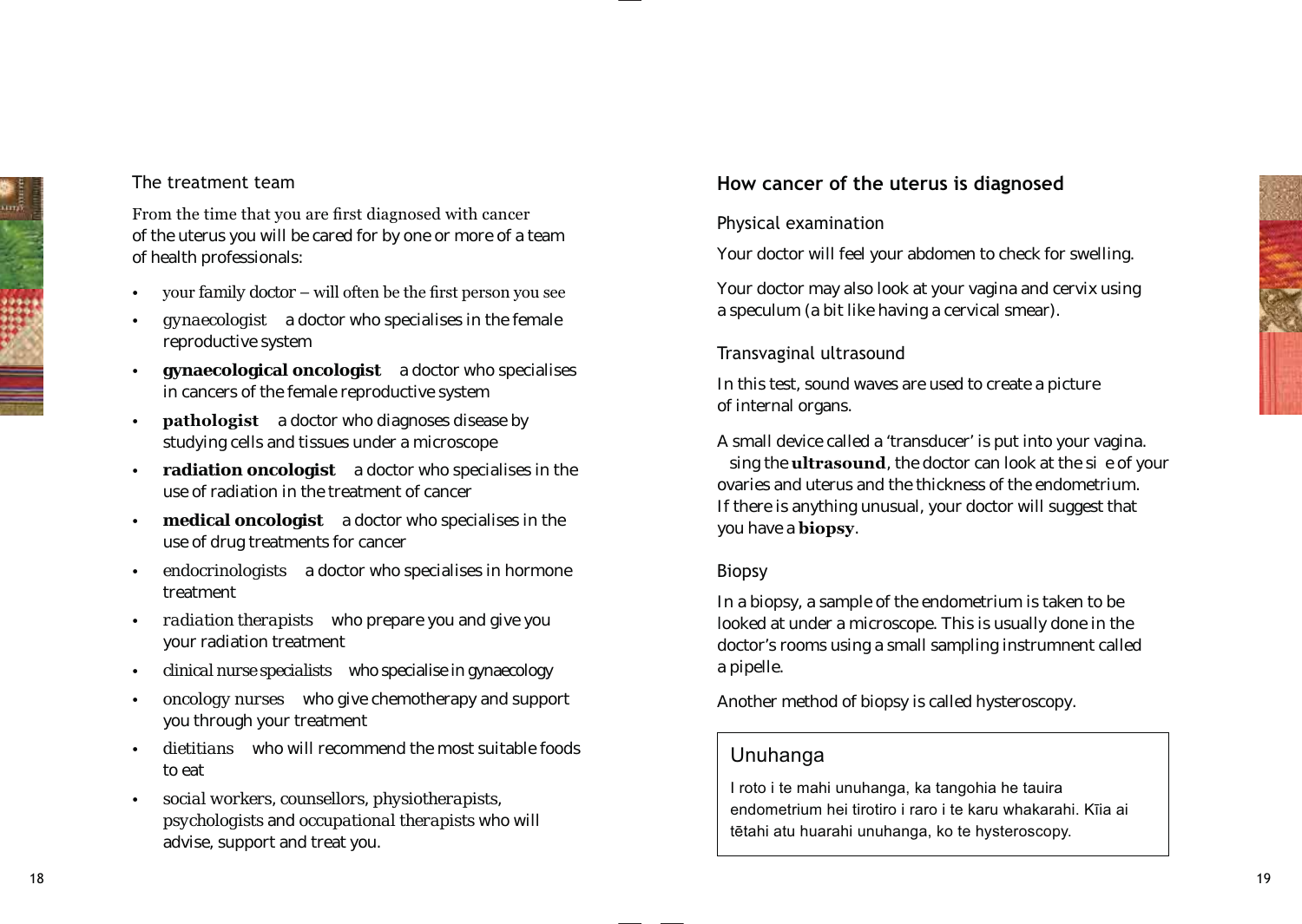

'After the shock, I thought, well, I'm not going to let a few rogue cells beat me. My family said I was a "tough old bird" and I would get through.'

**Sue**

Your doctor will look inside your uterus by stretching the cervix opening and inserting a device called a hysteroscope.

There are different ways of taking tissue samples from the inside of the uterus:

- Tissue can be snipped out, or a spray of fluid may be used to dislodge cells.
- Tissue can be removed using a suction device. This method is called endometrial aspiration.
- Sometimes most of the uterus lining is scraped out. This is called a D C (dilatation and curettage).

Afterwards, you may have period-like cramps and light bleeding, which can last for a few days.

## X-rays

You may have a chest -ray.

Scans (CT, MRI and PET)

 **Scan** this is a type of -ray that gives a cross-sectional picture of organs and other structures (including any tumours) in your body. This is the usual way of looking for cancer which has spread outside the uterus.

**Magnetic Resonance Imaging (MRI)** this test uses magnetism to build up pictures of the organs in your abdomen. The MRI machine is a long cylinder (tube), and when scanning is taking place it is noisy.

**Positron Emission Tomography (PET)** you will be given a small amount of low dose radioactive glucose which is 'picked up' by rapidly dividing cells. The position of radioactive glucose can be seen on the scan.

The scans take less than an hour. Most people are able to go home as soon as their scan is over.

## Blood tests

You may have blood tests to check your general health and to help with making decisions about your treatment. You may have a CA125 blood test. CA125 is a tumour marker which is a chemical produced by cancer cells, which can get into the blood stream. Some women with cancer of the uterus have raised levels of CA125, but not all.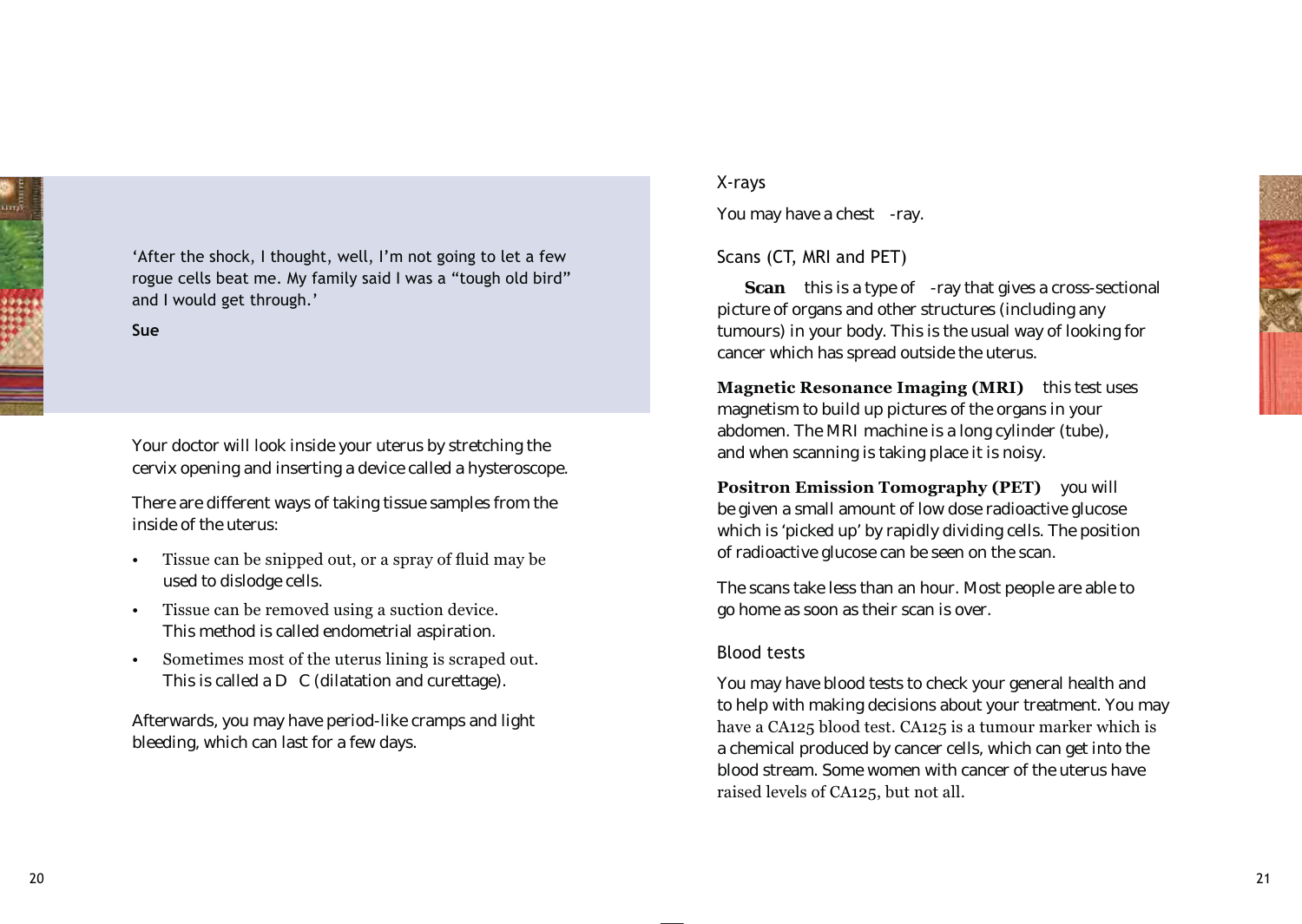

# **'Staging' the cancer**

Staging is the process of assessing the extent of a cancer.

The 'staging system' used for cancer of the uterus is the 'FIGO system', which was developed by the International Federation of Gynaecology and Obstetrics.

## Stage 1 Cancer of the uterus

Stage 1 cancers are the easiest to treat. The cancer is limited to the uterus. There are two categories of stage 1 uterine cancer:

- $\cdot$  1A means that the cancer may have grown into the muscle wall (myometrium) of the uterus, but no more than halfway.
- $\cdot$  1B means the cancer has grown halfway or more into the muscle wall of the uterus.

# Stage 2 Cancer of the uterus

This means the cancer has spread to the cervix.



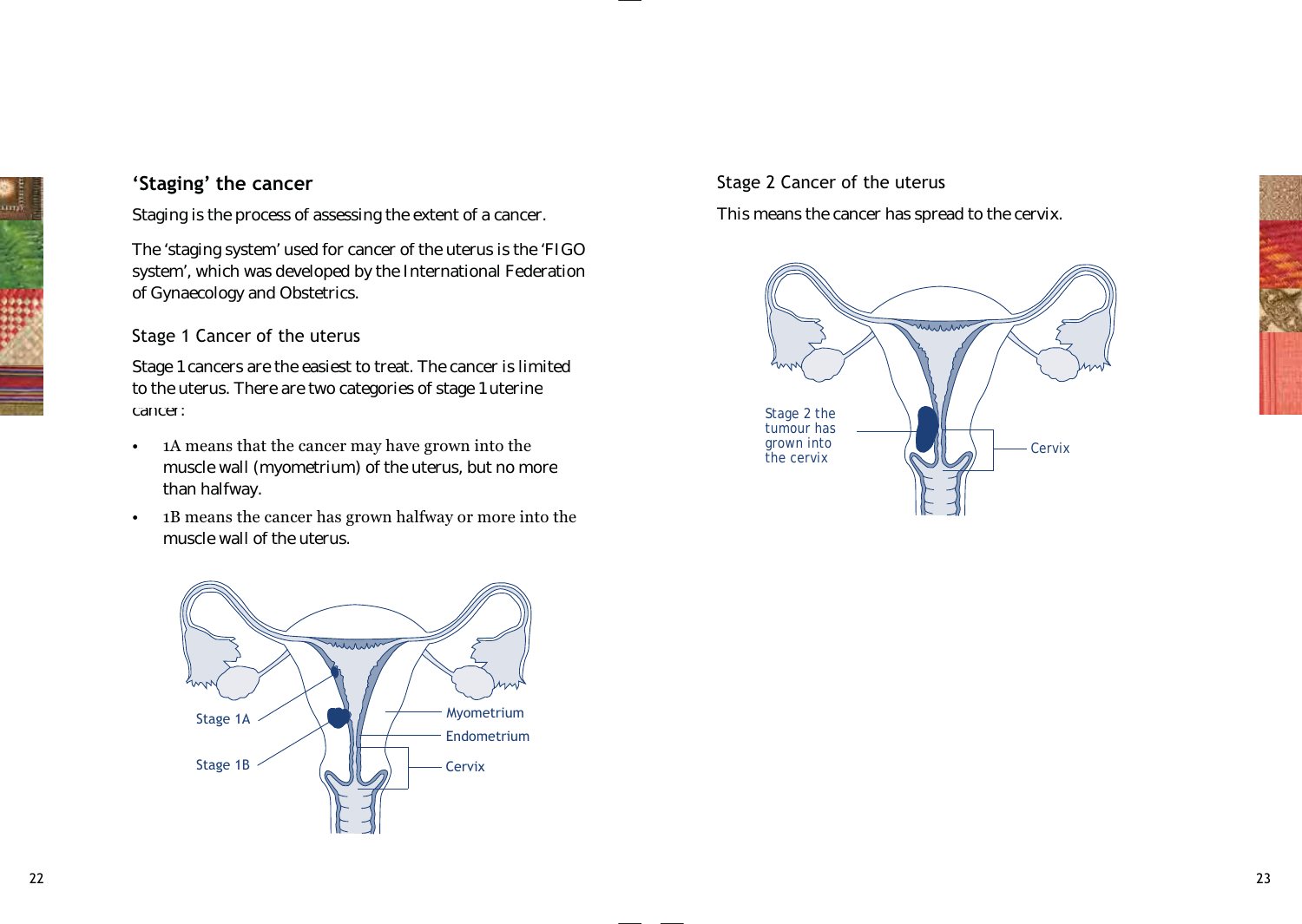## Stage 3 Cancer of the uterus

This stage means the cancer has spread further. There are three categories of stage 3 uterine cancer:

- 3A means the cancer has grown into the ovaries.
- $\cdot$  3B means the cancer has spread into the vagina or into the tissues surrounding the uterus (parametrium).
- $\cdot$  3C means the cancer has spread to nearby lymph glands.

# Stage 4 Cancer of the uterus

Stage means the cancer has spread to another body organ. There are two categories of stage cancer of the uterus:

- 4A means the cancer has spread to the bowel and bladder.
- 4B means the cancer has spread to other organs that are further away, such as lungs, liver, bones or brain.



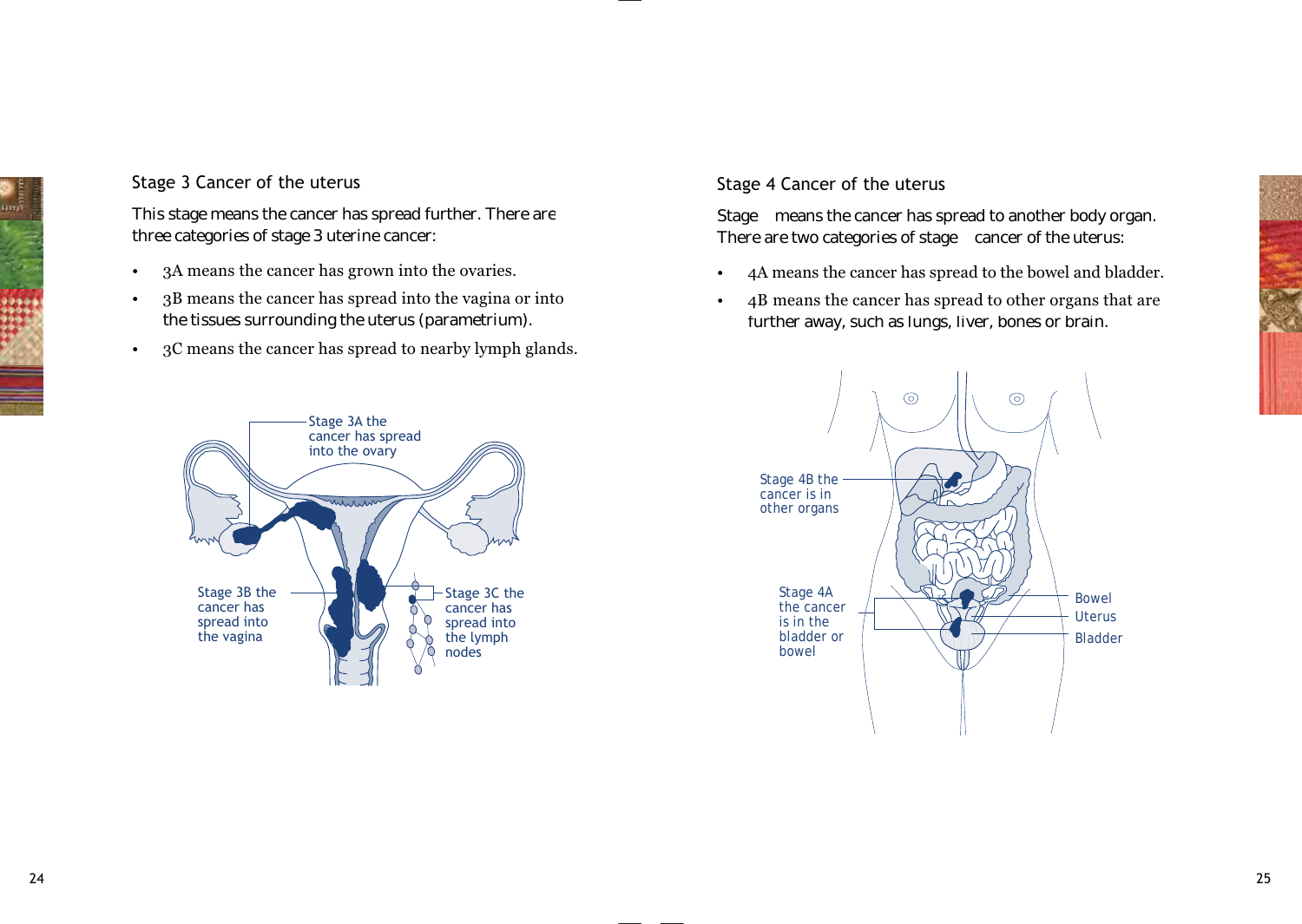# Grading of your cancer

Cancers can grow quickly or more slowly. Doctors usually give a grade to the cancer depending on how the cells look under the microscope. The appearance of the cells will give the doctor an idea about how quickly or slowly the cancer is likely to grow, and the appearance decides the grade of the cancer. The more like normal uterus cells they look, the lower the grade of the cancer.

You may hear your doctor use the word differentiation. Differentiation means how developed or mature a cell is. So grade 1 (G1) cancer cells are well differentiated and look very like normal cells. Grade 2 cancer cells are moderately differentiated. Grade 3 cancer cells are poorly differentiated and look very abnormal. So the more abnormal the cancer cells look, the higher the grade of the cancer (G3 or G ).

Generally, low grade cancers tend to grow more slowly and are less likely to spread than high grade cancers. Most endometrial uterus cancers are the low grade, G1 types.

Source: Taken from CancerHelp K, the patient information website of Cancer Research K, on 9 May 2012: http://cancerhelp.cancerresearchuk.org/type/womb-cancer/ treatment/stages-of-womb-cancer.

See page 10 for the diagram of a woman's reproductive system. You may hear a number plus a letter (for example, Stage 1A, Stage 3C). These are ways of further staging the disease. Ask your doctor about the stage of your cancer.

# Treatment

Many years of treating cancer patients and testing treatments in clinical trials has helped doctors know what is likely to work for a particular type and stage of cancer. Your doctor will advise you on the best treatment for your cancer. This will depend on the results of your tests, where the cancer is and if it has spread, your age and general health and your wishes.

Cancer of the uterus is often diagnosed early, before it has spread. This means that many women will only need surgery. The major side effect of the surgery is menopause (if you have not already gone through it). In young women this means you cannot get pregnant.

If the cancer has or is at high risk of spreading beyond the uterus, radiation treatment, hormone treatment or chemotherapy may be used as well as surgery. Your doctors will advise the best form of treatment based on your medical history and diagnosis.

Treatment for cancer of the uterus has a high *<u>cure</u>* rate.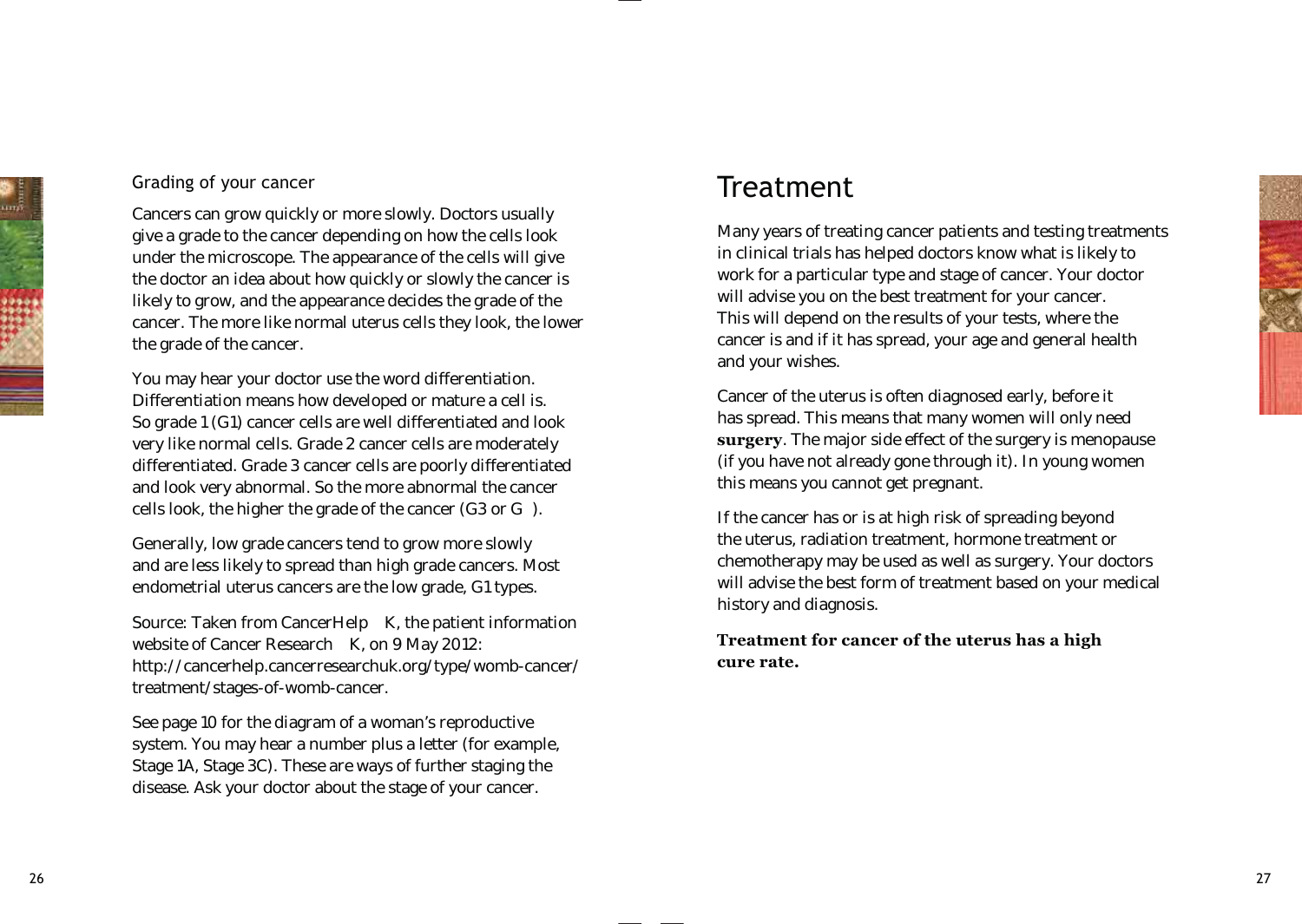

# Maimoatanga

Nā te maha o ngā tau whakamaimoa tūroro matepukupuku me te whakamātau maimoatanga i ngā whakamātau haumanu, i āwhina i ngā rata kia mōhio he aha te huarahi pai mō ngā momo matepukupuku me te huarahi pai mō te maimoatanga e ai ki te wāhanga o taua matepukupuku. Mā tō rata koe e tohutohu ki te maimoatanga pai mōu. Ka hāngai ki ngā kitenga kei roto i ō whakamātau, ki te wāhi e noho ana te matepukupuku, mehemea hoki kua hōrapa ki wāhi kē, ki tō pakeke hoki, tō hauora whānui, me ōu ake hiahia

I te nuinga o te wā, whakatauria moatatia ai te matepukupuku o te kōpū, i mua i tōna hōrapatanga. Nā tēnei, ko te hāparapara anake te huarahi hei whai mā te nuinga. Heoi anō rā, ko tētahi pānga nui ka puta i te taha, ko te koero (mēnā rā kāore anō i pā). Mō ngā wahine taitamāhine tonu ana, kāore rā koutou e hapū.

Mehemea kua hōrapa kē te matepukupuku i tua atu i te kōpū, kei te noho mōrea rānei ki tēnei āhuatanga, tērā pea ka whakamahia te maimoatanga iraruke, te maimoatanga taiaki, te hahau rānei, tae noa ki te mahi hāparapara. Mā ō rata e tohutohu ko tēhea te maimoatanga pai e ai ki tō hītori hauora me tō whakatau mate.

He nui te auau whai oranga i ngā matepukupuku o te kōpū.

'It had all been so well explained to me. The oncology nurses were wonderful; I had the highest regard for them. I think if you ask questions, and really listen to what the staff tell you, you will be less frightened.'

**Jill**

# **Surgery**

Cancer of the uterus is usually treated by removing the uterus. The operation is called a **hysterectomy**. Sometimes the operation can be done through keyhole surgery, where four or five small holes are made in the abdomen. The surgeon uses a small camera to see inside the abdomen (laparoscopy) before removing the uterus through the vagina.

For a hysterectomy the cut is made along the pubic hair line or from the pubic area to the belly button. Once the abdomen is open, the surgeon washes out the area with a fluid, which is sent to a pathologist, who checks the fluid for cancer cells.

The surgeon checks all the organs in the abdomen, looking for signs of cancer spread (metastasis). This part of the operation is called a **laparotomy**.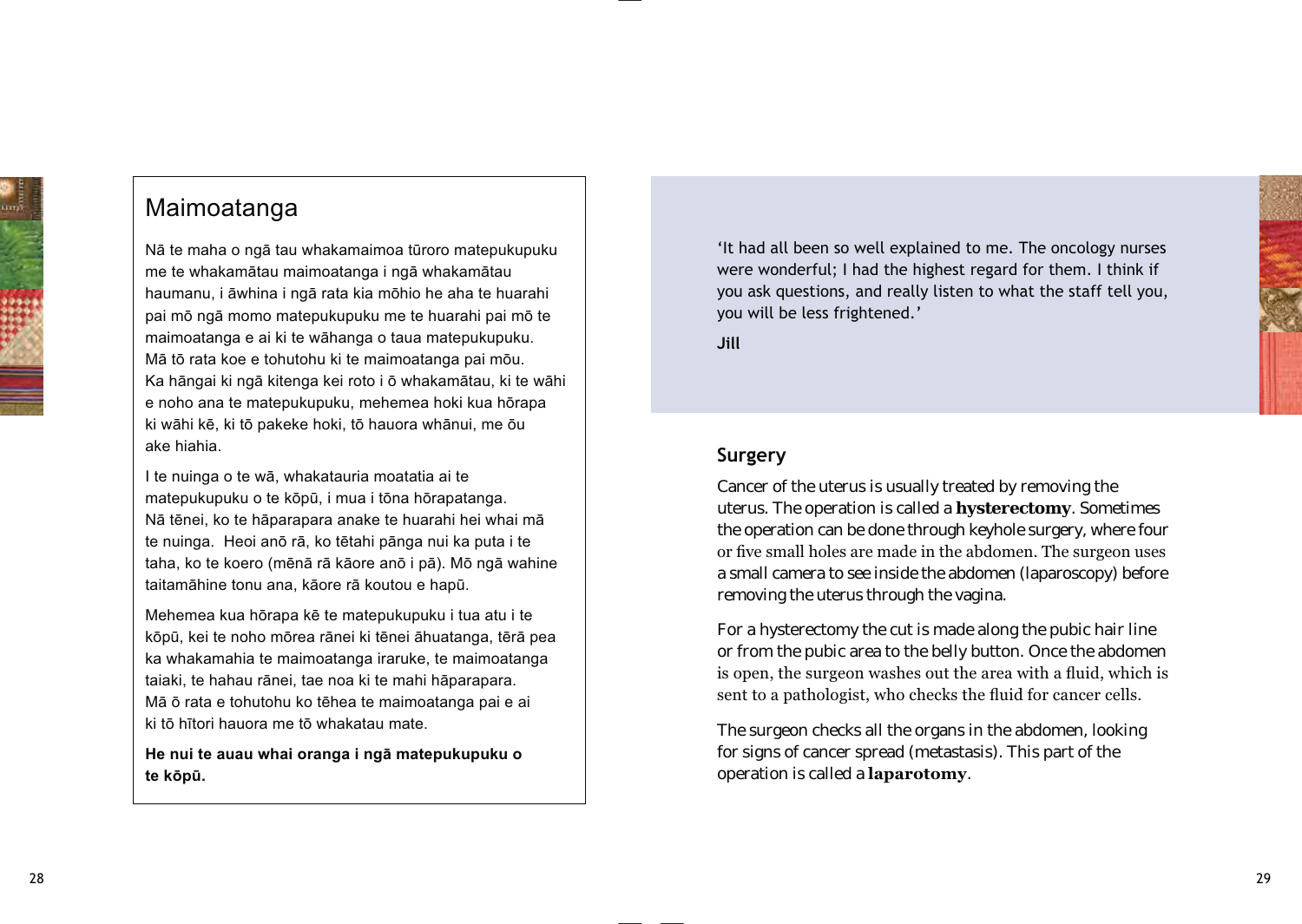

The surgeon then removes the uterus (hysterectomy). The fallopian tubes and ovaries are usually removed. This is called a **bilateral salpingo** oophorectomy. The pathologist will look at the uterus to work out the type of cancer and whether the cancer has spread to the muscle wall of the uterus. If the cancer is only on the surface or is in a very early stage, you may not need to have any more treatment.

If the cancer has spread into the muscle wall of the uterus, this increases the risk of spread to the **lymph nodes** in the abdomen. Removal of lymph nodes is called a **lymphadenectomy**. If you have cancer in the lymph nodes, additional treatment may be recommended.

If the cancer has spread to the cervix, a small part of the upper vagina and the ligaments supporting the cervix are also removed. This operation takes longer.

All treatments have possible complications: for example, bleeding or an infection. Although they are uncommon, your doctor will discuss them with you before your surgery.

# **H**āparapara

I te nuinga o te wā, whakamaimoatia ai te matepukupuku o te kōpū mā te tango i te kōpū. Ko te ingoa o tēnei pokanga. ko te hysterectomy.

I ētahi wā, ka mahia te pokanga mā te hāparapara kōhaokī, ina ka mahia ngā kōhao iti e whā, e rima rānei, ki roto i te puku. Ka whakamahia e te mātanga tētahi kāmera iti hei titiro ki roto i te puku (laparoscopy) i mua i te tangohanga o te kōpū mā te tara.

Mō te hysterectomy, ka mahia he tapahi ki runga ake o te pae huruhuru o te tara, mai i te taha mauī ki te taha katau, mai i te pae huruhuru rānei ki te pito. Ka tuwhera ana te puku, ka horoia e te mātanga o roto mā te kūtere, katahi ka tukunga ki tētahi mātanga rangahau mate, hei tirotiro i te kūtere ki te kimi mēnā he pūtau matepukupuku.

Ka tirohia e te mātanga ngā whēkau katoa i roto i te puku, me te rapu tohu mō te hōrapa o te matepukupuku (metastasis). Ko te ingoa mō tēnei wāhanga o te pokanga, ko te **a arotom**.

Katahi ka tango te mātanga i te kōpū (hysterectomy). I ētahi wā, ka tangohia ngā pū kākano me ngā kiato kākano. Ko te ingoa mō tēnei ko te **i atera a in o oo orectom**.

Ka titiro te mātanga rangahau mate i te kōpū ki te whakatau ko tēhea momo matepukupuku, me te kimi mehemea kua hōrapa ki te pātū uaua o te kōpū. Mehemea kei runga noa iho i te mata o te uaua, kei te wāhanga tīmatatanga rānei, tērā pea, kāore koe e whai anō i etahi maimoatanga.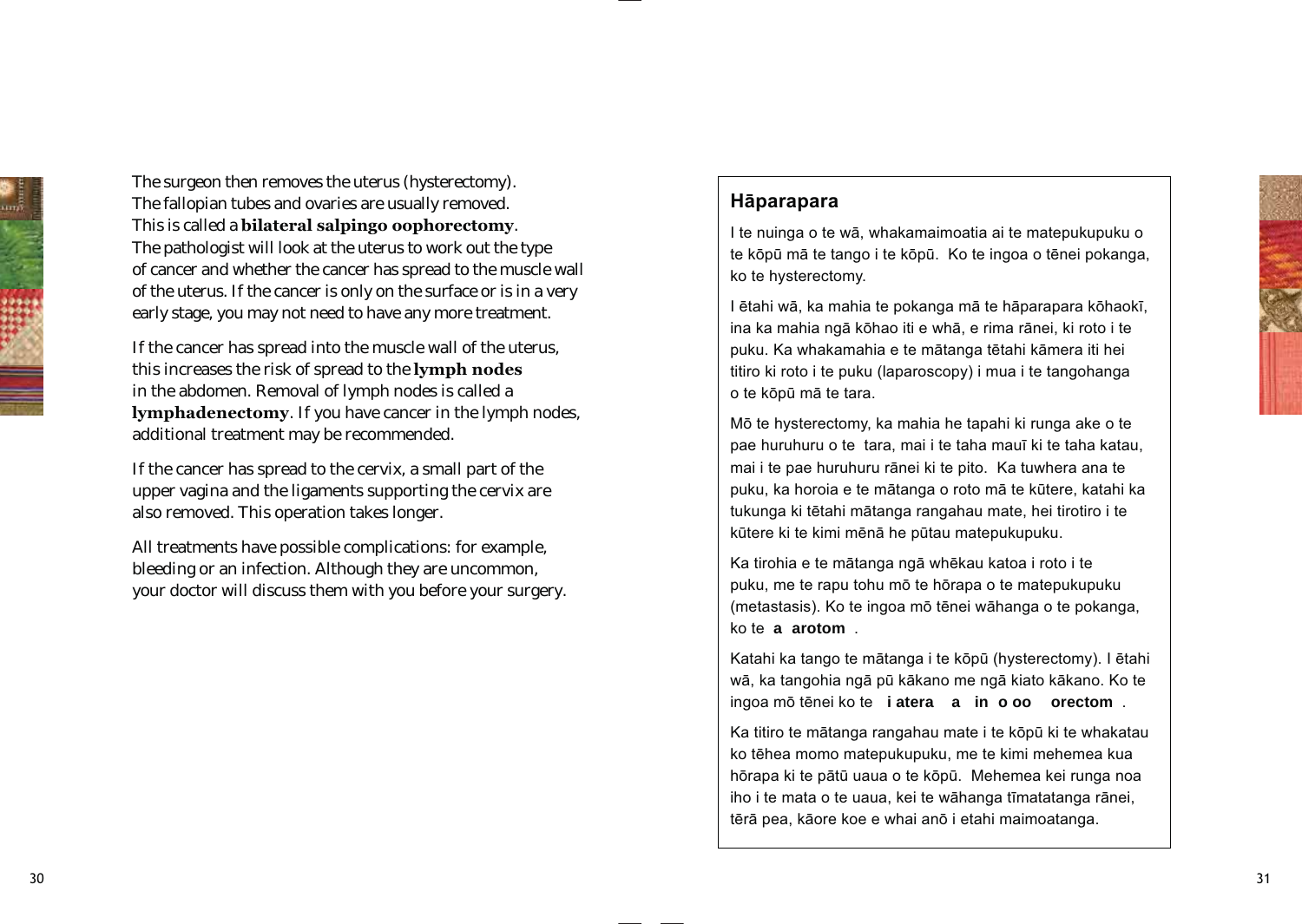

Mehemea kua hōrapa te matepukupuku ki te pātū uaua o te kōpū, ka piki te mōrea o te hōrapa ki ngā tīpona waitinana o te puku. Ko te ingoa mō te mahi tango i ngā tīpona waitinana, ko te lymphadenectomy. Mehemea kua pā te matepukupuku ki ō tīpona waitinana, tērā pea ka taunakitia he maimoatanga tāpiri.

Mena kua hōrapa te matepukupuku ki te waha whare tangata, ka tangohia he wāhanga iti o te wāhanga runga o te tara me ngā nape tautoko i te waha whare tangata. Ka roa ake tēnei mahi pokanga.

Ka pā pea he raruraru ki ngā maimoatanga katoa: hei tauira, ko te rere o te toto, ko tētahi whakapokenga rānei. Ahakoa kāre ēnei e tino kitea ana, ka matapakitia ēnei e tō rata me koe, i mua i tō hāparapara.

## After the operation

When you wake up from the operation, you will have several tubes in place. An intravenous drip will give you fluid as well as medication. There may also be one or two tubes in your abdomen to drain away fluid from the operation site. There may be a catheter in your bladder to drain away urine. As you recover from the operation, these tubes will be removed, usually within three to five days.

As with all major operations, you will have discomfort or some pain. You will have pain relievers through an intravenous drip or through an epidural into your spine. This epidural pain relief is similar to that given to women during childbirth. It is best to let your nurse know when you are starting to feel uncomfortable don't wait until the pain becomes severe.

Some patients are comfortable using patient controlled analgesic (PCA). PCA is delivered through a drip and allows you to choose when you receive a dose of pain-relieving medication. A few days after your operation, your doctor will have all the test results and will discuss any further treatment with you. Further treatment will depend on the type of cancer, the stage of the disease and if there is any remaining cancer.

## Side effects of surgery

This is major surgery so you may be in hospital for several days. Your recovery time will depend on different factors (type of surgery or general health). Don't expect to get back to your normal activities too quickly. For some women it may take six weeks or longer. During this time, avoid heavy work and lifting and housework (for example vacuuming, laundry tasks or driving) for the first few weeks. Standing for stretches of time can be tiring too.

After surgery, some women develop internal scar tissue called adhesions. Sometimes this can be painful and may affect the working of the bowel and the bladder. Occasionally, adhesions to the bowel or bladder may need to be treated with surgery.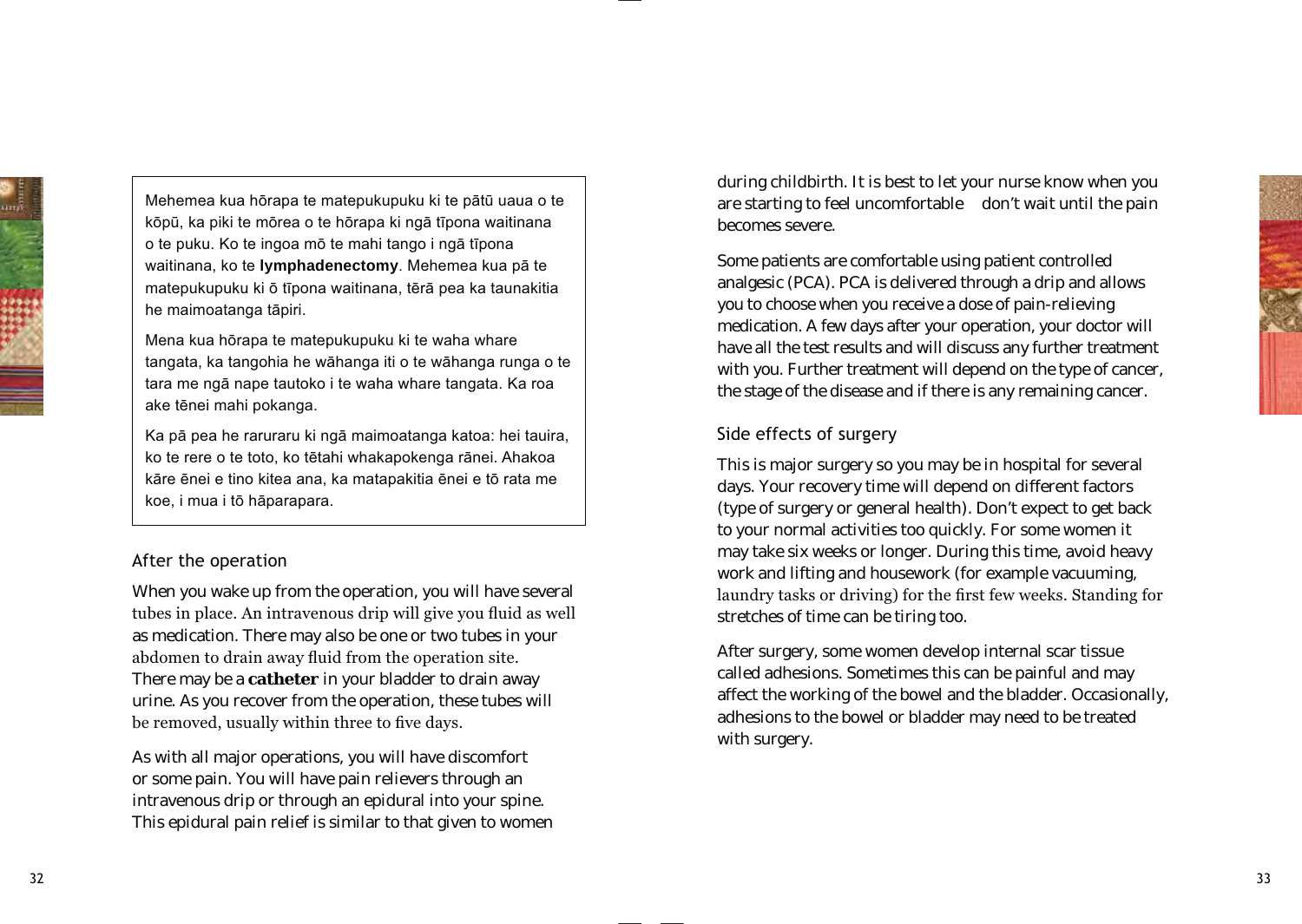

If you have not been through menopause, removing your ovaries will cause menopause. This may cause strong symptoms such as hot flushes. These may be more severe than a 'normal' menopause, where the reduction of hormones happens more slowly. If you have been through menopause, there may be a recurrence of hot flushes. For more information, see the section on menopause on page 63. The Cancer Society has an Information Sheet titled Early Menopause and Cancer that you can view and print from our website (**www.cancernz.org.nz**).

Physical and emotional changes may affect how you feel about sex and how you respond sexually. Changes to your sexual feelings or not being able to get pregnant may be very upsetting and difficult to accept. Some of these issues are discussed in the 'Sexuality and cancer' section of this booklet on pages 86 to 88.

## **Radiation treatment**

Radiation treatment treats cancer by using **radiation** (energy) to destroy cancer cells. The radiation is targeted to cancer sites in your body. Treatment is also carefully planned to do as little harm as possible to your normal body tissues.

Radiation treatment may be advised:

- as your main treatment option
- to have after surgery
- with, before or after chemotherapy
- if you are not well enough for a major operation or if the cancer returns after surgery
- as an additional therapy (this is called **adjuvant treatment**).

Radiation treatment can be delivered:

- using a source placed internally (inside you) or
- as an invisible beam of energy directly from a machine (outside you).

Since they can work in different ways, it is possible that you could have both forms of radiation treatment. Your radiation oncologist will advise which radiation treatment is best for you.

# **aimoatanga iraru e**

Ka maimoa te maimoatanga iraruke pūngao i te matepukupuku mā te tuku iraruke ki te patu i ngā pūtau matepukupuku. Ka hāngai te tuku i te iraruke ki ngā wāhi noho ai te matepukupuku ki roto i tō tinana. Ka ata maheretia hoki tō maimoatanga, kia iti ake te pā kino ki ngā kikokiko noa o te finana

Tērā pea ka tohua ko te maimoatanga iraruke:

- hei kowhiringa matua mō tō maimoatanga
- · hei whai i te mahi hāparapara
- ki te taha o te mahi hahau, ki mua, ki muri rānei
- mēnā kei te māuiui rawa koe mō tētahi pokanga matua, ki te hoki mai rānei te matepukupuku whai muri i tō hāparapara.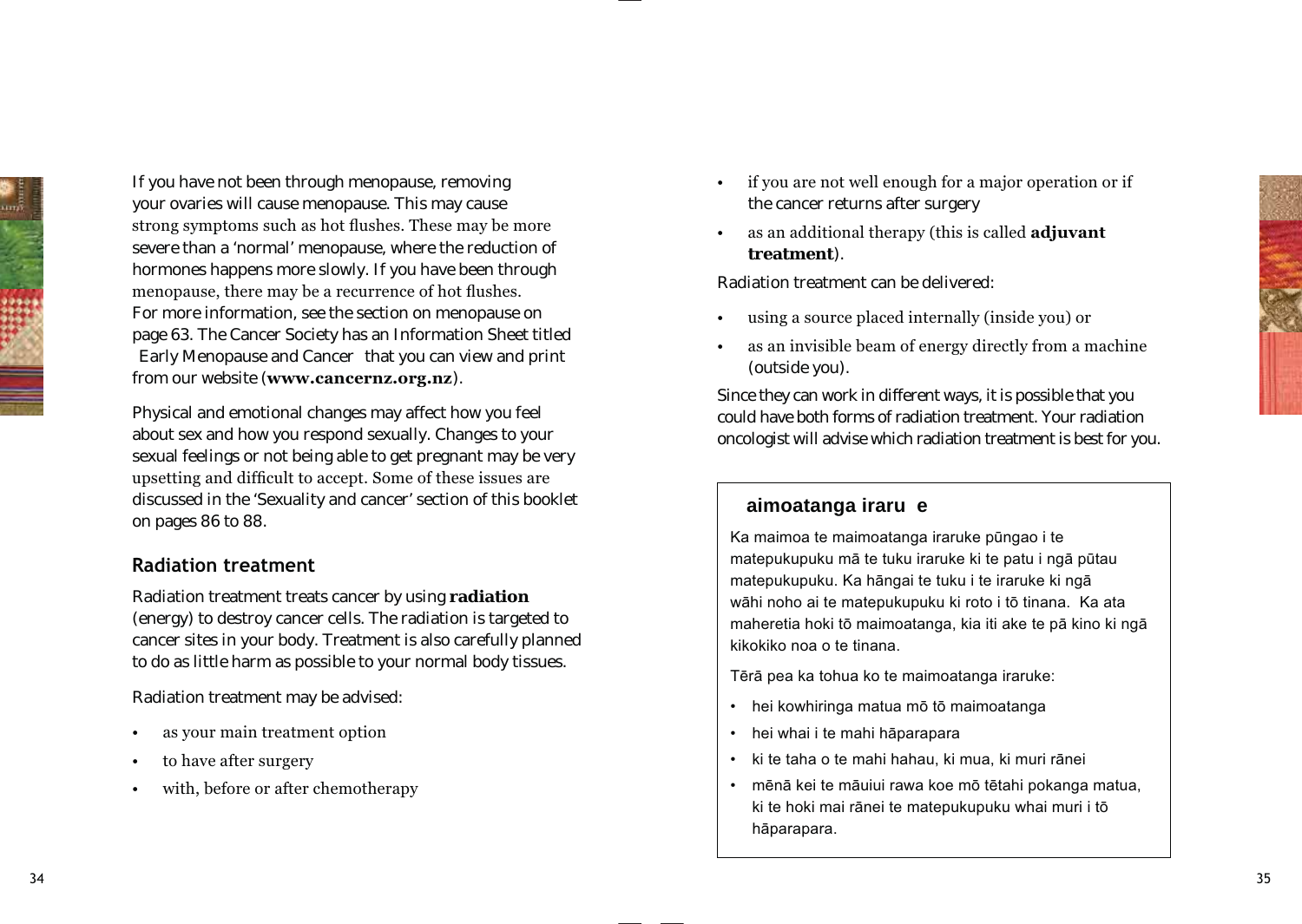

Ka taea te tuku i te maimoatanga iraruke:

- · mā te rau pū mā roto, (ki roto i a koe), rānei
- Ka tukua he hihi ngaro o te pūngao, e ahu mai ana i tētahi pūrere (kei waho i a koe) (titiro ki raro ake nei).

I te mea he rerekē te mahi a ia huarahi, tērā pea ka whiwhi koe i ngā maimoatanga iraruke e rua. Mā tō kaimātai matepukupuku koe e tohutohu ki te maimoatanga iraruke pai mōu.

Brachytherapy (radiation treatment from inside)

**Brachytherapy** is a type of radiation treatment where a hollow instrument is inserted into the vagina and placed close to the cancer or where the cancer was.

A tiny radioactive source (smaller than a grain of rice) on the end of a long wire is inserted into the instrument, so the source of radiation is very close to what needs to be treated. This tiny radioactive source is programmed to stay at each site for periods of time before being moved to the next site in order to give the correct dose. In New Zealand this treatment is likely to be high dose brachytherapy which means the dose is delivered over a short time  $(5 \text{ to } 15)$ minutes) for each treatment.

Many women will have brachytherapy (radiation treatment from the inside), after surgery (**adjuvant treatment**). This means there is no known cancer left after the surgery but it is given to reduce the risk of the cancer coming back in the top of the vagina after surgery.

Your cancer doctors will advise the best form of treatment, based on your cancer and medical history.

This treatment is given only to women who have a higher risk of the cancer coming back. This treatment may be given with external beam irradiation. You will have internal radiation treatment as two to five short treatments. Most people can have their treatment as an outpatient but you may need to stay in hospital overnight.

Each treatment time can be as little as  $5$  to 10 minutes. Your doctors will tell you how many treatments you need.

External radiation treatment (or radiation from a machine that is outside the body, usually called a Linear Accelerator or LINAC)

Radiation treatment uses high energy radiation to destroy cancer cells or prevent them from reproducing. Radiation treatment only affects the part of the body at which the beam(s) are aimed. For cancer of the uterus, the lower abdomen area and pelvis are treated but if the cancer has spread this can be extended to include other areas.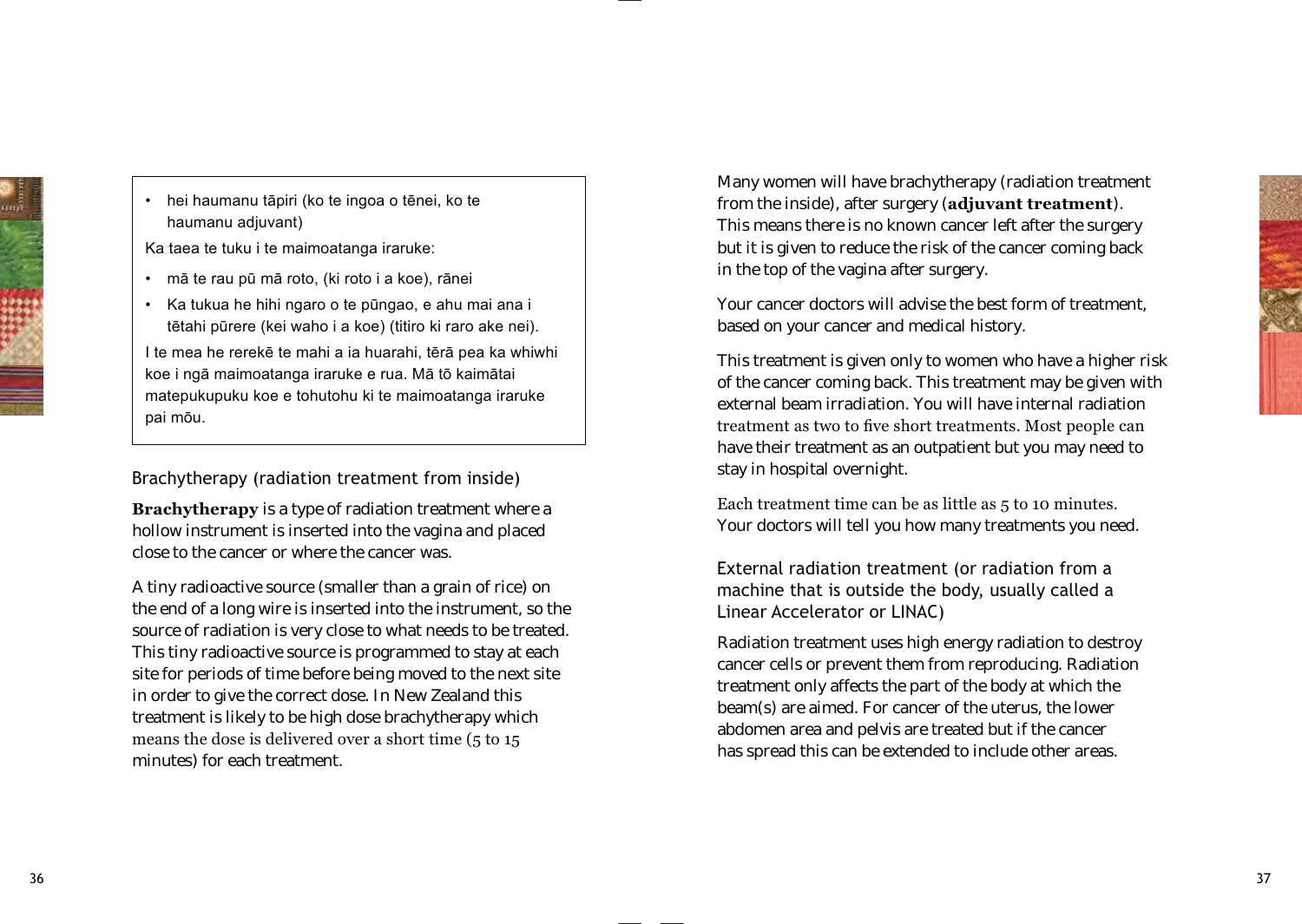



*mage a o e he radiation therapist will e plain your treatment to you*

You usually have external radiation treatment as an outpatient, five days a week for five to six weeks. The actual treatment takes a few minutes. You will be in the room for, approximately,  $15$  minutes as you are positioned and other checks are done.

Radiation treatment does not cause pain or discomfort as it is being given. Radiation treatment involves careful measurement and planning so the treatment is delivered to where it is needed, avoiding as much normal tissue as possible. However, you will develop some symptoms and notice some changes from the treatment called side effects.

## Side effects of radiation treatment

Radiation treatment may cause a number of side effects, which are temporary and can be treated. Side effects may include tiredness, loss of appetite, diarrhoea, pain when passing urine and passing urine more than usual. There may also be skin problems, and the skin between your buttocks may look and feel as if it has been sunburnt. Sometimes this effect occurs after radiation treatment has finished. Use creams recommended by your treatment team to relieve this burning feeling.

There may be some hair loss in the area where radiation treatment has been targeted. This means that your pubic hair may become thinner. It may grow back after the treatment is finished; this could take a number of months.

Radiation treatment will make the vagina inflamed at first but later can make the vagina narrower and drier. This can make sex uncomfortable. sing lubricating gel may be helpful.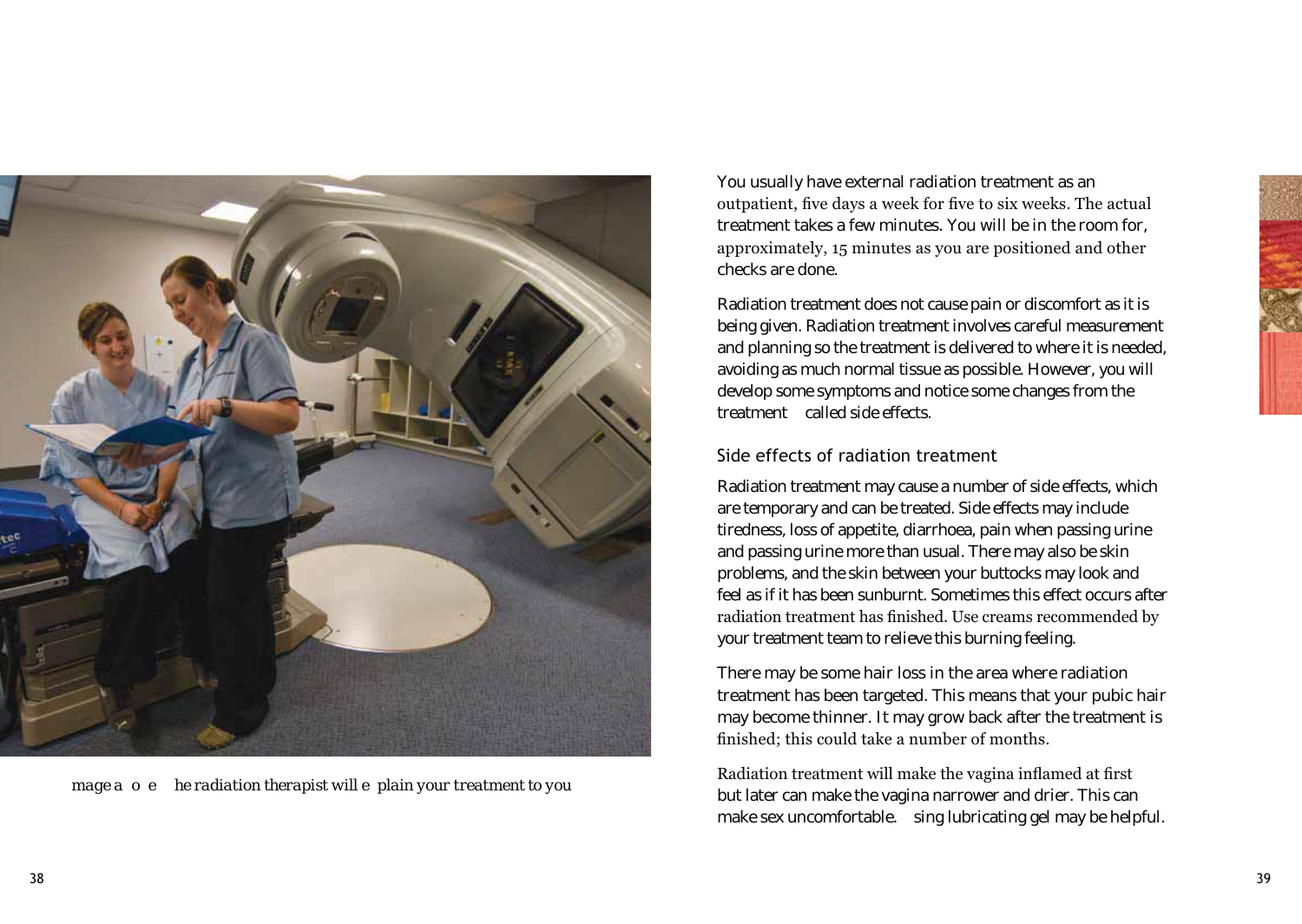

A vaginal dilator may be recommended to try to reduce the likelihood of vaginal narrowing/shortening, and to make follow-up examinations easier. See page 87 for information on dilators in the section 'Sexuality and cancer' and for more information talk to your cancer care team.

Sometimes, side effects do not occur for some time after the end of treatment. These late side effects can be long term and for some women they will be permanent. The effects can include inflammation of the bowel and the bladder. Bladder inflammation is called radiation cystitis. Inflammation of the rectum is called radiation proctitis. Speak to your doctor or nurse about how to manage any side effects.

The Cancer Society has a booklet titled *Radiation Treatment/ Haumanu Iraruke: A guide for people having radiation treatment*. You can receive a copy by phoning our cancer information nurses on the **Cancer Information Helpline 0800 CANCER**  $(226 237)$ , or by visiting your local Cancer Society. You can also read and download a copy of the booklet from the Cancer Society of New Zealand's website (www.cancernz.org.nz).



## **Hormone treatment**

Some cancers of the uterus depend on hormones to grow. Ovaries are removed during surgery for two reasons:

- because the cancer may have spread to the ovaries
- because they produce oestrogen, which may help the cancer to grow.

Tissue removed during your operation will be tested to see if your cancer can be treated by hormones. Drugs such as provera block the body's use of oestrogen. Provera is a form of the female hormone progesterone. **amo i en**, an **antibuyier of also used. Respectively** 

Hormone treatment can work very well for **advanced** or recurrent cancer of the uterus. It can also be used to treat early stage cancer of the uterus if other medical problems prevent surgery or radiation treatment. Hormone treatment is taken as a pill.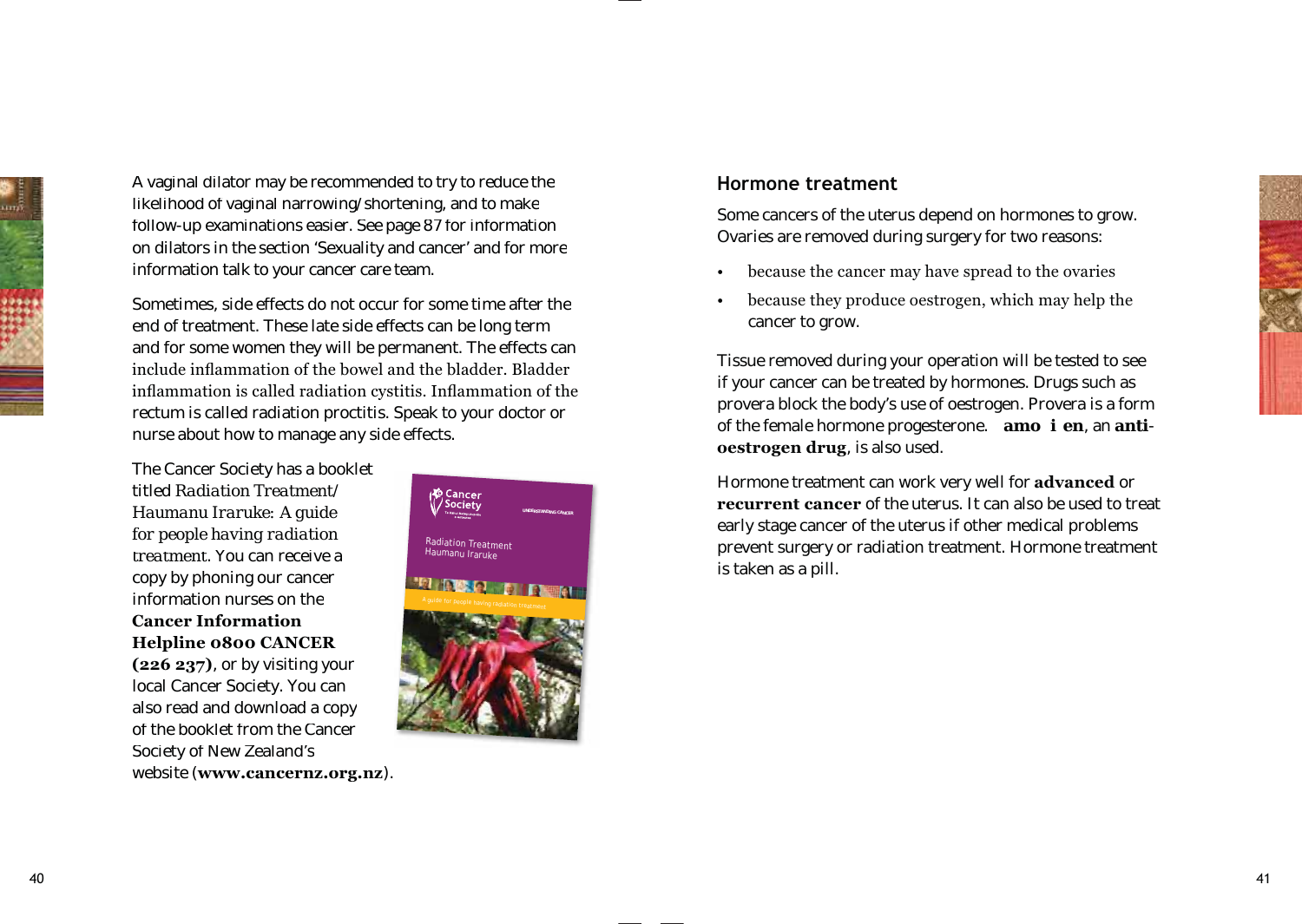# aimoatanga taia i

Ka hāngai ētahi matepukupuku o te kōpū ki te tipu o ētahi taiaki. E rua ngā take ka tangohia ngā kiato kākano i te wā hāparapara:

- kua hōrapa pea te matepukupuku ki ngā kiato kākano
- · i te mea ka mahi oestrogen ngā kiato kākano, ā, tērā pea ka aki i te tipu o te matepukupuku.

Ka whakamātauria ngā kikokiko ka tangohia i te wā o tō pokanga, ki te titiro mehemea ka taea te maimoa i tō matepukupuku mā ngā taiaki. Ka ārai ngā whakapōauau pērā ki te provera, i te mahi a te tinana ki te whakamahi oestrogen. He momo te provera o te taiaki wahine progesterone. Ka whakamahia te tamoxifen, he whakapōauau anti-oestrogen.

He tino pai te mahi a te maimoatanga taiaki mō te matepukupuku maukaha, matepukupuku tāruarua hoki o te kōpū. Ka taea hoki te whakamahi hei maimoa mō te wāhanga tīmatatanga o te matepukupuku o te kōpū, mehemea kāore e taea te maimoatanga hāparapara, te maimoatanga iraruke rānei. Ka haria te maimoatanga taiaki hei pire.

# Side effects of hormone treatment

Side effects of provera include breast tenderness, nausea and fluid retention. In high doses, it may increase your appetite and cause some weight gain. Tamoxifen can cause side effects, such as hot flushes, headaches and fluid retention.

You may have some or none of these side effects. Discuss any problems or concerns with your doctors.

# Chemotherapy

Chemotherapy is the treatment of cancer using anti-cancer drugs. The aim is to destroy cancer cells while causing the least possible damage to normal cells. The drugs kill cancer cells by stopping them from increasing in number.

Chemotherapy may be offered with radiation, and is usually given to women who have a high risk of the cancer returning, to try to prevent it coming back. It may also be advised for women whose cancer is advanced when they are first diagnosed to try to shrink the cancer or to relieve symptoms caused by the cancer. If cancer returns after surgery or radiation treatment, chemotherapy may be used to control the growth of the cancer and to help relieve symptoms. It is also used if the cancer does not respond to hormone treatment.

Chemotherapy is usually given through a drip inserted into a vein. At first it may be given with external beam radiation followed by internal radiation (brachytherapy). You may then have more chemotherapy. You will be closely monitored during this time. Treatment cycles are usually two to four weeks apart. Spacing out your treatment in this way gives your body a chance to recover from any side effects.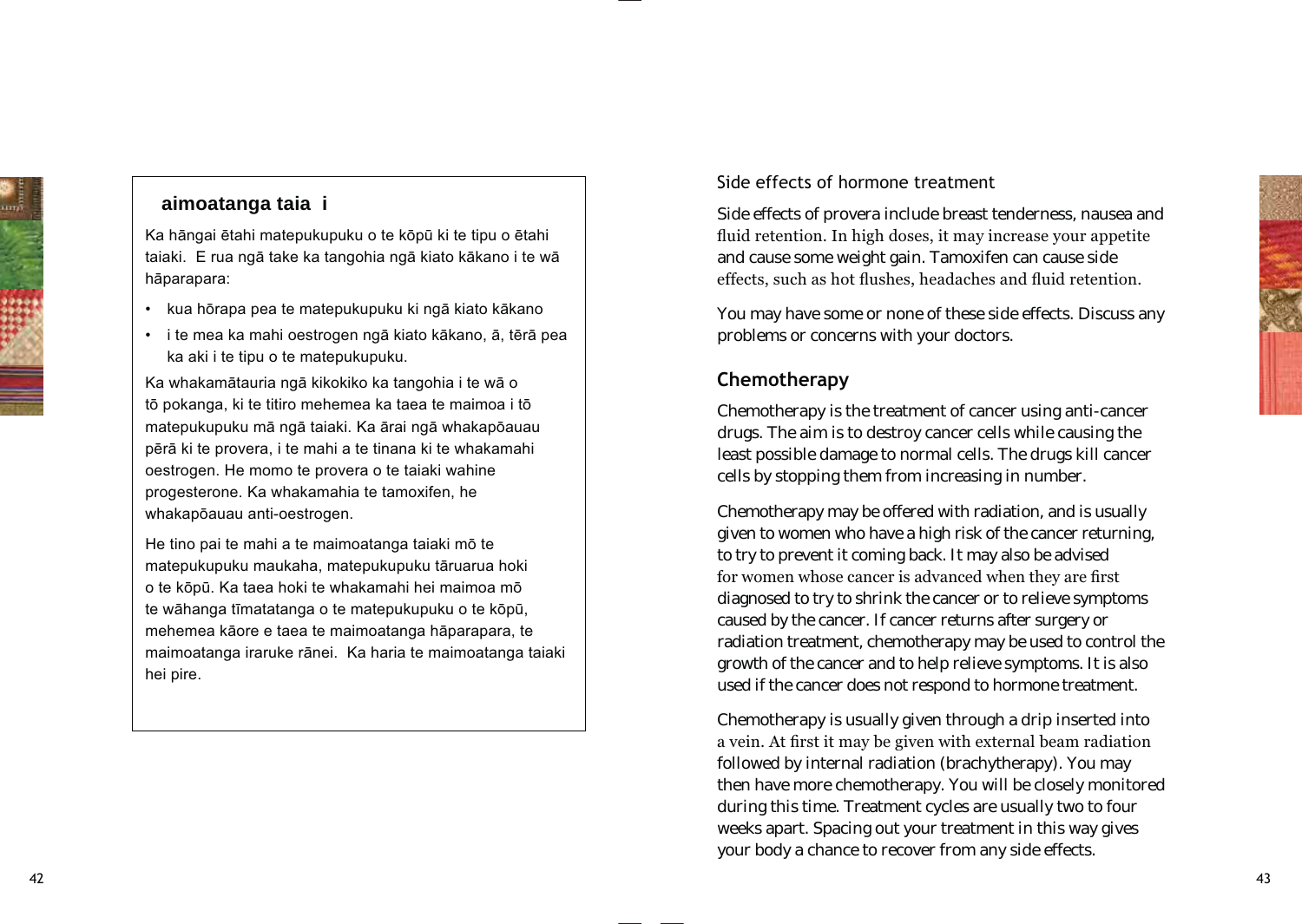

## **ahau**

He maimoatanga whakamahi i ngā whakapōauau tauaromatepukupuku te hahau. Ko te whāinga ko te whakamate i ngā pūtau matepukupuku me te whai kia iti noa iho te pānga ki ngā pūtau pai. Ka whakamate ngā whakapōauau i ngā pūtau matepukupuku mā te whakamutu i tā rātou tipu.

Tērā pea ka hoatuna te mahi hahau i te taha o te mahi iraruke, ā, ka hoatuna ki ngā wahine noho mōrea mō te hokinga mai o te matepukupuku, ki te ārai i tōna hokinga mai anō. Tērā pea ka tohua mā ngā wahine kua maukaha te matepukupuku i te wā ka whakatauria, ki te tīngongo i te matepukupuku, ki te whakamāmā rānei i ngā tohumate nā te matepukupuku. Ki te hoki mai te matepukupuku whai muri i te maimoatanga, ka whakamahia pea te hahau ki te whakahaere i te tipu o te matepukupuku me te āwhina ki te whakaiti i ngā tohumate. Ka whakamahia hoki mēnā kāore te matepukupuku e anga ki te maimoatanga taiaki.

Ka hoatuna te hahau mā tētahi pata ka kuhuna ki roto i te ia auraki. I te tuatahi tērā pea ka hoatuna mā te hahau hihi ā-waho, whai ko te iraruke ā-roto (brachytherapy). Tērā pea ka whai anō he mahi hahau. Ka āta aroturukihia koe i tēnei wā. Āhua rua ki te whā wiki te haere o ngā huringa maimoatanga. Mā tēnei ka tuku i tō tinana ki te whakaora mai i ngā pānga ka puta i te taha.



*Photographer: Louise Goossens*

*Above: A woman talking about her medication with a nurse in the hemotherapy uite.*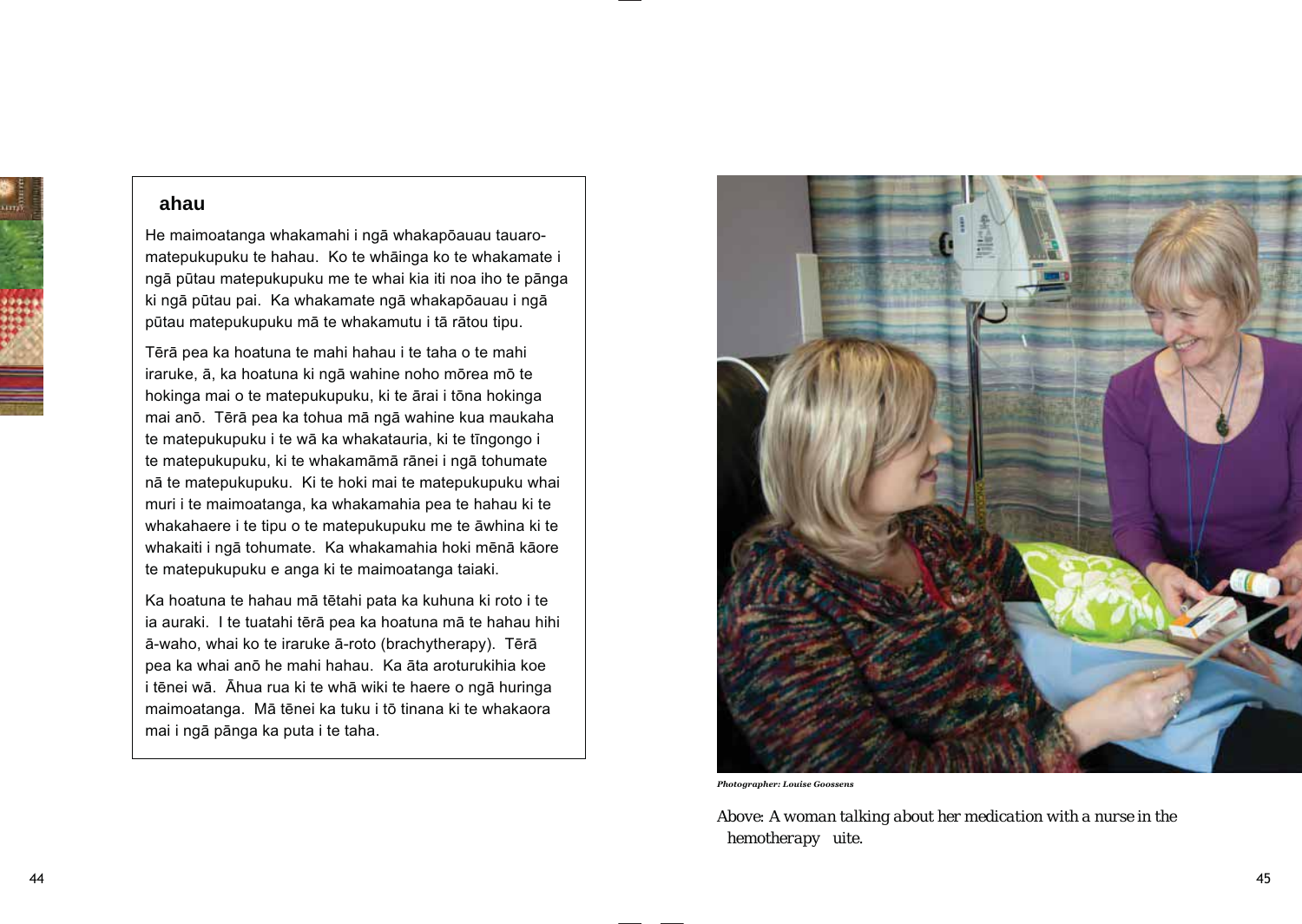# Side effects of chemotherapy

The side effects of chemotherapy vary according to the type of drugs used. Your doctor will talk to you about these side effects and how to manage them.

Side effects may include feeling sick (nausea), vomiting, feeling off-colour and tired, and some thinning or hair loss. Most side effects are temporary and steps can often be taken to either prevent or reduce them.

For a copy of the Cancer Society's booklet

*hemotherapy/Hahau: A guide for people having*  chemotherapy, contact the cancer information nurses on the **Cancer Information Helpline 0800 CANCER**  $(226 237)$ , contact your local Cancer Society for a copy or view or download it from the Cancer Society's website (www.cancernz.org.nz).



# **Complementary and alternative medicines**

Often, people with cancer seek out complementary and alternative therapies. Many people feel it gives them a greater sense of control over their illness, and that it's 'natural' and low-risk, or they just want to try everything that seems promising.

Complementary therapies include massage, meditation, acupuncture and other relaxation methods, which are used *along with* medical treatments.

Alternative therapies are unproven remedies, including some herbal and dietary remedies, which are used *instead of* medical treatment. Some of these have been tested scientifically and found not to be effective, or even to be harmful.

Some complementary therapies are useful in helping people to cope with the challenges of having cancer and cancer treatment. However, some alternative therapies are harmful, especially if:

- you use them instead of medical treatment
- you use herbs or other remedies that make your medical treatment less effective.

Be aware that a lot of unproven remedies are advertised on the internet and elsewhere without any control or regulation. Before choosing an alternative remedy, you may wish to discuss it with your doctor or a cancer information nurse on the **Cancer Information Helpline 0800 CANCER (226 237).**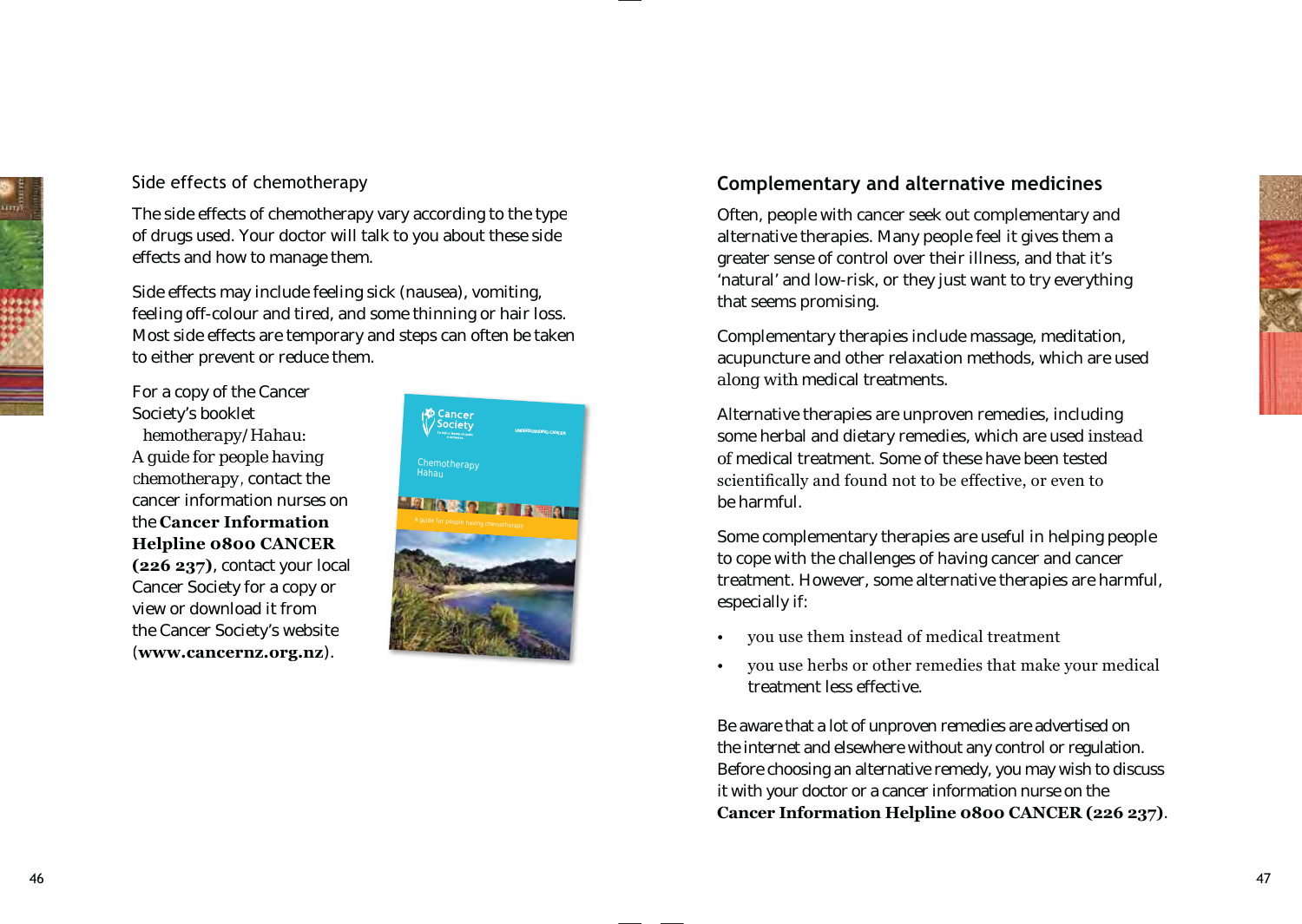

For more information, we recommend you read the following:

- *omplementary and lternati e ancer edicines for people with cancer their family and friends* (booklet)
- *omplementary and lternati e edicine* (Information Sheet)

**Complementary** and Alternative Medicine

Cancer<br>Society

**LIVING WITH CANCER**

You can find out about what scientific

research has been done into specific herbs, supplements and other products on the Memorial Sloan-Kettering website (http://www.mskcc.org/). The S National Center for Complementary and Alternative Medicines (NCCAM) (http://nccam.nih.gov/) and Quack-watch (www.quackwatch.com) are also a reliable websites.

# Ngā haumanu tāpae me ētahi atu haumanu **hiringa**

He nui te wā, ka whai haumanu tāpae, whiringa ake rānei ngā tangata pāngia ki te matepukupuku. He nui rātou ka whakaaro mā tēnei huarahi, ko rātou kē kei te whakahaere i tō rātou mate, ā, he mea māhorahora, iti te mōrea, he hiahia noa iho rānei nō rātou ki te whai i ngā mea awhero katoa.

Ko ētahi o ngā haumanu tāpae ko te mirimiri, ko te whakamanatu, ko te acupuncture, me ētahi huarahi pāroretanga. Whakamahia i te taha o ngā maimoatanga hauora. Kāore anō i whai mana ngā haumanu tāpae hei rongoā tūturu, tae noa ki ētahi rongoā otaota, rongoā ā-nohopuku, whakamahia ai hei whakakapi i ngā maimoatanga rongoā tūturu.

Kua whakamātauria ētahi o ēnei ā-pūtaiao, me te kite kāore e whai kiko ana, ā, he takakino hoki.

He pai ētahi haumanu tāpae hei āwhina i ētahi ki te tū pakari ake ki ētahi o ngā wero o te noho matepukupuku me ngā maimoatanga matepukupuku. Heoi anō rā, he takakino ētahi haumanu whiringa, inā rā mehemea:

- kei te whakamahia me te kore whai maimoatanga ā-rongoā tūturu
- te whakamahi i ngā otaota me ērā atu rongoā whakaiti i te whai hua o ngā maimoatanga rongoā tūturu.

Me mataara, he nui ngā rongoā kāre anō i kitea te pai. e whakatairangahia ana ki runga i te ipurangi me ētahi atu wāhi me te kore whai whakahaerenga, tikanga hoki. I mua i te kōwhiringa i tētahi rongoā whiringa kē, tērā pea ka pīrangi koe ki te kōrero me tō rata, tētahi tapuhi pārongo matepukupuku i runga i te Waea-āwhina Pārongo **atepu upu u**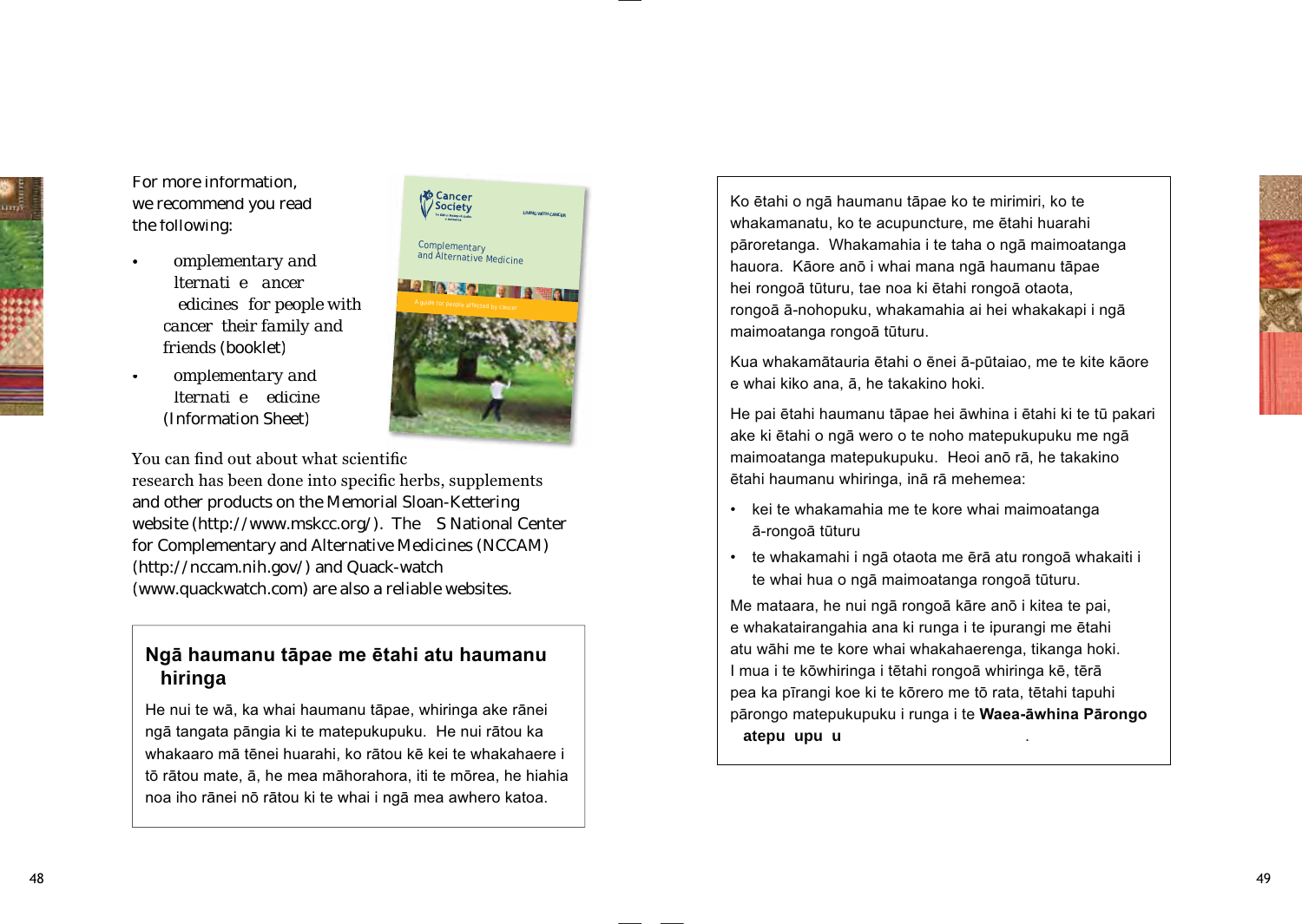

# Making decisions about treatment

Sometimes, it is very hard to decide what is the right treatment for you. You may feel that everything is happening so fast that you do not have time to think things through. Waiting for test results and for treatment to begin can be very difficult.

While some people feel they have too much information, others may feel that they do not have enough. You may find knowing more about your cancer and treatments may help you make decisions.

If you are offered a choice of treatments, you will need to weigh up the good and bad points about each treatment. If only one type of treatment is recommended, ask your doctor to explain why other treatment choices have not been offered.

Some people with advanced cancer will always choose treatment, even if it only offers a small chance of cure. Others want to make sure that the benefits of treatment outweigh any side effects. Still others will choose the treatment they consider offers them the best quality of life. Some may choose not to have treatment except to have any symptoms managed as they arise.

# Ngā mahi whakatau i te maimoatanga

He tino uaua i ētahi wā ki te whakatau he aha te maimoatanga tika mōu. Tērā pea ka whakaaro koe kei te tere rawa te haere o ngā mahi, kāre koe e whai wā ki te āta whakaaro i ngā piki me ngā heke. He uaua hoki te mahi tatari i ngā hua o ngā whakamātautau me te tatari kia tīmata ngā maimoatanga.

Ara ētahi ka whakaaro kei te pokea rātou e te pārongo, engari, ara anō ētahi ka whakaaro he iti rawa. Tērā pea ka mārama koe mā te mōhio ake ki tō matepukupuku me ngā maimoatanga e āwhina i o whakataunga.

# **Talking with doctors**

You may want to see your doctor a few times before making a final decision on treatment. It is often hard to take everything in, and you may need to ask the same questions more than once. You always have the right to find out what a suggested treatment means for you, and the right to accept or refuse it.

Before you see the doctor, it may help to write down your questions. There is a list of questions to ask your doctor at the end of this booklet which may help you. The Cancer Society has a booklet titled *uestions ou ay ish o sk*. To receive a copy, call the cancer information nurses on the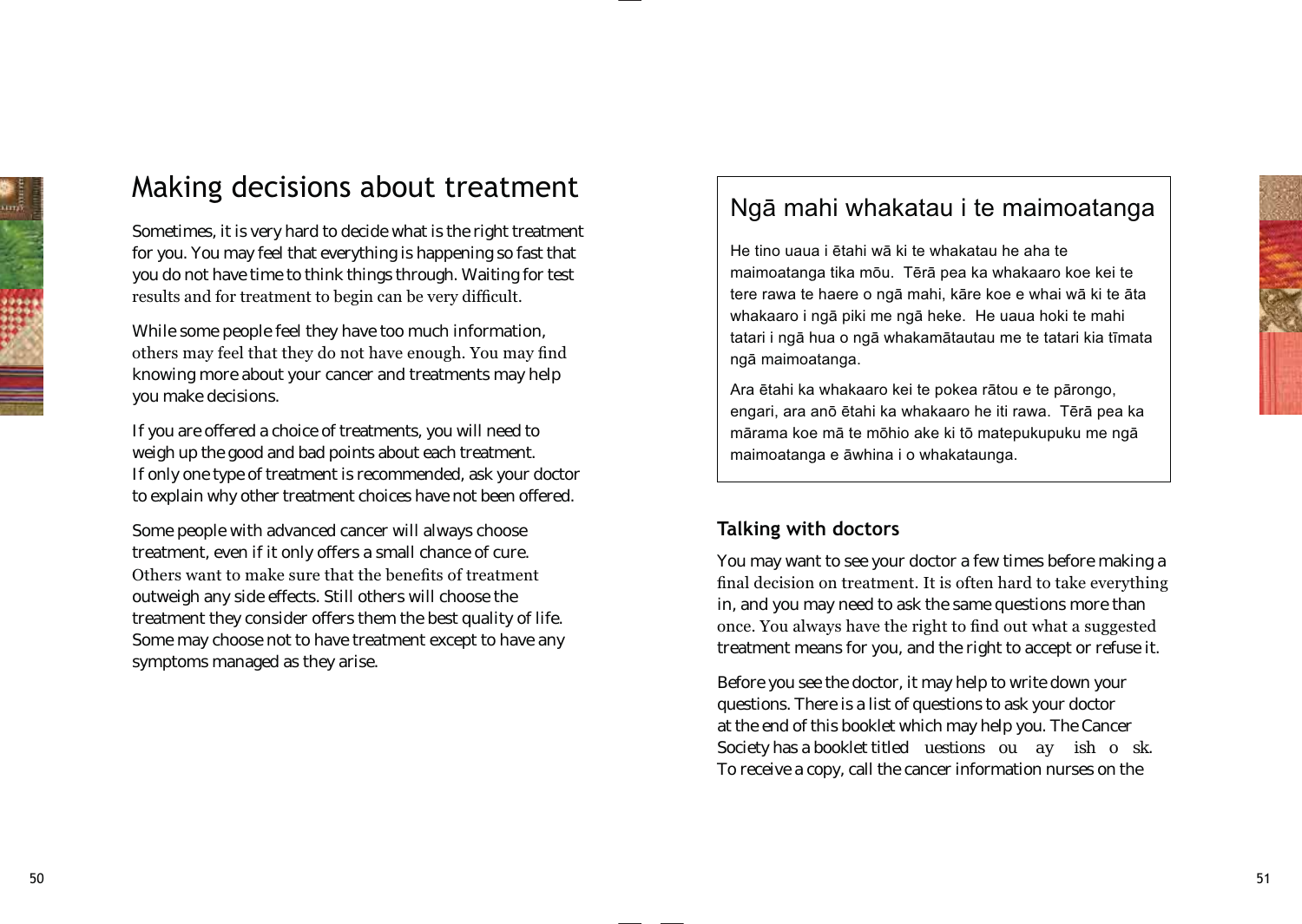

**Cancer Information Helpline 0800 CANCER (226 237)**, contact your local Cancer Society for a copy or view and download a copy on the Cancer Society's website (**www.cancernz.org.nz**).



Taking notes during the session can also help. Many people like to have a family member or friend go with them, to take part in the discussion, take

notes or simply listen. Some people find it is helpful to record the discussion (but check with your doctor first).

# Te kōrero me tō rata

Tērā pea ka hiahia kōrerorero me tō rata i mua i te whakatau ko hea te huarahi maimoatanga pai mōu. Me uaua ka tarea e koe ngā kōrero katoa, hei ētahi wā me hoki atu tuarua, tuatoru ō pātai. Kei a koe te tika ki te rapu he aha ngā putanga o tētahi maimoatanga mōu ake, ā, kei a koe te tika ki te kaupare, ki te whakaae rānei, i te maimoatanga.

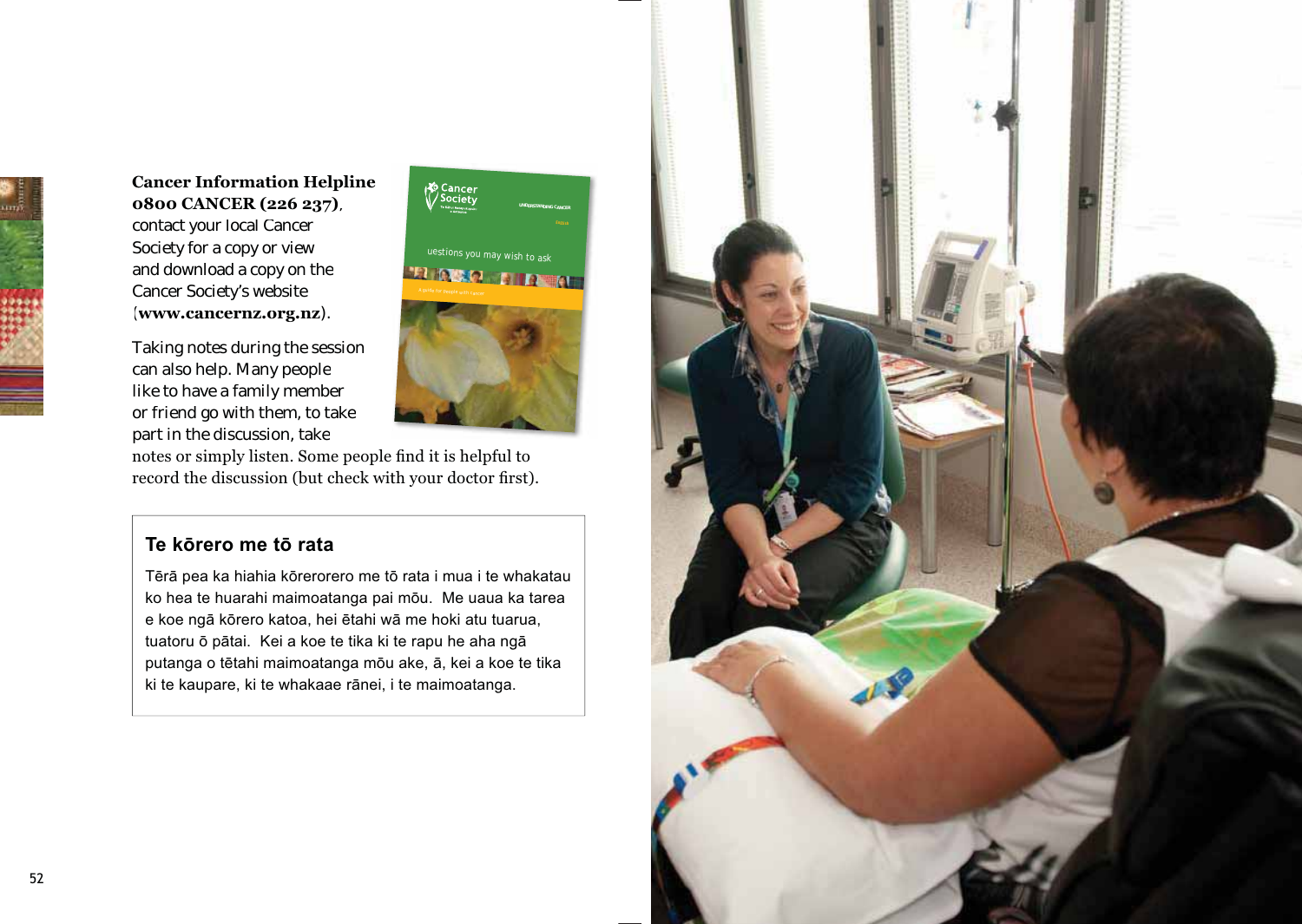

# **Talking with others**

Once you have discussed treatment options with your doctor, you may want to talk them over with your family or friends, with nursing staff, the hospital social worker or chaplain or your own religious or spiritual adviser. Talking it over can help to sort out what course of action is right for you.

You may be interested in looking for information about your cancer type on the internet. While there are some very good websites, you need to be aware that some websites provide wrong or biased information. We recommend that you begin with the Cancer Society's website<br>(**www.cancernz.org.nz**) and use our links to find other good cancer sites. If you've got questions about your cancer, phone the cancer information nurses on the **ancer**  Information Helpline 0800 CANCER (226 237).

See the section on supportive care services on page 7 for more information on the support the Cancer Society can offer you.

# Te kōrero ki ētahi atu

Inā oti ō whitiwhitinga kōrero maimoatanga me tō rata, tērā pea ka hiahia kōrero koe i ēnei take me tō whānau, ō hoa. ngā kaimahi tapuhi, te tauwhiro o te hōhipera, te minita rānei, tōu ake kaiārahi wairua rānei. Mā te kōrerorero hei āwhina i a koe ki te whakarite he aha te huarahi pai hei whai māu.

'I think you need to trust your specialist. If you don't, then get another one. But if you trust them, and work with them, you'll come out as best as you possibly can. You don't have to be friends: they may be quite abrupt, and may not want to sit at the end of your bed and have a chat. But it's the trust that's important.'

**Sarah**

# **Prognosis (outlook)**

Most women with early cancer of the uterus will be cured of their disease. For women with more advanced cancer, a cure may still be possible. For other women, treatment can keep the cancer under control for long periods of time.

You will need to talk with your gynaecological oncologist about your own **prognosis** (outlook).

# **A second opinion**

You may want to ask for a second opinion from another specialist. Your specialist or GP can refer you to another specialist. You can ask for copies of your results to be sent to the second doctor. You can still ask for a second opinion even if you have already started treatment or still want to be treated by your first doctor.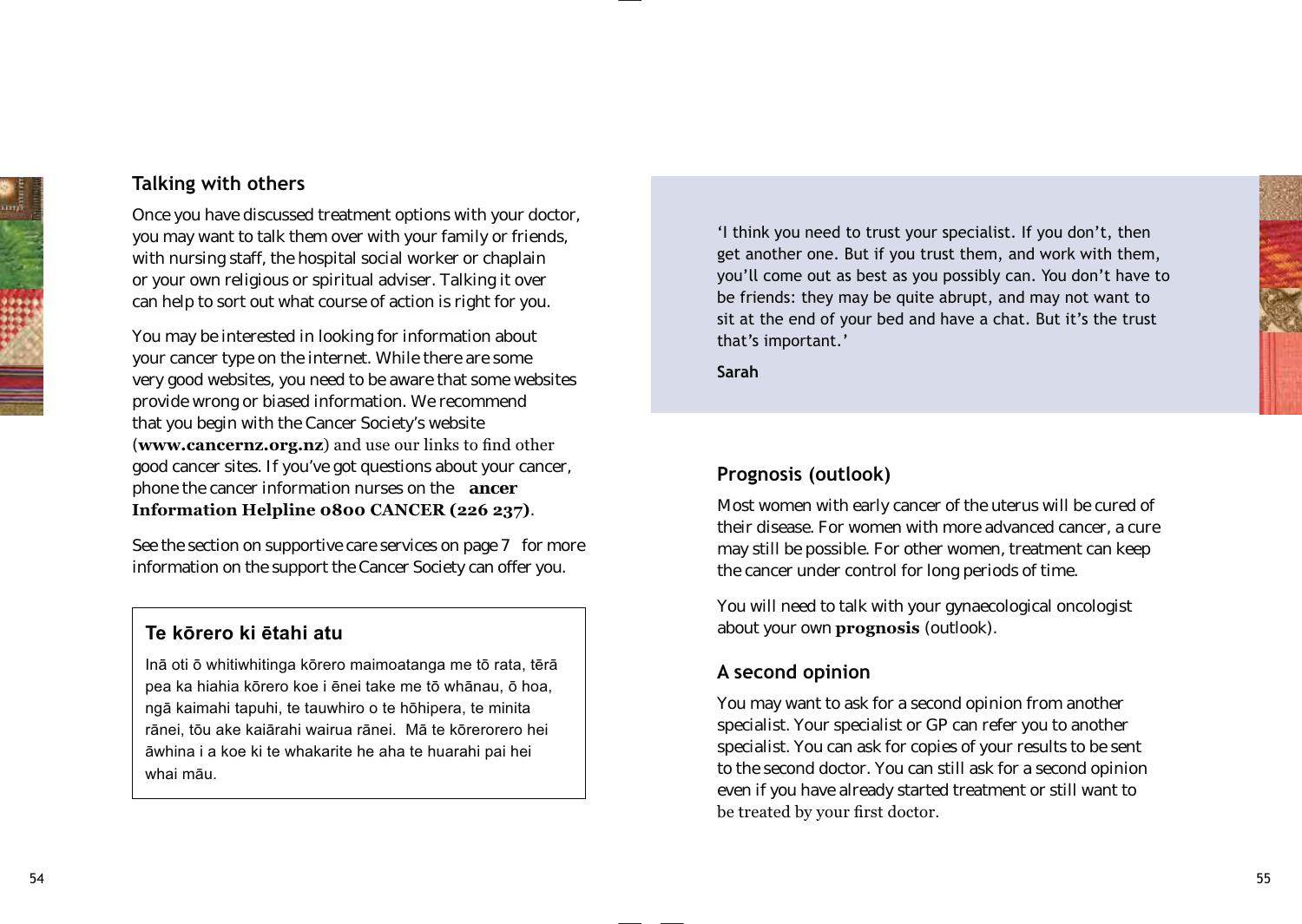# **Taking part in a clinical trial**

Clinical trials are research studies to find better ways to treat cancer.

If your doctor suggests taking part in a clinical trial, make sure that you fully understand the reasons for the trial and what it means for you. Before deciding whether or not to join the trial, you may wish to ask your doctor:

- What is the standard (best available) treatment for my cancer if I don't go in the trial?
- Which treatments are being tested and why?
- $\cdot$  Which tests are involved?
- What are the possible risks or side effects?
- How long will the trial last?
- Will I need to go into hospital for treatment?
- What will I do if any problems occur while I am in the trial?
- Will I need to come to hospital more often?

If you do join a clinical trial, you have the right to withdraw at any time. Doing so will not affect your treatment for cancer.

It is always your decision to take part in a clinical trial. If you do not want to take part, your doctor will discuss the best current treatment choices with you.

The Cancer Society has a booklet titled *ancer linical rials*. To receive a copy, call the cancer information nurses on the **Cancer Information Helpline 0800 CANCER** , contact your local Cancer Society for a copy or view and download a copy from the Cancer Society's website (www.cancernz.org.nz).



# Te whai wāhi ki roto i ngā whakamātautau **haumanu**

He akoranga rangahautanga ngā whakamātautau haumanu, ki te kimi huarahi hei whakapai ake i te maimoatanga matepukupuku.

Ki te whakataunaki tō rata kia kuhu koe ki tētahi whakamātautau haumanu, me mārama koe ki ngā āhuatanga o te whakamātau me ngā pānga ki a koe. I mua i tō whakatau ki te hono atu, ki te kore rānei, tērā pea ka pīrangi koe ki te uiui i tō rata:

- + He aha te maimoatanga aro whānui (pai ake) mō tōku matepukupuku ki te kore au e whai i te whakamātautau?
- He aha ngā whakamātautau kei te whakamātauria, ā, he aha ai e whakamātauria ana ēnei?
- Ko ēhea ngā whakamātautau kei roto?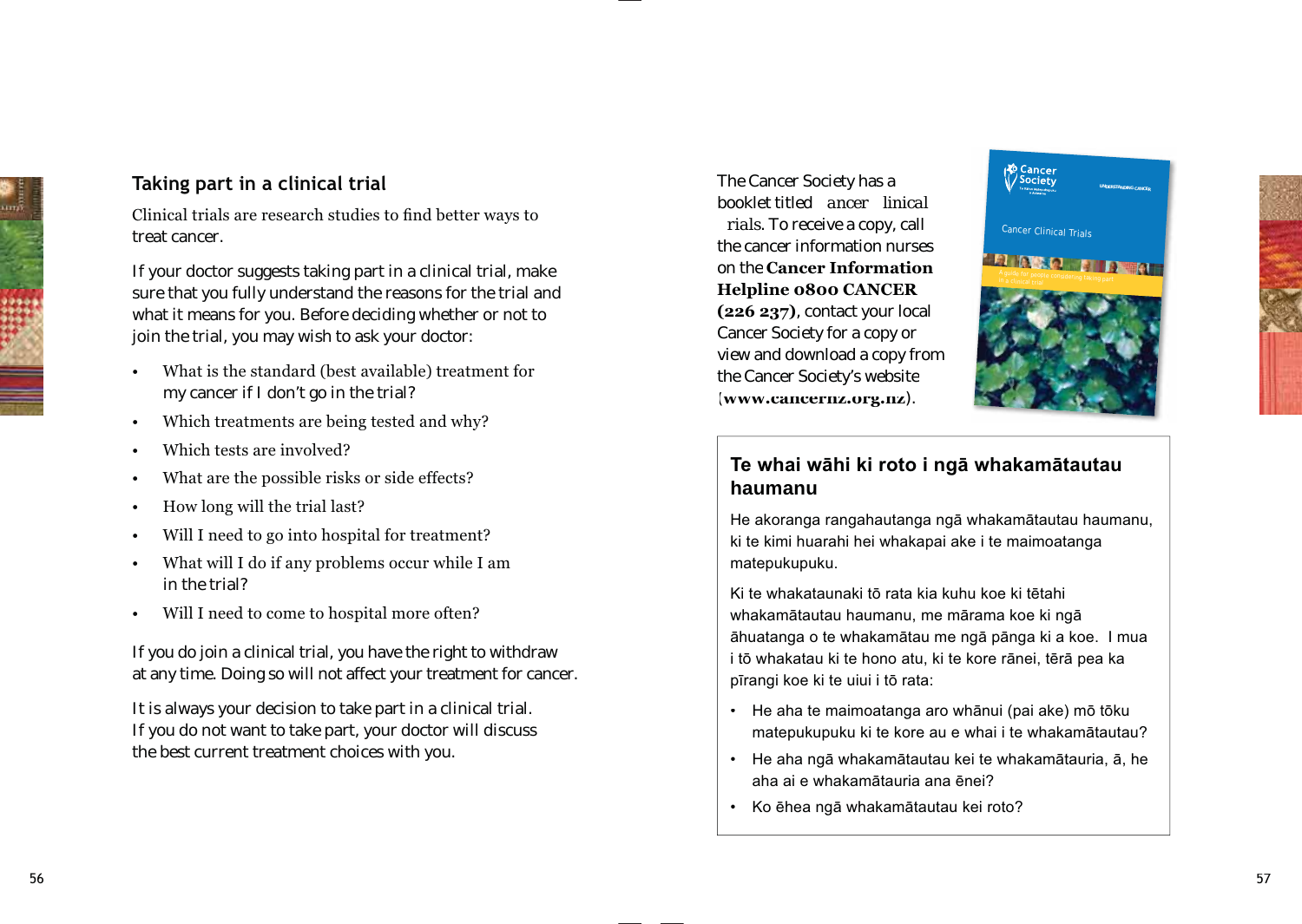

- He aha ngā mōrea, ngā pānga ki te taha rānei?
- Ka pēhea te roa o te whakamātautau?
- Me haere au ki te hōhipera mō ngā maimoatanga?
- . Ka aha au ki te puta he raruraru i te wā kei roto au i te whakamātautau?
- Me kaha ake taku haramai ki te hōhipera?

Ki te hono koe ki tētahi whakamātautau haumanu, kei i a koe te tikanga ki te unu ahakoa te aha. Ehara i te mea ka whai pānga ki tō maimoatanga matepukupuku.

I ngā wā katoa, kei i a koe te tikanga ki te whakauru ki tētahi whakamātautau haumanu. Ki te kore koe e hiahia ki te whakauru ake, mā tō rata e matapaki me koe, ngā whiringa maimoatanga o te wā.

He puka tā te Kāhui Matepukupuku, ko Cancer Clinical *Trials* te ingoa. Ki te hiahia kape koe, waea atu ki ngā tapuhi pārongo matepukupuku i runga i te Waea-āwhina Pārongo Matepukupuku 0800 CANCER (226 237), whakapā rānei ki te Kāhui Matepukupuku ā-rohe mō tētahi kape, me tiro, ka kape rānei i tētahi mai i te paetukutuku a te Kāhui Matepukupuku (www.cancernz.org.nz).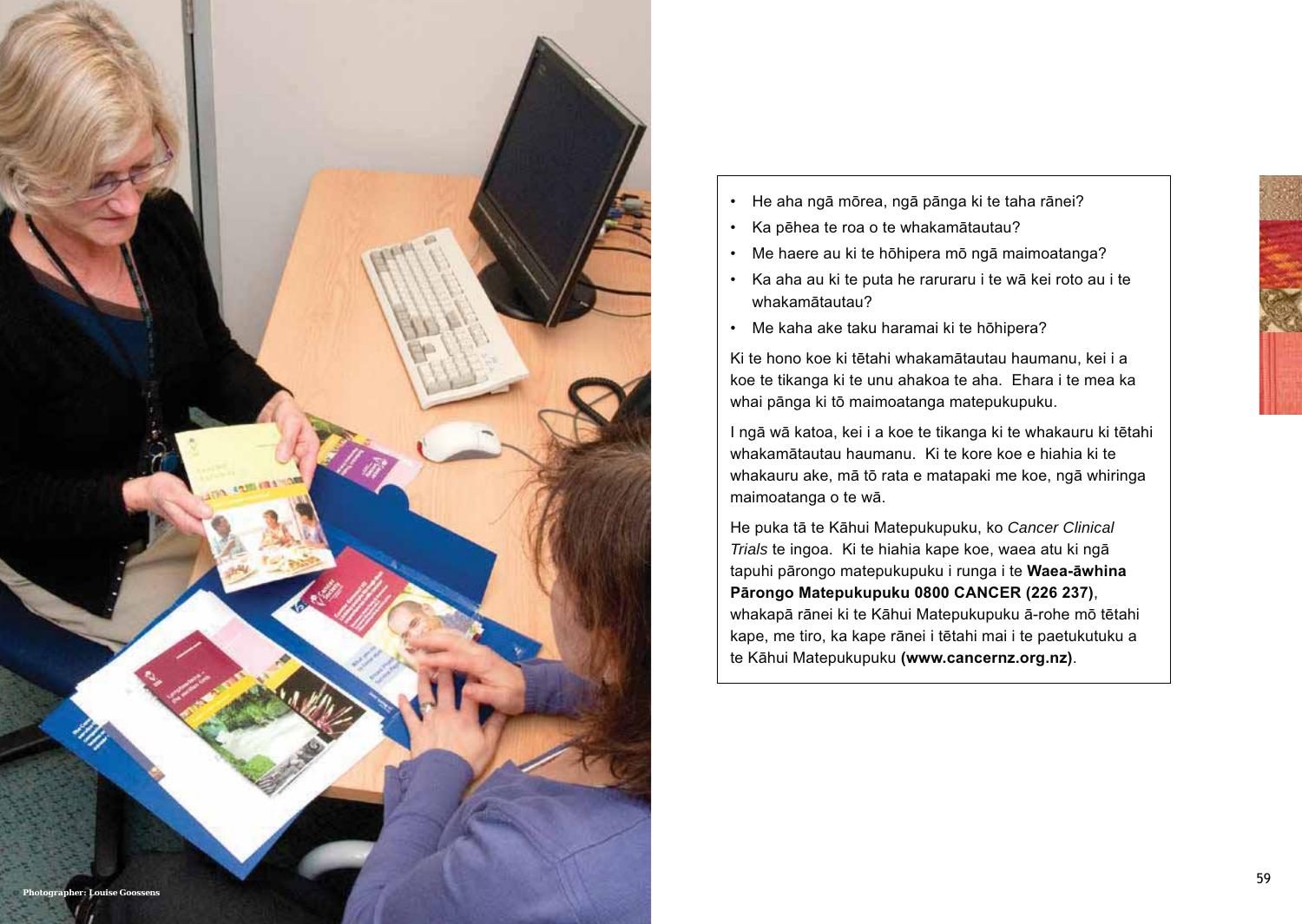'I was up within a couple of days and moving around slowly. I was preparing meals—it took a lot of time—within about a week. But the whole experience was fatiguing; it took a long time before I got my energy back.'

**Miriana**

# Coping with side effects

You will find that there are physical changes as well as many emotional changes to cope with. It is important that you and the people around you (this could include your partner, employer and family members) are prepared.

# **Tiredness**

Many women find that tiredness is a major problem. Travelling backwards and forwards to hospitals and clinics for treatment and appointments is very tiring. If you work during the treatment or if you have a home and a family to care for, you will almost certainly be very tired. Some people having cancer treatment say their tiredness is overwhelming and unlike any tiredness (fatigue) they have felt before. Sometimes it cannot even be fully relieved with rest.

Your tiredness may continue for quite a while even after treatment has finished. Some women find that it takes them up to one or two years to feel really well again. It may help to talk with your family and friends about how you feel and discuss ways in which they can help you. You may need to plan your activities during the day so that you get regular periods of rest. The Cancer Society has an Information Sheet titled Cancer-related Fatigue . To receive a copy, call the cancer information nurses on the **Cancer Information Helpline 0800 CANCER (226 237), contact your local** Cancer Society for a copy or view and download a copy on the Cancer Society's website (www.cancernz.org.nz).

If your fatigue is caused by low levels of red blood cells or the side effects of drugs that you are taking, your doctor may be able to treat this.

# **Tips that will help relieve your tiredness**

Not all of these things will work for everyone but you may be surprised how small changes can help to save your energy.

- Plan your day. Set small, manageable goals.
- Don't be afraid to ask for help: ask a friend to do the shopping or come to clean the house once a week.
- Try not to rush: leave plenty of time to get to appointments.
- If you are fit enough and your doctor has said it is okay, get some exercise. This may be the last thing you feel like doing, but research shows that exercise can boost energy levels and make you feel better. Even if you just walk around the garden or block a few times a week, it all helps.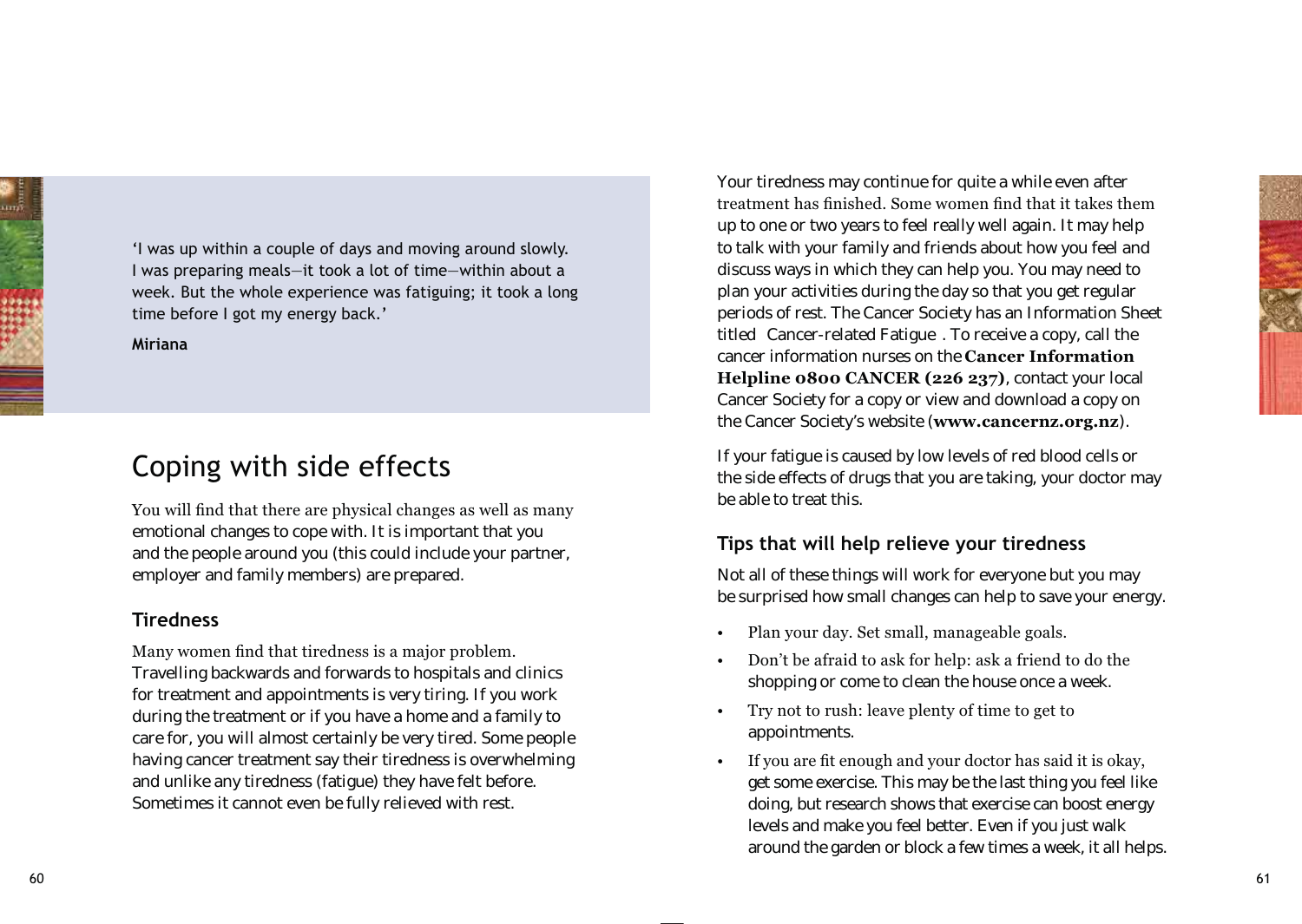- 
- Smoking reduces your energy. If you smoke, talk to your doctor or the Quitline on  $0800778778$  about stopping.
- $\cdot$  If you have young children or grandchildren, try to play with them sitting or lying down: board games, pu les and drawing are good ideas.
- Eat nutritious meals and snacks throughout the day to keep your energy levels up.
- Try to take some time out to do things that you enjoy. For example, having a relaxing bath, listening to some music or just being with your pet may help you relax, and for a short time, take your mind off how tired you feel.
- Use Facebook, an answerphone and emails to update friends and family on how you are.
- Join a Cancer Support Group or education programme. Talking about your feelings can ease the burden of fatigue, and you can hear how other people in similar situations have managed. To find a group, call the cancer information nurses on the **Cancer Information Helpline 0800 CANCER (226 237), or contact your** local Cancer Society.

## **Menopause**

Women who go through menopause as a result of cancer treatment will have to adjust to the symptoms and body changes caused by no longer producing large amounts of the female hormones.

Menopause can cause several different symptoms. Not everyone will have them all. They may include:

- hot flushes and night sweats
- vaginal dryness
- mood and memory changes
- anxiety
- effects on your sex drive (libido)
- weight gain
- fatigue
- sleep disturbances
- bladder changes.

Menopause can increase your risk of other health conditions such as osteoporosis (weaker bones leading to a higher risk of breaking a bone).

Symptoms can have little or no impact on some women. For others they can be severe. You can discuss your symptoms with your cancer doctor or GP. The important thing is that you feel you have the medical and emotional support you need to cope. The Cancer Society has an Information Sheet titled Early Menopause and Cancer .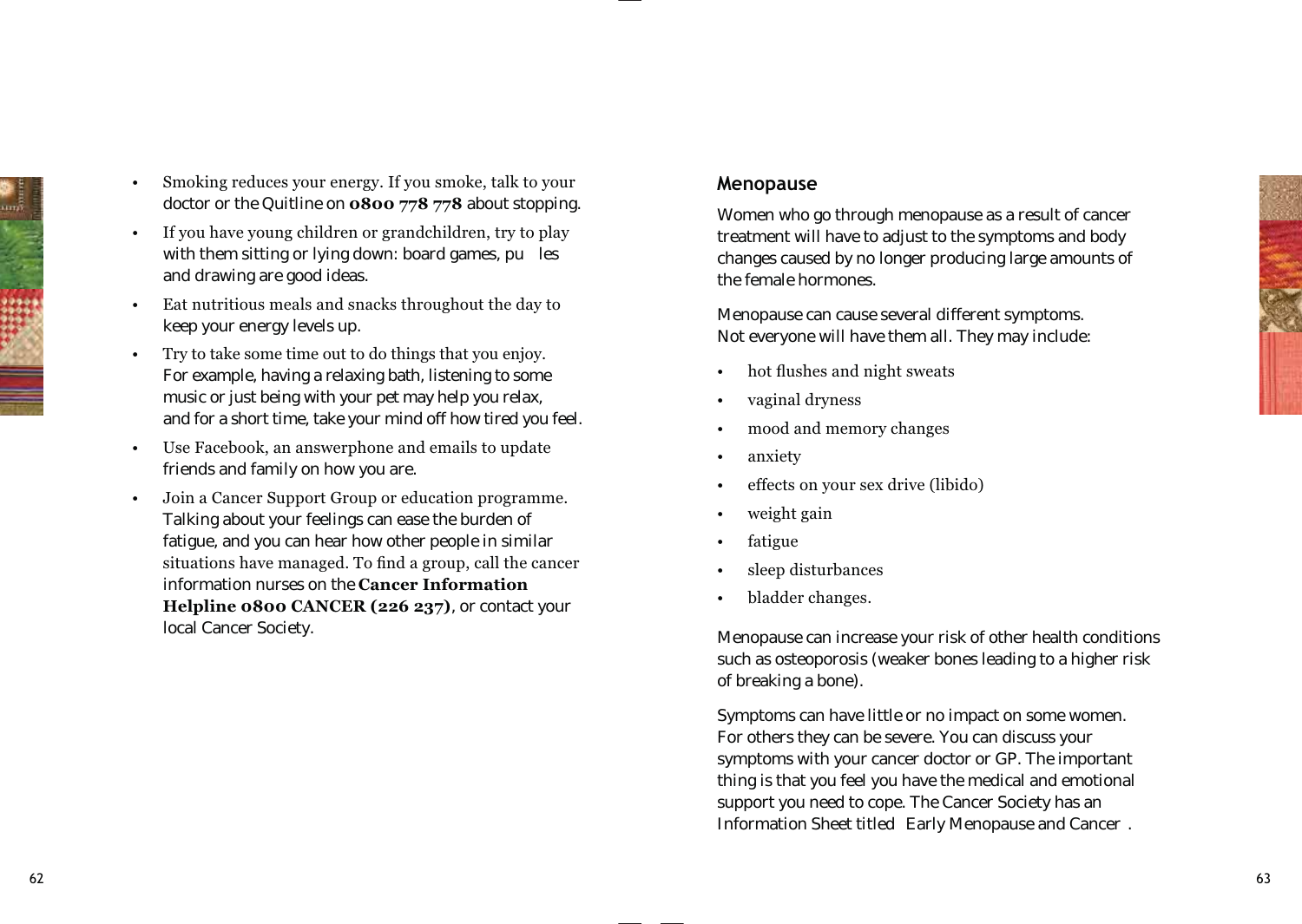

To receive a copy, call the cancer information nurses on the **Cancer Information Helpline 0800 CANCER** (226 237), contact your local Cancer Society for a copy or view and download a copy from the Cancer Society's website  $(www.camcernz.org.nz).$ 

Hormone replacement therapy (HRT) can help reduce menopausal symptoms. Using HRT for more than five years increases the risk of some diseases, including some cancers. However, it also decreases the risk of some other diseases and cancers. You will need to discuss with your gynaecological oncologist what the benefits and risks are for you if you take HRT. If you were on HRT when your cancer was diagnosed, you will need to weigh up the risks with your specialist of continuing HRT.

ifestyle changes can also help relieve some symptoms and allow women to cope better with menopausal symptoms for example, diet changes to help with weight gain and finding time to relax to help with any emotional changes.

Remember, it is okay to ask for help. Many women find menopause a difficult time. It can help to tell those around you what you are feeling and going through. Having the support and understanding of those close to you will be reassuring and helpful with managing symptoms.

# **Bladder problems**

Bladder sensations or control may change after cancer treatment or surgery. Some women find they need to go to the toilet more often. Others find they need to go in a hurry and sometimes don't get there in time. Others find that they pass urine when they cough or snee e. While these problems may improve, even a small loss of bladder control can be distressing.

If bladder control is a problem, you should seek help. Your specialist or GP will be able to suggest ways to help with bladder control. These may include exercises to strengthen the muscles of your pelvic floor. You may be referred to a physiotherapist. For more information, phone the New Zealand Continence Association Helpline number on 0800 650 659. Some hospitals have continence nurses who can help you with bladder problems.

# **Bowel problems**

After surgery or cancer treatments, such as radiation treatment, some women have problems with their bowels. Some women find that they become constipated or suffer from diarrhoea or wind pain. Talk to your doctor, nurse or dietitian about your symptoms. There may be some simple treatments they can advise. Some women may need to change their diet or take medication.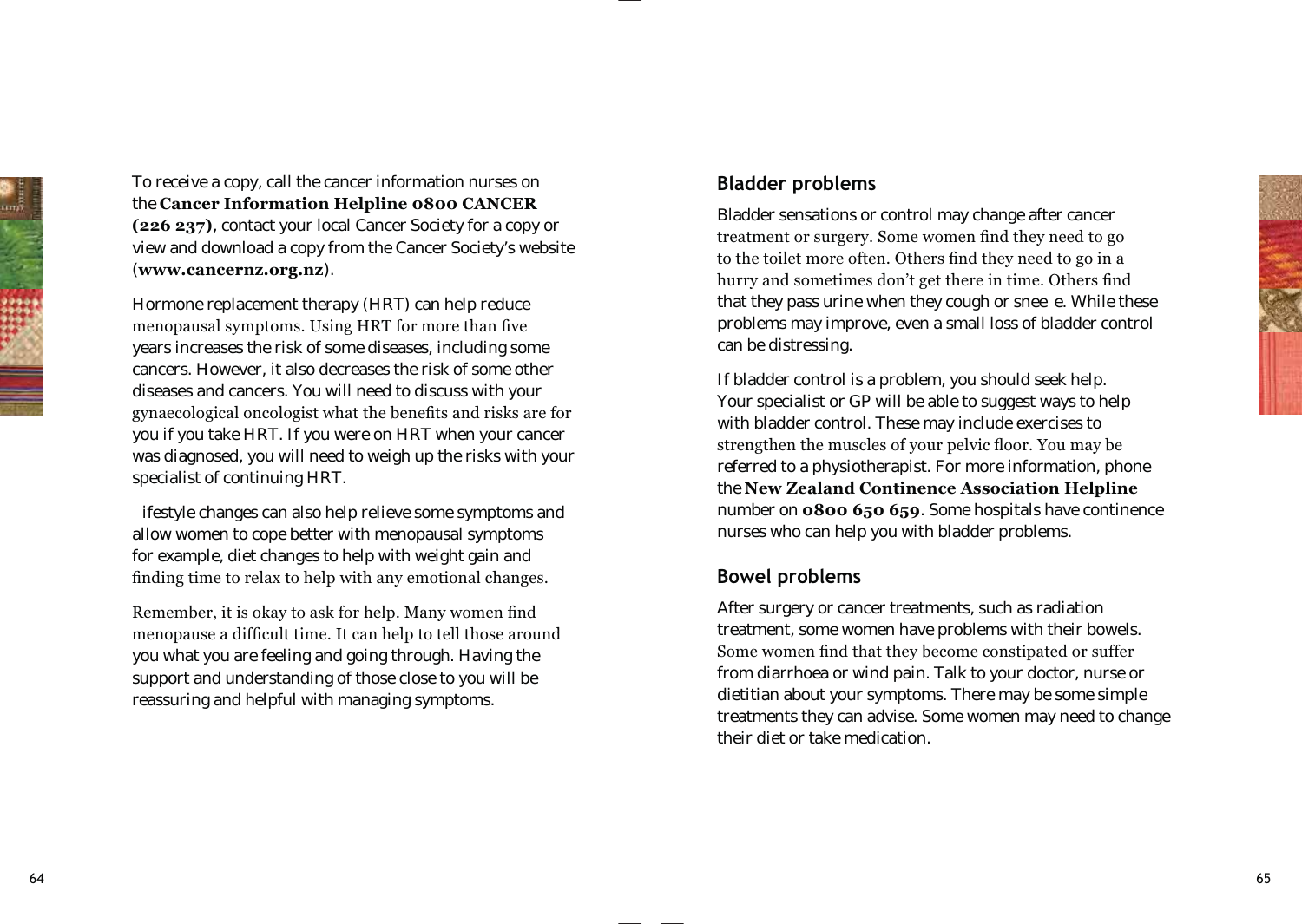

# **Lymphoedema**

Lymphoedema is swelling of part of the body, usually the legs or the arms. It may occur after treatment for cancer of the uterus if you have had the lymph nodes in your abdomen removed (lymphadenectomy). Removal of the nodes may prevent normal draining of the lymph fluid from the legs. As a result, fluid can build up in one or both legs, causing swelling. This usually does not occur until some time after the original treatment.

It isn't possible to predict whether you will have problems with lymphoedema. If you have problems seek immediate help as symptoms are better managed if treated early. Seek advice from your specialist or nurse. You may be given special stockings to wear after your operation that can help prevent this problem.

Some hospitals have specialist physiotherapists who can advise you on how you may be able to reduce your risk of developing lymphoedema. They also help you manage if lymphoedema does occur in the future. The Cancer Society has an Information Sheet titled Managing ympoedema that you might like to read. For more information, call the cancer information nurses on the **Cancer Information Helpline 0800 CANCER (226 237).** 

# Te tū pakari ki ngā pānga ki te taha

Ka kite koe ka puta he rerekētanga ki tō tinana tae noa ki ō kāre ā-roto. He mea nui kia takatū koe me ngā tāngata ka awhi i a koe (tērā pea ko tō hoa, tō kaiwhakawhiwhi mahi, whānau rānei).

# **e genge**

Tērā pea ka roa tonu te pā o te ngenge ki a koe mō te wā whai muri i tō maimoatanga. Ki ētahi wāhine, tahi ki te rua tau rā anō ka tino pai haere anō rātou. He mea nui te kōrero ki tō whānau me ngā hoa e pā ana ki ō kāre ā-roto me te matapaki i ngā huarahi, tērā pea ka āhei rātou ki te āwhina i a koe. Tērā pea me huri koe ki te mahere i ō ngohe i te rā, kia whai wā koe ki te whakatā. He Puka Whārangi Pārongo tā te Kāhui Matepukupuku, ko "Cancer-related Fatigue" te ingoa. Ki te hiahia kape koe, waea atu ki ngā tapuhi pārongo matepukupuku i runga i te Waea-āwhina Pārongo atepu upu u **zameljenih naradi na konstancji zameljenih vrhav**, whakapā rānei ki te Kāhui Matepukupuku ā-rohe mō tētahi kape, me tiro, ka kape rānei i tētahi mai i te paetukutuku a te Kāhui Matepukupuku (www.cancernz.org.nz).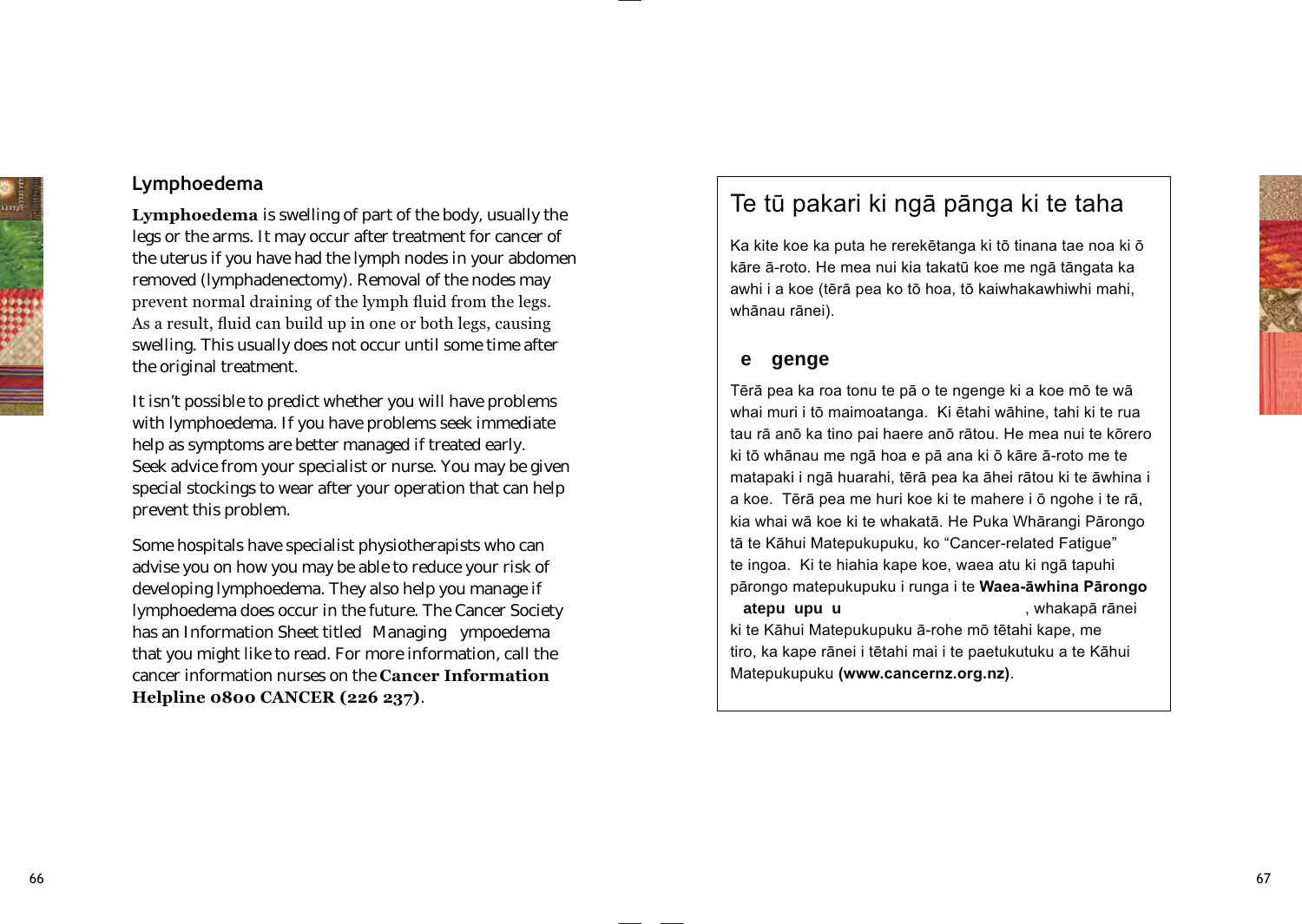

## oero

Ki ētahi wāhine, kāore he pānga o ngā tohumate, he iti noa iho rānei. Ki ētahi atu, he tino kino kē te pānga. Me matapaki ō tohumate me tō rata matepukupuku, tō rata ake (GP) rānei. Ko te mea nui kē, kei te whai koe i ngā tautoko ā-rongoā, ā-kāre ā-roto hoki ki te noho pakari. He Puka Whārangi Pārongo tā te Kāhui Matepukupuku, ko "Early Menopause and Cancer" te ingoa. Ki te hiahia kape koe, waea atu ki ngā tapuhi pārongo matepukupuku i runga it Waea-āwhina Pārongo Matepukupuku 0800 CANCER , whakapā rānei ki te Kāhui Matepukupuku ā-rohe mō tētahi kape, me tiro, ka kape rānei i tētahi mai i te paetukutuku a te Kāhui Matepukupuku (www.cancernz.org.nz).

# Ngā raruraru tōngāmimi

Mehemea he raruraru mõu te whakahaere tika i tõ tōngāmimi, me rapu āwhina koe. Mā tō mātanga, tō rata (GP) rānei e whakataunaki huarahi hei āwhina i a koe whakahaere i tō tōngāmimi. Tērā pea ko te kori tinana ki te whakakaha ake i ngā uaua o tō papatojake. Tērā pea ka tonoa koe ki te haere ki tētahi kairomiromi. Mō te roanga ake o ngā kōrero, waea atu ki te nama waea o e ealand ontinence ssociation elpline i runga i a Kei ētahi hōhipera ētahi tapuhi whakahaere tōngāmimi hei āwhina i a koe ki tēnei raruraru

# Ngā raruraru puku hamuti

I muri mai i ngā hāparapara, i ngā maimoatanga matepukupuku rānei pērā ki te maimoatanga iraruke, ka puta he raruraru ki te puku hamuti mō ētahi wāhine. Ka whai ko te kōreke ki ētahi, ko te kōrere, ko te mamae o te patero rānei ki ētahi atu. Kōrero ki tō rata, tō tapuhi, tō mātanga nohopuku rānei e pā ana ki ō tohumate. Tērā pea ka taea e rātou te tohu atu i ētahi maimoatanga māmā noa iho. Me huri kë pea ëtahi ki te whakarerekë i to ratou nohopuku.

# ymphoedema

He pupuhitanga o tētahi wāhanga o te tinana te Iymphoedema, tae ake ki ngā waewae, ki ngā ringaringa rānei. Tērā pea ka puta whai muri i ngā maimoatanga mō te matepukupuku o te kōpū mehemea kua tangohia ngā tīpona waitinana (lymphadenectomy). Nā te tangohanga i ngā tīpona ka aukatia te rere o te kūtere tīpona i ngā waewae. Nā tēnei ka whakaahu te kūtere ki roto i ngā waewae, me te puta o te pupuhi. Ahua roa tonu i muri mai i te maimoatanga taketake ka puta tēnei.

Kāore e taea te matapae mehemea ka whai raruraru koe i te mate lymphoedema. Ki te pā he raruraru, whāia he āwhina i taua wā tonu i te mea ka pai ake te whakahaere i ngā tohumate, ki te tere mau. Rapua he āwhina i tō mātanga, i tō tapuhi rānei. Tērā pea ka hoatuna he tōkena roa hei mau whai muri i tō pokanga, hei āwhina ki te ārai i te raruraru nei.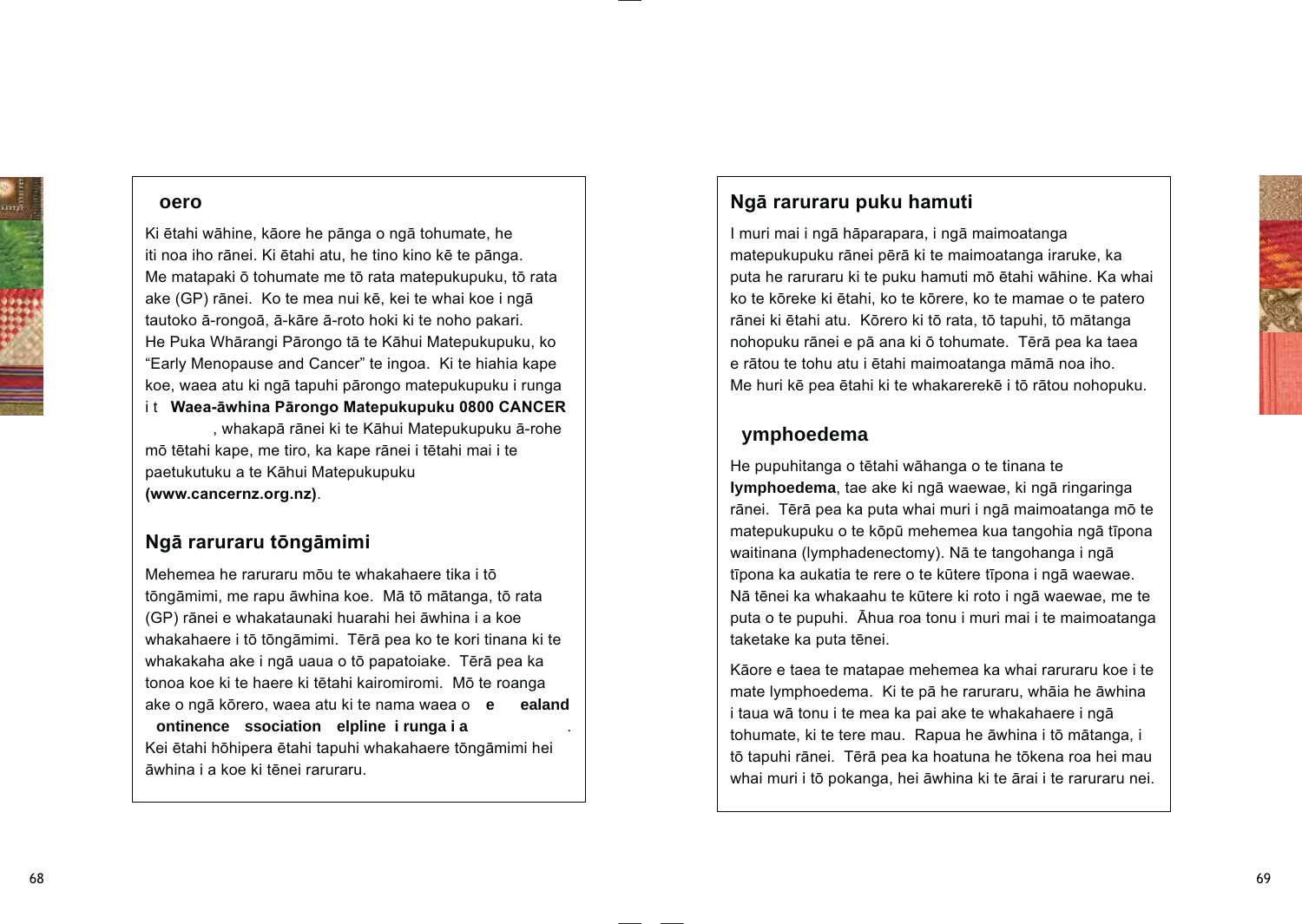

# Seeking support

# **Palliative care**

Palliative care is an approach to caring for people with cancer and their family that focuses on improving their quality of life and not just about care at the end of life. This can be offered in a hospital, rest home, at home or by a hospice service.

Palliative care may be used during:

- times when your illness is causing discomfort; for example, bothersome pain, shortness of breath or nausea and vomiting
- periods when your thoughts and feelings are distressing
- occasions when your illness may be having a big impact elsewhere in your life maybe with your partner, children, family/whānau, work or perhaps financial affairs.

The Cancer Society has a booklet on advanced cancer for people with cancer and for carers of people with advanced cancer titled *d anced ancer atepukupuku aukaha guide for people with ad anced cancer*. To receive a copy, call the cancer information nurses on the **ancer Information Helpline 0800 CANCER (226 237),** contact your local Cancer Society for a copy or view and download a copy from the Cancer Society's website (**www.cancernz.org.nz**).

# Te rapu tautoko

# **ta hai taurima**

He ahunga te atawhai taurima ki te tiaki i ngā tangata matepukupuku me ō rātou whānau, ka hāngai ki te whakapai ake i te kounga oranga kaua anake ki te whakaputa i te taurima i te wā mutunga o te oranga. Ka taea te hoatu i tēnei i ngā hōhipera, i te kāinga, mā tētahi ratonga hospice rānei.

Ka whakamahia te atawhai taurima i ngā:

- wā tino puta te auhi nā tō mate; pērā ki ngā mamae pōrearea, te poto o tō whakahā, te hiaruaki, te ruaki rānei.
- ngā wā tino whakakohuki ai ōu whakaaro, ōu kāre ā-roto
- · ngā wā kei te kaha ngā papātanga o tō mate ki wāhi kē  $-$  tērā pea ki tō hoa, āu tamariki, tō whānau, tērā pea he raruraru pūtea.

He puka tā te Kāhui Matepukupuku e pā ana ki te matepukupuku maukaha mā ngā tangata pāngia ki tēnei mate me ngā kaitiaki tāngata matepukupuku maukaha. Ko t *Advanced Cancer/Matepukupuku Maukaha: A guide for*  people with advanced cancer. Ki te hiahia kape koe, waea atu ki ngā tapuhi pārongo matepukupuku i runga i te aeaāwhina Pārongo Matepukupuku 0800 CANCER (226 237), whakapā rānei ki te Kāhui Matepukupuku ā-rohe mō tētahi kape, me tiro, ka kape rānei i tētahi mai i te paetukutuku a te Kāhui Matepukupuku (www.cancernz.org.nz).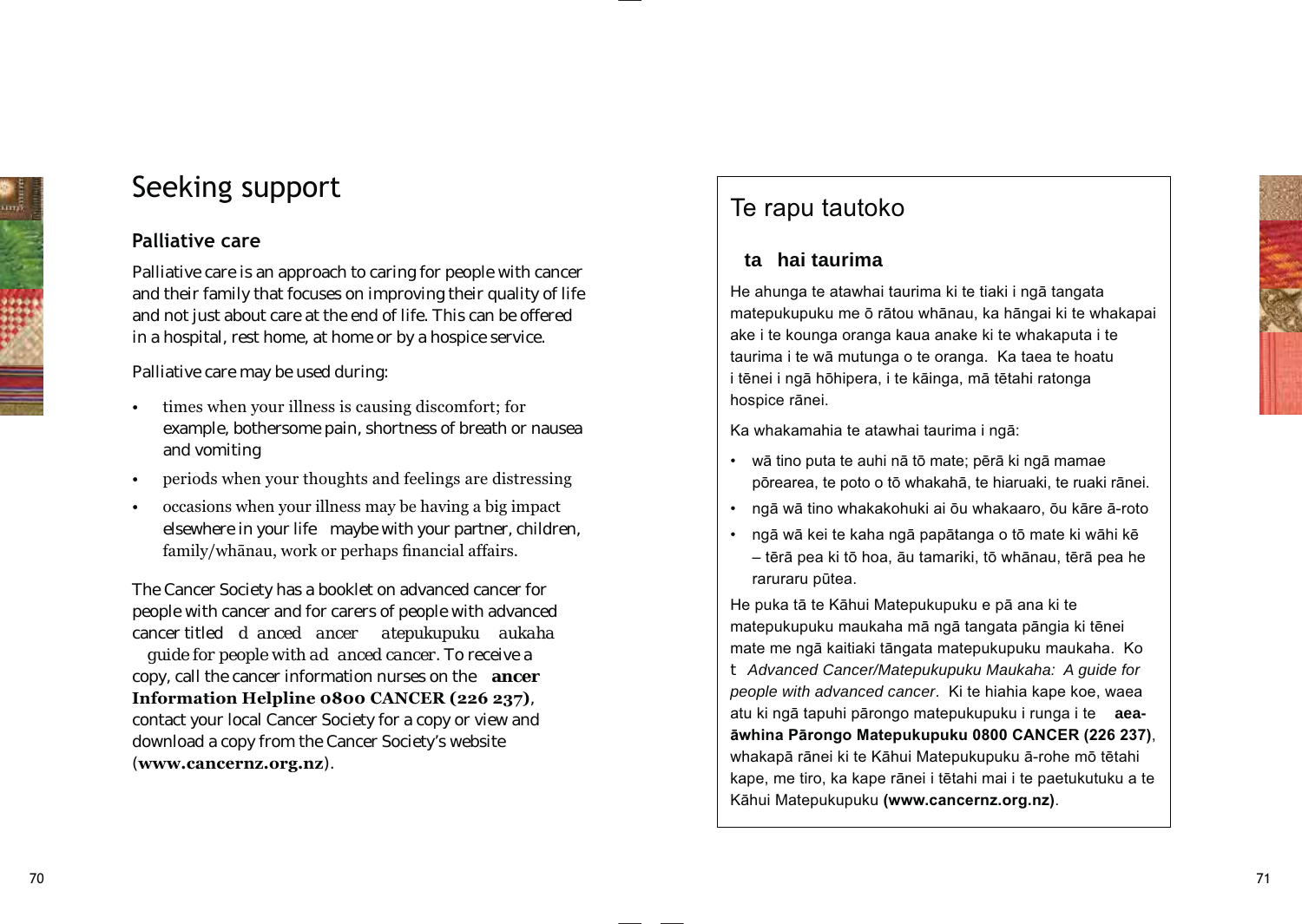

## **Cancer support groups**

Cancer support groups offer support and information to people with cancer and their families. It can help to talk to others who have gone through the same experience. Support groups can also offer many practical suggestions and ways of coping. Ask your hospital or local Cancer Society for information on cancer support groups in your area.

## **Financial assistance**

Help may be available for transport and accommodation costs if you need to travel some distance to your medical and treatment appointments. Your treatment centre or local Cancer Society can advise you about what sort of help is available.

Financial help may be available through your local Work and Income office. Work and Income has pamphlets and information about financial assistance for people who are unable to work. Short-term financial help is available through the Sickness Benefit and longer-term help is provided through the Invalids Benefit. Extra help may be available for example, accommodation supplements and assistance with medical bills. More information is available on the Ministry of Social Development's website, www.msd.govt.nz or by phoning 0800 559 009.

## **Home care**

Nursing care is available at home through district nursing or your local hospital. Your doctor or hospital can arrange this.

You may be entitled to assistance with household tasks during your treatment. For information on what help is available, contact your hospital social worker or the District Nursing Service at your local hospital.

# **Interpreting Services**

New Zealand's Health and Disability Code states that everyone has the right to have an interpreter present during a medical consultation. Family or friends may assist if you and your doctor do not speak the same language, but you can also ask your doctor to provide an interpreter if using family members is inappropriate or not possible.

## **Ratonga Whakamāori ā-Waha**

E takoto ana te kōrero i te NZ Health and Disability Code, e āhei ana ngā tāngata katoa ki te whai kaiwhakamāori i te wā o ngā hui hauora. Pai noa iho mēnā ka āwhina tētahi o te whānau, tētahi hoa rānei mehemea he rerekē tō reo ki te reo o tō rata. He pai noa iho hoki te pātai i tō rata mō tētahi kaiwhakamāori mehemea kāore i te tika, kāore rānei e taea e tētahi o te whānau.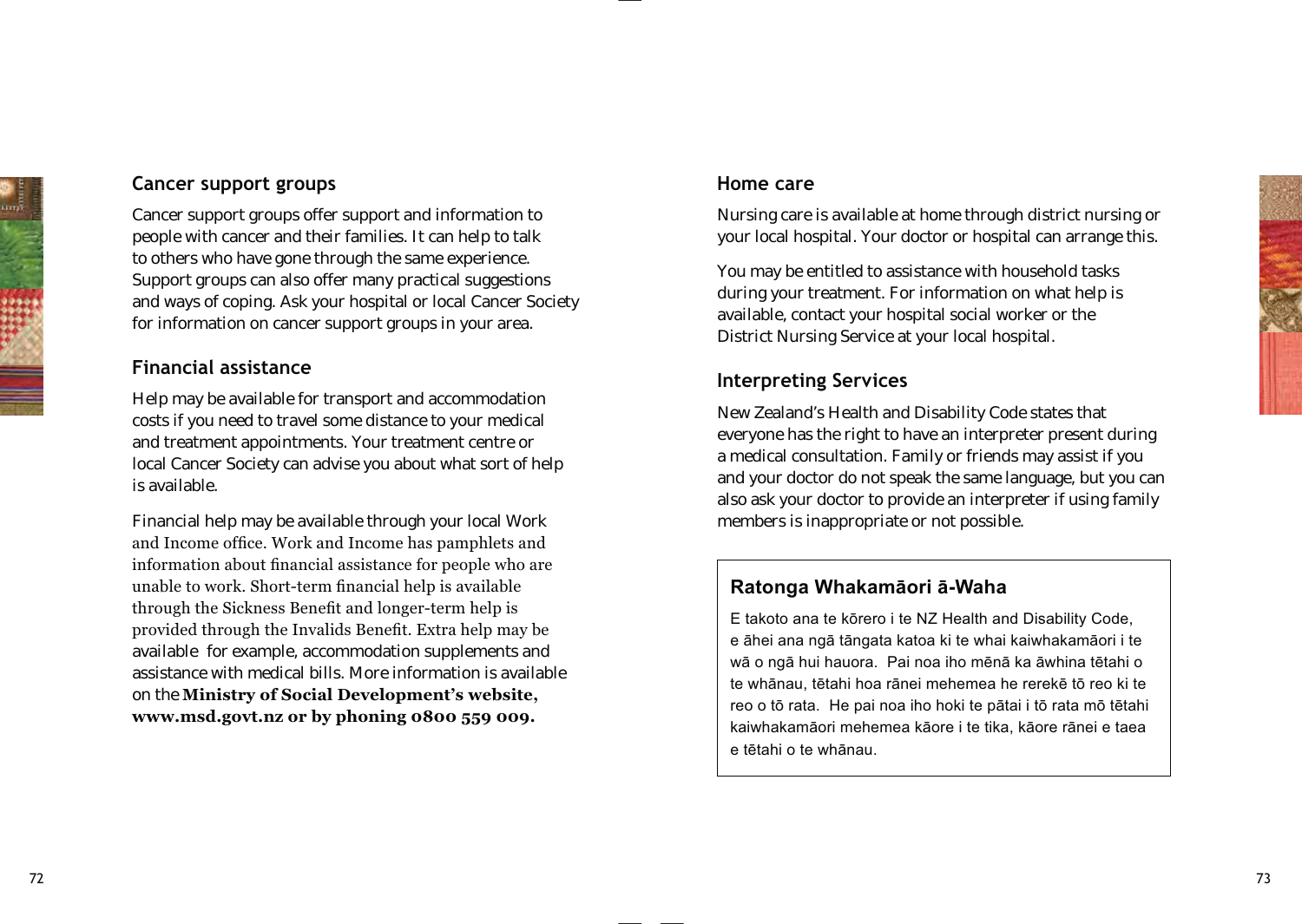

# **Cancer Society Volunteering, Information** and Supportive Care Services

Your local Cancer Society provides confidential information and support.

The Cancer Information Helpline is a Cancer Society service where you can talk about your concerns and needs with trained nurses. Call your local Cancer Society and speak to supportive care services staff or phone the ancer Information Helpline 0800 CANCER (226 237).

ocal Cancer Society centres offer a range of support services for people with cancer and their families. These may include:

- volunteer drivers providing transport to treatment
- accommodation
- support and education groups
- contact with other women who have had cancer of the uterus
- the Look Good...Feel Better workshop. Contact your local Cancer Society about attending this workshop.

You may be interested in Cancer Connect NZ, which arranges telephone peer support calls for people living with cancer and their caregivers. Call the Cancer Information Helpline 0800 CANCER (226 237) for more information.

Cancer Chat is an online/support and information forum to join (www.cancerchatnz.org.nz).

# Ngā Mahi Tūao, Ngā Pārongo me ngā Ratonga Manaaki Tautoko a Te Kāhui

atepu upu u

Whakarato ai tō Kāhui Matepukupuku ā-rohe i ngā pūrongo matatapu me te tautoko.

He ratonga te Waeaāwhina Pārongo Matepukupuku nā te Kāhui Matepukupuku; ka taea te noho me te kōrero i ō āwangawanga ki ētahi tapuhi matatau ki tō mate. Waea atu ki te Kāhui Matepukupuku ā-rohe, ka kōrero ki ngā kaimahi ratonga manaaki tautoko, me waea atu rānei ki te Waeaāwhina Pārongo Matepukupuku 0800 CANCER

Kei ngā pokapū Kāhui Matepukupuku ā-rohe ngā ratonga āwhina mō te hunga kua pāngia i te matepukupuku me ō rātou whānau. Ko ētahi o ēnei āwhina ko ngā:

- · kaitaraiwa whakarite waka hei hari i a koe ki ngā mahi maimoatanga
- · ngā kāinga noho
- · ngā rōpū tautoko me ngā rōpū ako
- · he whakapānga ki ētahi atu wāhine kua pāngia i te matepukupuku o te kōpū
- te hui awheawhe Look Good...Feel Better. Whakapā atu ki te Kāhui Matepukupuku ā-rohe mō te haere ki ēnei awheawhe.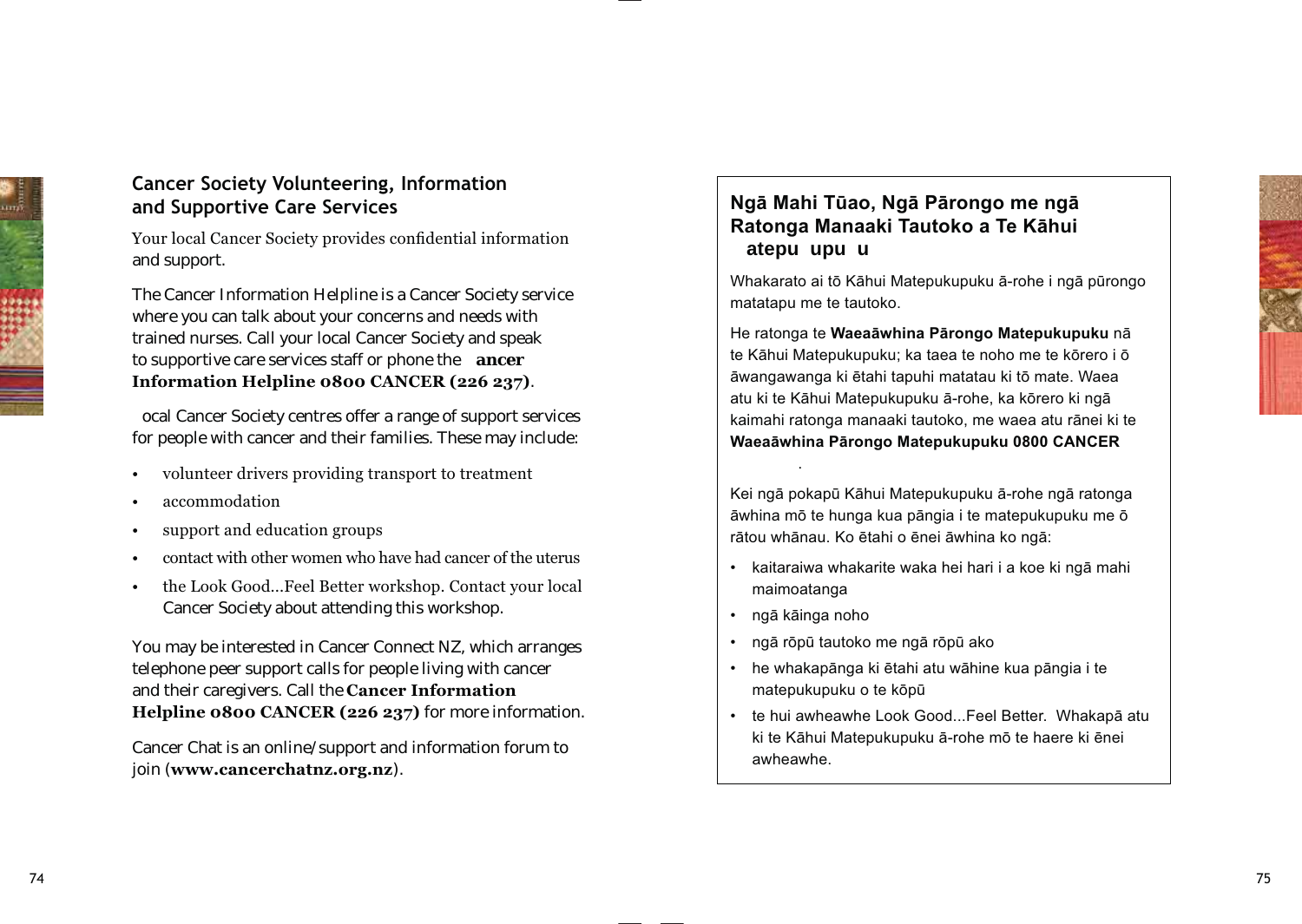

Tērā pea ka pīrangi koe ki te mōhio mō Cancer Connect NZ, he rōpū whakariterite tautoko ā-hoa aropā mā te waea, mō ngā tāngata noho matepukupuku me ō rātou kaitiaki. Waea atu ki t **Waeaāwhina Pārongo Matepukupuku** , mō ētahi atu pārongo.

He wānanga a-ipurangi/tautoko me te pārongo a CancerChat hei hono atu (www.cancerchatnz.org.nz).

The range of services offered differs in each region so contact your local centre to find out what is available in your area. If you are having treatment at a private hospital ask your treatment team what services you may be eligible for.

# **Wigs (hair loss)**

Some people having chemotherapy don't lose their hair while others may lose all their head and body hair. Whether this happens to you depends on what drugs you are given. Ask you cancer doctor if you are likely to lose your hair. The Cancer Society has an Information Sheet titled Managing Hair oss that you can view on the Cancer Society's website (www.cancernz.org.nz), by contacting your local Cancer Society for a copy or by ringing the cancer information nurses on the **Cancer Information Helpline 0800 CANCER (226 237).** 



The government helps pay for the cost of a wig. You must get a certificate from your doctor that states you are entitled to a wig. Some people don't bother with a wig. They stay bald or cover up with a scarf or a hat. What you do is up to you. There is no medical reason why you have to cover up your head. However, your scalp will be more sensitive to the sun than normal, so you should wear a hat or a high-protection sunscreen (SPF 30 ) on your scalp when you're in the sun.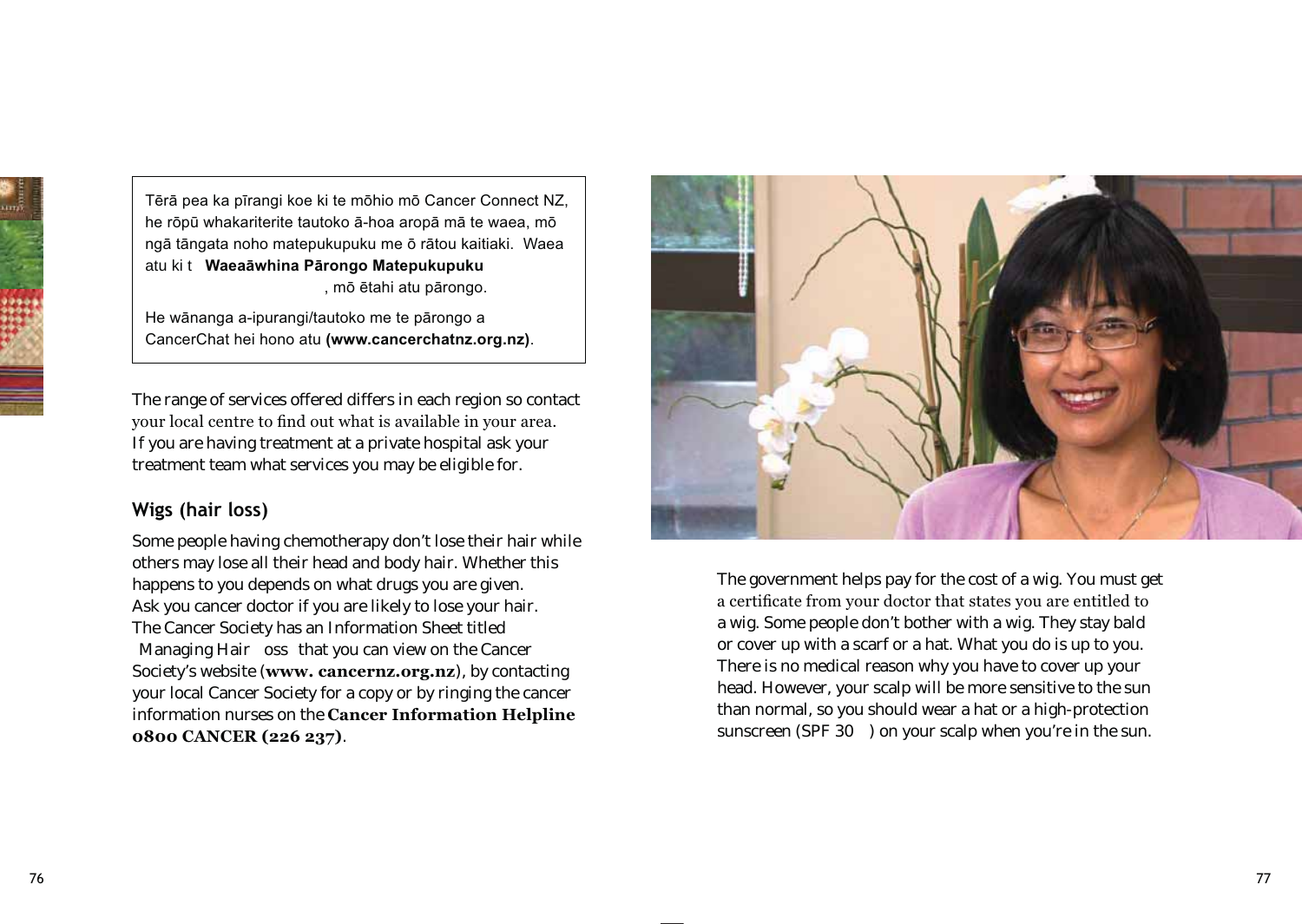

# What can I do to help myself?

Many people feel that there is nothing they can do when they are told they have cancer. They feel out of control and helpless for a while. However, there are practical ways you can help yourself.

# He aha ngā mea ka tarea e au hei āwhina i a au anō?

He nui ngā tāngata ka pōuri rawa atu i te rangona kua pāngia rātou i te matepukupuku. Kāore rātou e aro ko hea te huringa mō rātou. Hāunga tērā, ka taea tonu e koe ētahi mahi hei āwhina i a koe anō.

# Diet and food safety

A balanced, nutritious diet will help to keep you as well as possible and cope with any side effects of treatment.

The Cancer Society's booklet titled ating ell uring Cancer Treatment/Kia Pai Te Kai I Te Wā Maimoatanga

atepukupuku has useful advice and recipes. Phone your local Cancer Society office for a copy of this booklet, call the cancer information nurses on the Cancer Information Helpline 0800 CANCER (226 237) or view the booklet on our website at (www.cancernz.org.nz). The hospital will also have a dietitian who will give you advice on how to eat well during cancer treatment..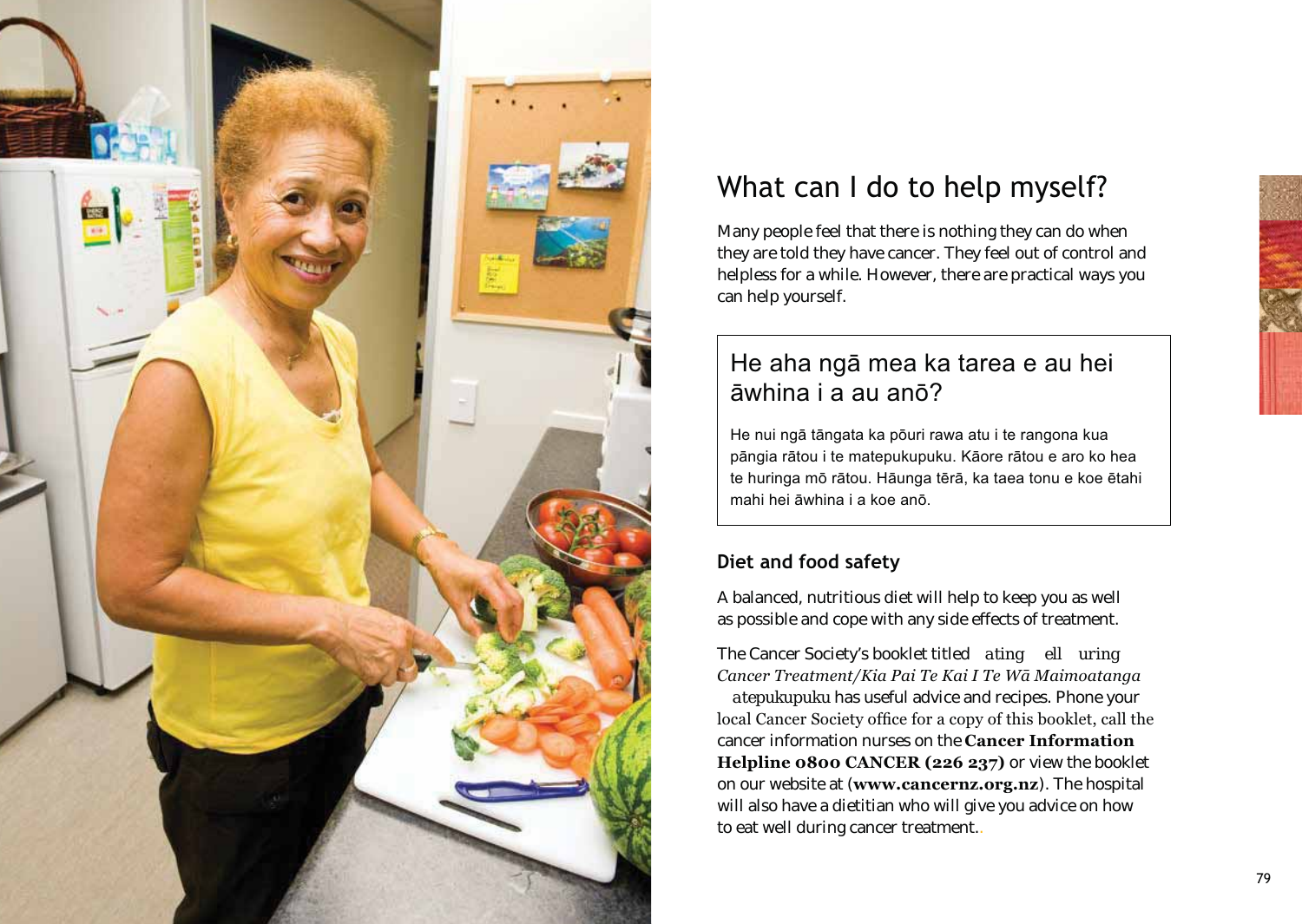

Food safety is of special concern to cancer patients, especially during treatment, which may suppress immune function.

To make food as safe as possible, we suggest you follow these guidelines:

- Wash your hands thoroughly before eating.
- Keep all areas and utensils you use for food preparation clean, including washing hands before preparing food and washing fruit and vegetables.
- Handle raw meat, fish, poultry and eggs with care, and clean carefully any surfaces that have been in contact with these foods.
- Keep raw meats separate from cooked food.
- Cook meat, poultry and fish well, and use pasteurised milk and juices.
- Refrigerate food quickly to reduce bacterial growth.

## ohopu u me te haumaru ai

Mā te nohopuku taurite me te kai pai, hei āwhina i a koe ki te noho ora me te ārai i ngā pānga kino ka whai i ngā maimoatanga.

Kei roto i te pukapuka Eating Well/Kia Pai te Kai i te Wā Mai oatanga Matepukupuku, a Te Kāhui Matepukupuku, ētahi tohutohu whai kiko mō te kai, me ētahi tohutaka, waea atu ki tō Kāhui Matepukupuku ā-Rohe mō tētahi kape o te puka nei, waea atu ki ngā tapuhi pārongo matepukupuku ki

# t Waeaāwhina Pārongo Matepukupuku 0800 CANCER

, me tiro rānei i te puka i tō mātou paetukutuku (www.cancernz.org.nz). Kei te hōhipera tētahi mātanga nohopuku hei hoatu tohutohu āwhina anō.

He mea nui te haumaru o ngā kai mō ngā tūroro kei te pāngia i te matepukupuku, tae atu ki te wā e pā ana ki te kai pai i te wā o te maimoatanga.

# **Exercise**

Many people find regular exercise helps recovery. Research has shown that people who remain active cope better with their treatment. The problem is that while too much exercise is tiring, too little exercise can also make you tired. Therefore, it is important to find your own level. Discuss with your doctor or nurse what is best for you. New research shows exercise may be better for your immune system than any other therapy. Recent publications show that maintaining a normal weight and exercising may reduce the risk of a cancer recurrence.

For more information on the benefits of regular physical activity for people with cancer, phone the cancer information nurses on the Cancer Information Helpline 0800 **CANCER (226 237)** or contact your local Cancer Society to receive a copy of our pamphlet eing cti e hen ou a e ancer.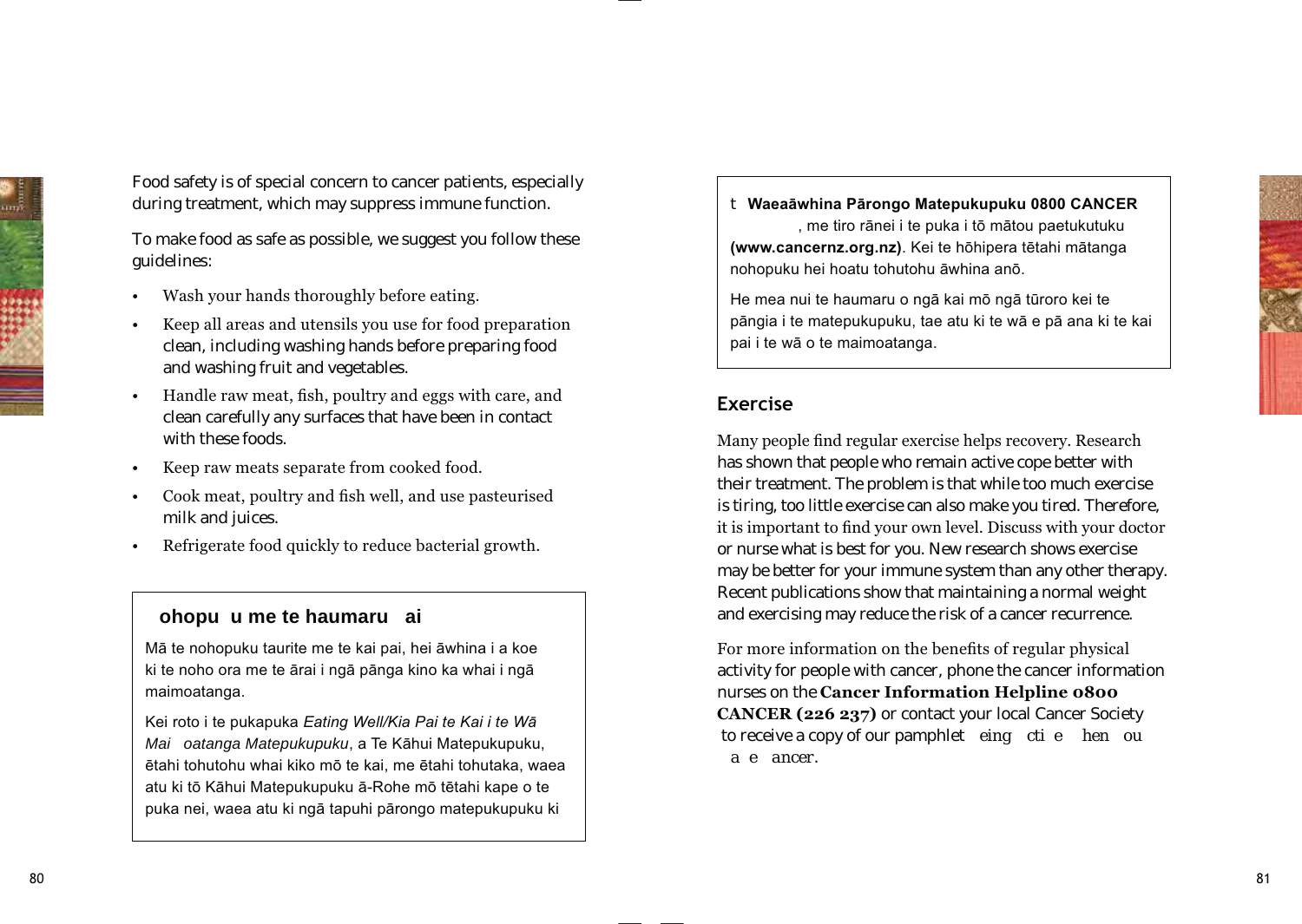

# ori tinana

He tokomaha ngā tāngata e mārama ana, he mea āwhina te korikori tinana i te hoki anō ki te ora. E ai ki ngā rangahau. ki te rite tō korikori tinana ka pai atu koe i te wā o te maimoatanga. Ko te raruraru kē, ahakoa ka pau tō hau ki te kaha rawa tō kori tinana, ka pau anō tō hau ki te iti rawa ō korikoringa. Nā reira, he mea nui kia mōhio koe he aha te korahi o te kori tinana e pai ana mōu. Kōrero ki tō rata, ki tō tapuhi rānei mō te huarahi pai rawa mōu ake. E ai ki ngā rangahau hou kua puta, he pai ake pea te kori tinana mō to pūnaha ārai mate ki ētahi atu haumanu. Whakaatu mai ai ngā tānga o nāianei, mā te pupuri i te taumaha me te kori i te tinana, tērā pea ka whakaiti tēnei i te hokinga mai o te matepukupuku.

# **Relaxation techniques**

Some people find relaxation or meditation helps them to feel better. The hospital social worker, nurse or Cancer Society will know whether the hospital runs any relaxation programmes, or may be able to advise you on local community programmes.

# Recovery and follow-up care

Recovery and follow-up are different for everyone and depend on the treatment you have. It takes time to recover from the various types of treatment: there are physical and emotional changes to cope with. You may need to talk with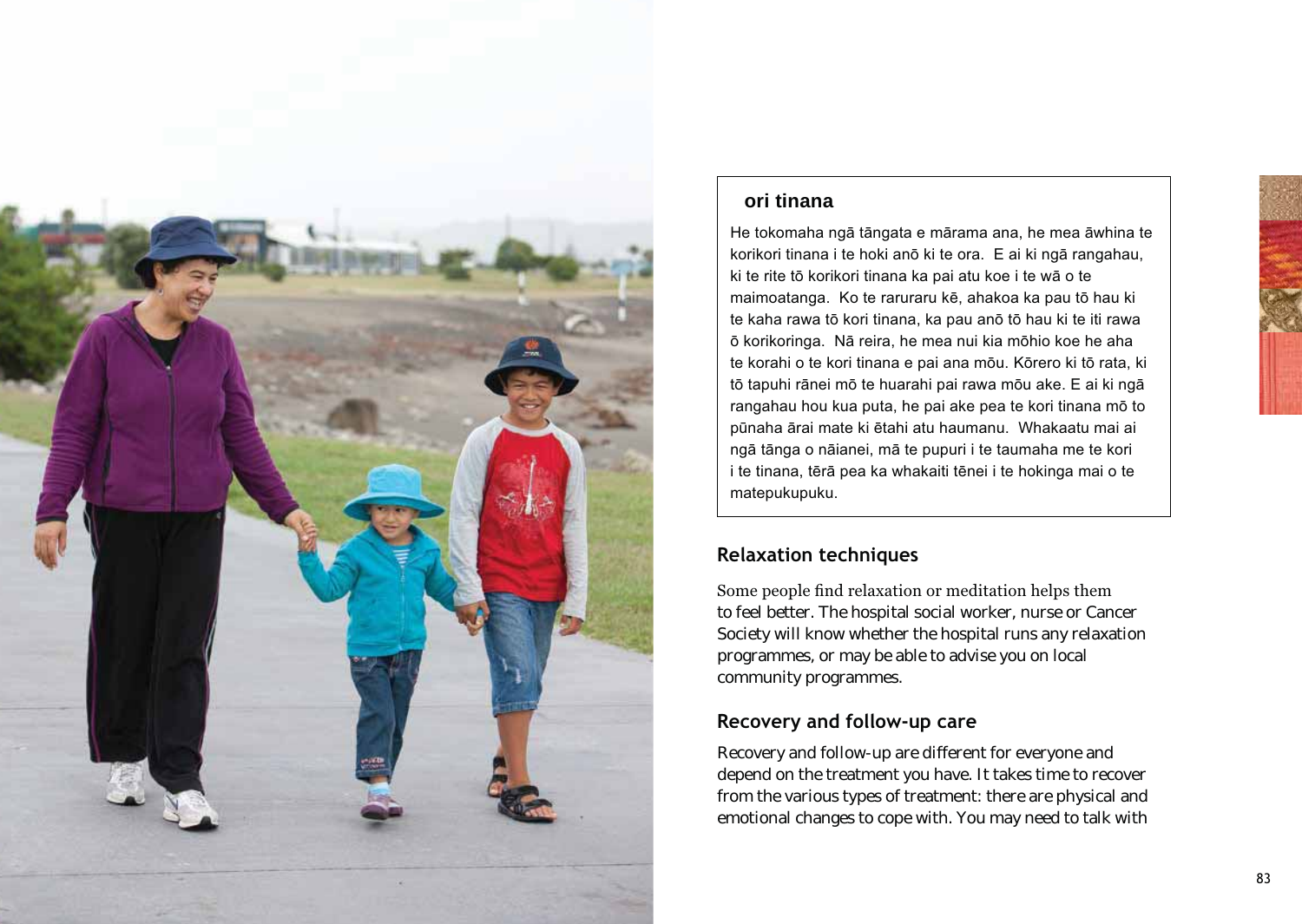your employer about how the treatment may affect your work and with your family about the support that you need.

You will need regular health checks, which will include tests and examinations, after treatment is over. As well as checking to make sure your cancer hasn't come back, follow-up visits can check whether any other physical changes have occurred as a result of the cancer or treatment.

You will need check-ups even if you haven't had any sign of cancer for some years. This can make it difficult to put the experience of a cancer diagnosis and treatment behind you. For family and friends, your cancer may be a thing of the past, but check-ups may well bring it into the present for you again you may feel quite anxious at check-up time. Finding ways of supporting yourself and taking care of yourself when a check-up is due is a part of living with cancer.

# Ngā tūāhua pāroretanga

Ki ētahi, he momo āwhina te pāroretanga me te whakamanatutanga kia pai ake te ahua. He mōhio pea te tauwhiro, te tapuhi rānei o te hōhipera, te Kāhui Matepukupuku rānei mehemea whakahaerehia ai he hōtaka pāroretanga e te hōhipera, te tohutohu rānei i a koe e pā ana ki ngā hōtaka kei roto i te hapori.

# **e ha aoranga me te manaa itanga a hai muri**

He rerekē te whakaoranga me te manaakitanga ka whai mō tēnā, mō tēnā, ā, kei runga anō i ngā maimoatanga ka whai koe. He roa tonu te wā whakaoranga mō ngā momo maimoatanga: ko te tū pakari ki ngā whakarerekētanga tinana, kāre ā-roto hoki. Tērā pea me kōrero koe ki tō kaiwhakawhiwhi mahi e pā ana ki ngā pānga o te maimoatanga ki ō mahi, me tō whānau e pā ana ki ngā tautoko ka pīrangi koe.

Me whai auau koe i ngā Arowhai ki tō hauora, tae noa ki ngā whakamātau me ngā whakamātauranga ka mutu ana ngā maimoatanga. Atu i ngā whakamātau ki te tiro mehemea kua hoki mai tō matepukupuku, he pai ngā torotoronga whai muri ki te titiro mehemea kua puta anō he rerekētanga nā runga i te matepukupuku, i ngā maimoatanga rānei.

# **Life after treatment**

During treatment, you may have been busy with appointments and focused on treatment, but afterwards you may feel anxious rather than more secure. You might worry about every ache and pain and wonder if the cancer is coming back. Regular check-ups and talking to your doctor about what to expect if the cancer comes back may reassure you.

Some people feel pressure from their family and friends to get back to their 'normal life'. Everyone will eventually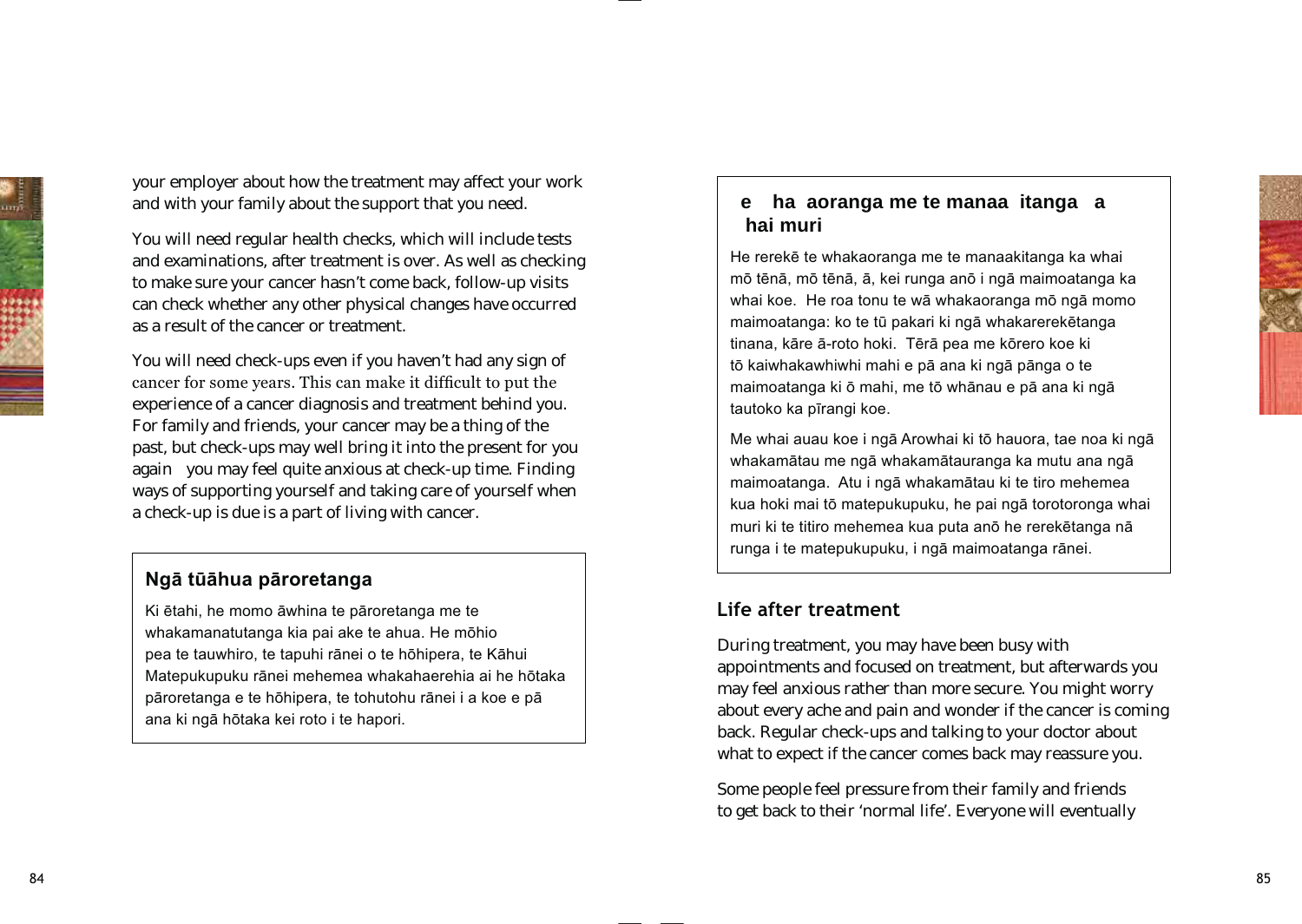re-establish a daily routine, but it will be at their own pace and may be different from how things were in the past. Some people call this a 'new normal'.

Give yourself time to adjust to physical and emotional changes. You may not be fit enough to do your usual activities around the house. If you're returning to work, ease back into it slowly, rather than rushing back the week after leaving hospital.

Some people say that after cancer, they have different priorities and see life with a new clarity. For example, you may decide to spend more time with family, start a new hobby, travel or get involved in advocacy or voluntary work.

# Sexuality and cancer

Cancer treatment and the emotional effects of cancer may affect people with cancer and their partners in different ways.

Some people may withdraw through feelings of being unable to cope with the effects of treatment on themselves or their partner. Others may feel an increased need for sexual and intimate contact for reassurance.

It is important to talk about your feelings with your partner. If you are having trouble continuing with your usual sexual activities, discuss this with your doctor or with a trained counsellor. Your partner may also like to seek support.

If you are without a partner, you may be worried about forming new relationships. Talking about this with a close friend, a family member, a social worker or phoning the cancer information nurses on the **Cancer Information Helpline 0800 CANCER (226 237) may be useful.** 

After you have had your check-up following surgery you will be able to resume sexual intercourse, if you wish.

If you have had internal or external radiation treatment, you may find that your vagina has changed and it may be dry as well. Talk with your doctor or your nurse about this.

sing a vibrator or vaginal dilator and an oestrogen vaginal cream (available on prescription) or lubricants can be helpful. ubricants can be bought at chemists or supermarkets.

You might wish to try different positions for sexual intercourse. Everyone is different: be guided by your own feelings. You may find that, particularly near the end of treatment, you don't feel like intercourse.

It may be some time until you feel ready for vaginal intercourse and you may need to build up your confidence first. Sharing affection with your partner through kissing, caressing and touching can give you both much pleasure. When you do feel ready again for vaginal intercourse, you may wish to proceed slowly. Talking about your needs together is important to help you feel more confident and to reduce any fears.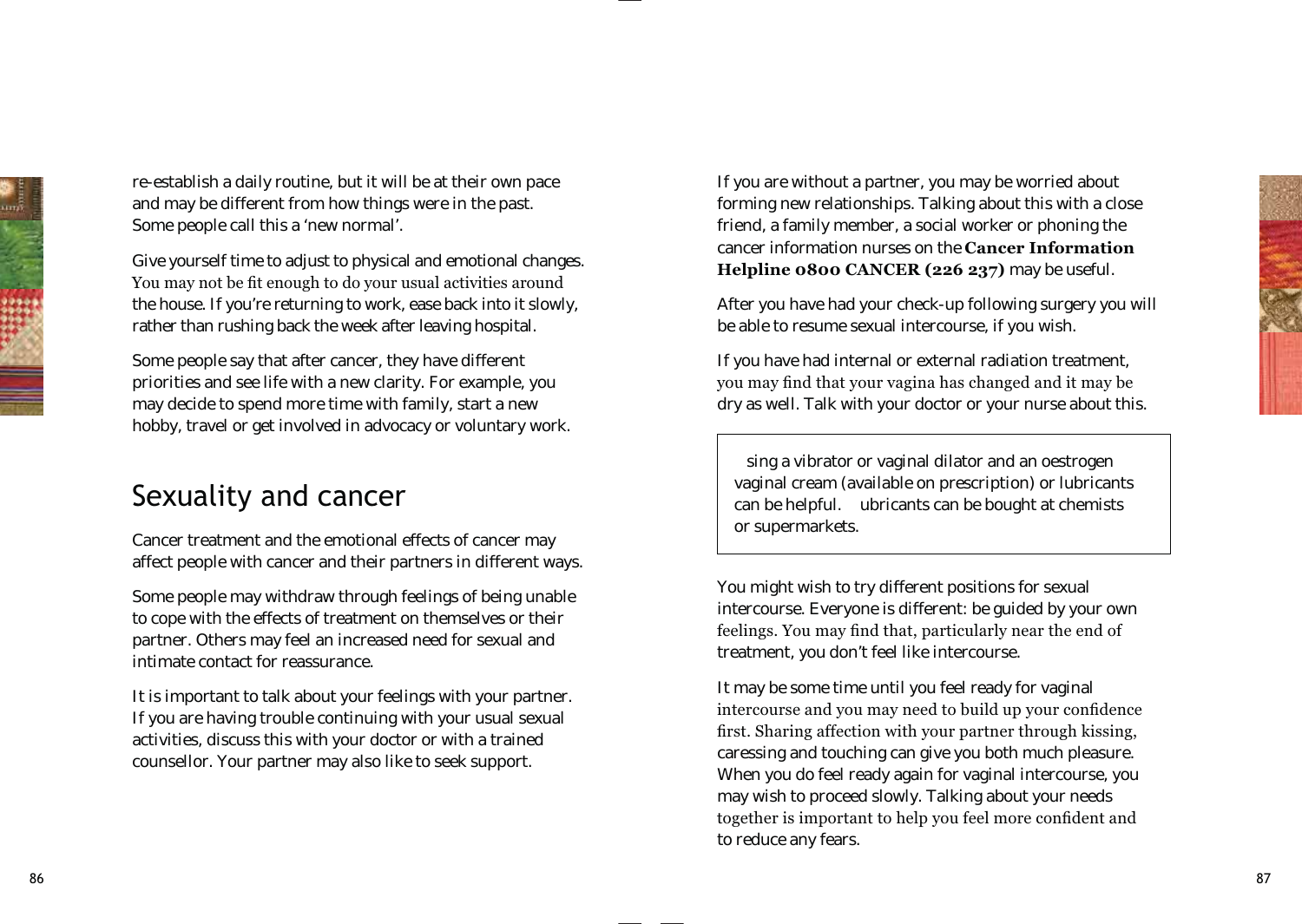

Sometimes, you might be ready for sexual intercourse and your partner may be anxious about hurting you. If you find that you are having difficulty regaining your sexual relationship, you may need specialist help and advice. You and/or your partner may want to talk with your doctor or nurse about this or seek advice from them on where you might get help.

You may find the Cancer Society's booklet *e uality*  and Cancer/Hōkakatanga me *te atepukupuku* helpful. You can get a copy from your local Cancer Society, by phoning the **ancer Information Helpline 0800 CANCER (226 237)** or by downloading it from our website at www.cancernz.org.nz.



# Te hōkakatanga me te matepukupuku

He rerekē te maimoatanga matepukupuku me te pānga ki te hinengaro o te matepukupuku ki tēnā tangata, ki tēnā tangata pāngia ki te matepukupuku, me ō rātou hoa.

Ka whakatahi ētahi nā runga i te whakaaro kāore rātou i te tū pakari ki ngā pānga o te maimoatanga ki runga i a rātou i ō rātou hoa rānei. Arā ētahi atu, ka piki kē te hiahia hononga ai, hononga tāpui hei whakatau i a rātou.

He mea nui ki te kōrero ki tō hoa e pā ana ki ōu kāre ā-roto. Mehemea he raruraru mõu ki te whai tonu i tõ āhua ai, matapakitia me tō rata, tētahi kaitohutohu kua ākonga. Tērā pea ka hiahia tō hoa ki te whai tautoko hoki.

Mena kāore koe i te whai hoa moe, tērā pea, kei te āwangawanga koe ki te kimi hononga hou. Kōrero ki tētahi hoa mō tēnei, ki tētahi o te whānau, ki tētahi tauwhiro rānei. He mea pai pea te waea atu rānei ki ngā tapuhi pārongo matepukupuku ki te Waeaāwhina Pārongo Matepukupuku

*Property and the second second*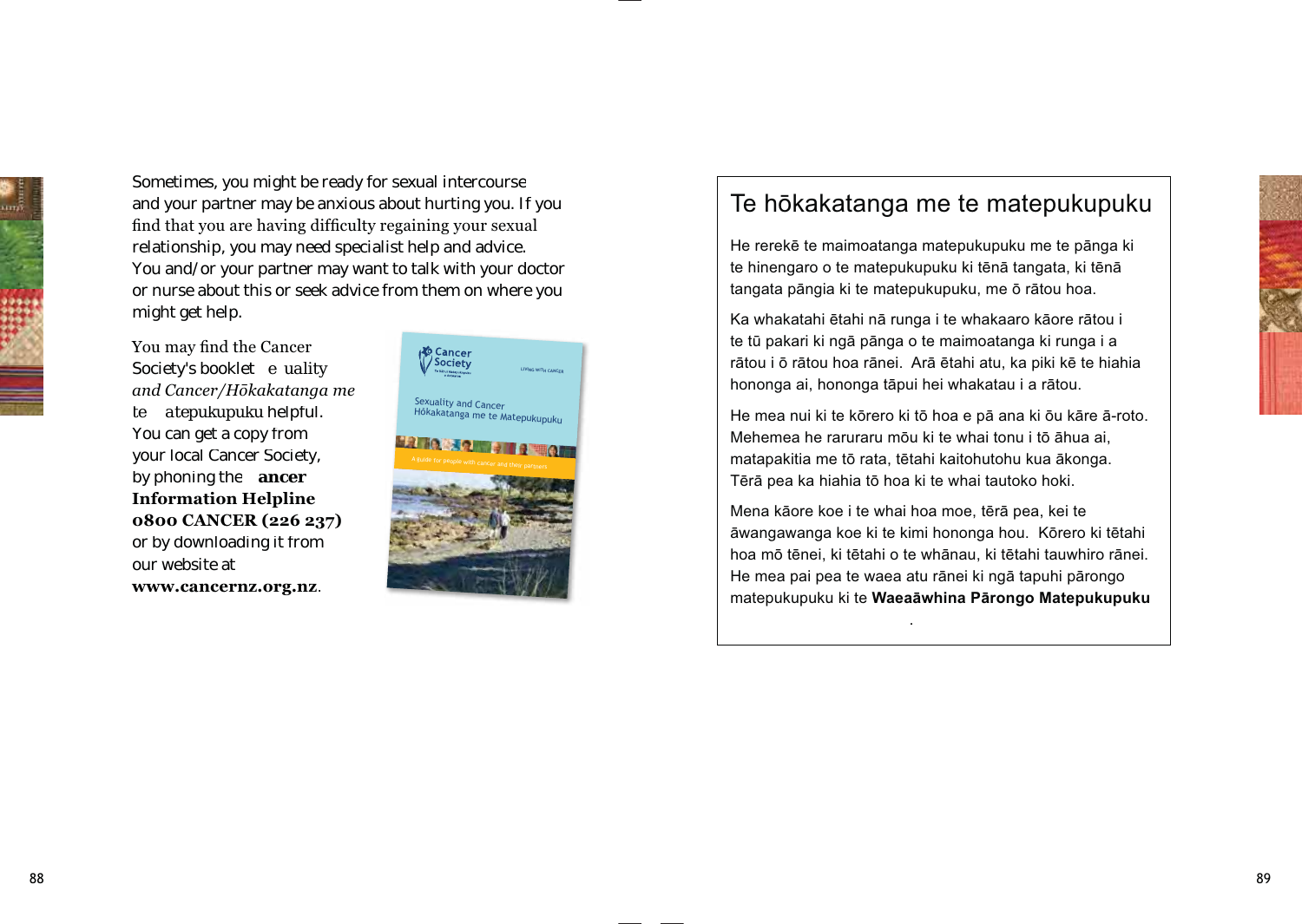

# Questions you may wish to ask

You may find this list helpful when thinking about the questions you may want to ask your doctor about your cancer and treatment.

- 1. Has my cancer spread? If so, how far?
- 2. What are my chances of cure?
- 3. What treatment do you advise for my cancer and why?
- . Will my treatment be performed by a doctor who specialises in cancer of the uterus?
- 5. Are there other treatment choices for me? If not, why not?
- 6. Are there any clinical trials of new treatments that I should know about?
- 7. What are the risks and possible side effects of each treatment?
- 8. What if I decide not to have any treatment?
- 9. Will I have to stay in hospital, or will I be treated as an outpatient?
- 10. How long will the treatment take? How much will it affect what I can do? How much will it cost?
- 11. How will I know if the treatment is working?
- 12. Will I have a lot of pain with the treatment? What will be done about this?
- 13. If I need further treatment, what will it be like and when will it begin?
- 1 . Will the treatment affect me sexually or physically? Will I be able to do normal things?
- 15. How often will my check-ups be and what will they involve?
- 16. Are there any problems I should watch out for?
- 17. I would like to have a second opinion. Can you refer me to someone else?
- 18. Is my cancer hereditary?

If there are answers you do not understand, feel comfortable to say, 'Can you explain that again?', or 'I'm not sure what you mean by '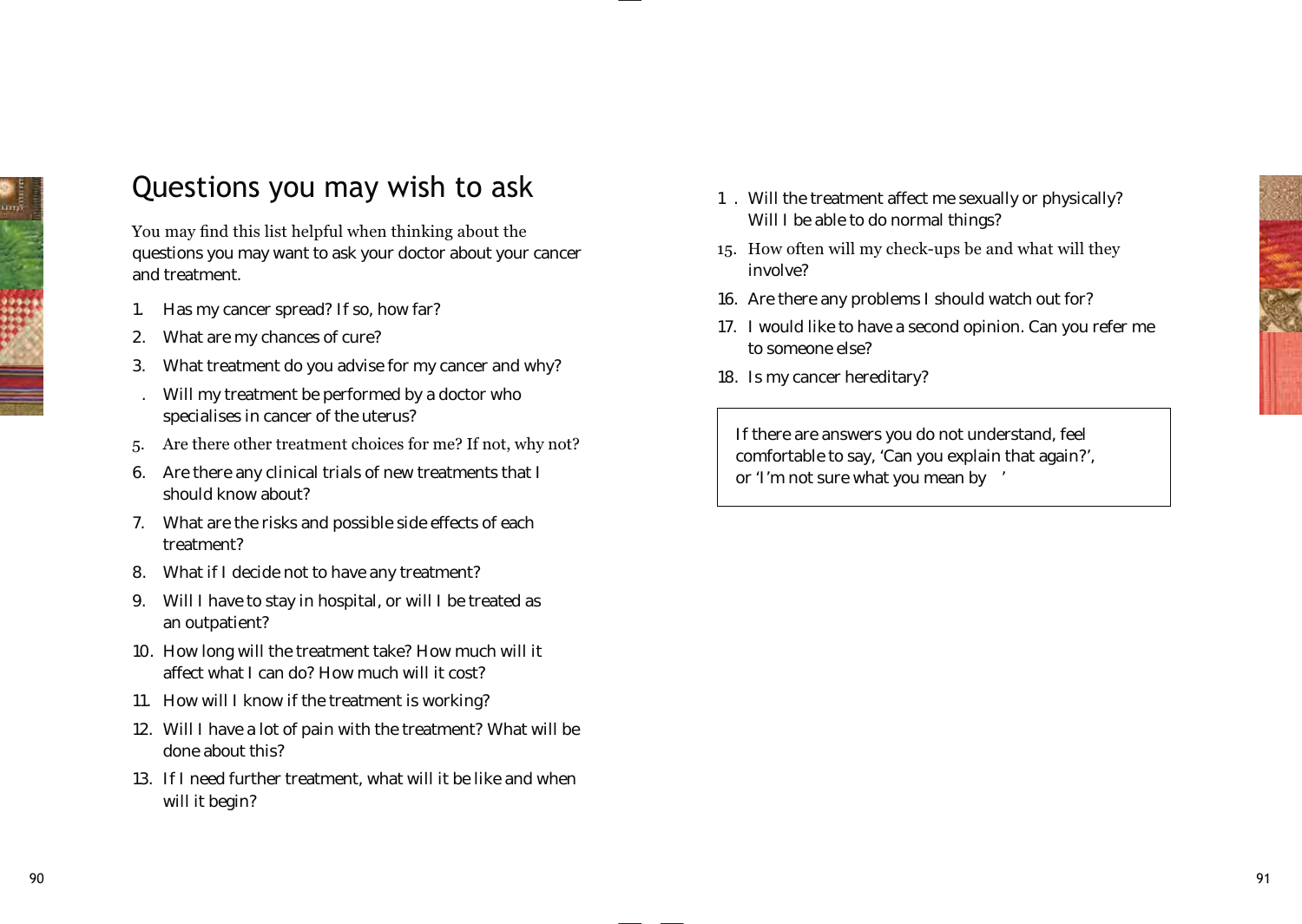

# Ngā pātai tērā pea ka hiahia koe ki te pātai?

Tērā pea ka whai kiko tēnei rārangi pātai ka whakaaro ana koe ki ētahi pātai e hiahia ana koe ki tuku ki tō rata, e pā ana ki tō matepukupuku.

- 1. Kua hōrapa taku matepukupuku ki wāhi kē. Mehemea ãe, pēhea rawa te whānui o te hōrapa?
- 2. Ka ora anō au i tēnei mate?
- 3. He aha te maimoatanga e tohutohutia ana e koe mō taku matepukupuku, ā, he aha ai?
- 4. Ka whakahaeretia taku maimoatanga e tētahi rata mātanga ki te matepukupuku o te kōpū?
- 5. He kōwhiringa maimoatanga atu anō e wātea ana mōku, ki te kore, he aha ai?
- 6. He whakamātau haumanu anō o ngā maimoatanga hou me mohio au?
- 7. He aha ngā mōrea me ngā pānga ka puta i te taha o ngā maimoatanga?
- 8. Ka pēhea mēnā kāore au e hiahia ki te whai maimoatanga?
- 9. Me noho au ki te hōhipera, ka haere rānei au hei tūroro ā-waho?
- 10. Ka pēhea te roa o te maimoatanga? Ka pēhea te pānga ki ngā mea e taea ana e au te mahi? E hia te utu?
- 11 Pēhea au mōhio ai mehemea kei te mahi te maimoatanga.
- 12. Ka nui anō te mamae ka rongo au i te taha o te maimoatanga? He aha te huarahi ka whāia hei whakapai i tēnei?
- 13. Mehemea me whai maimoatanga ake au, whakamārama mai he aha te āhua o aua mahi, hei āhea tīmata ai?
- 14. Ka whai pānga ngā maimoatanga ā-hōkakatanga, ā-tinana ki a au? Ka āhei tonu au ki te whai i ngā mea noa o ja rā?
- 15. Ka pēhea te auau o ngā arowhai me whai au, he aha ngā mahi ka puta?
- 16. Me tūpato au ki ētahi raruraru tērā pea ka ara ake?
- 17. E hiahia ana ahau kia tirohia tuaruatia au e tētahi atu. Ka taea e koe te tuku i a au ki tētahi atu?
- 18. He mea tuku iho taku matepukupuku ki a ahau?

Mehemea kāore i te mārama ētahi o ngā whakautu, kaua e māharahara ki te kī atu, 'ka taea ki te whakamārama anō i tēnā? Kāore au i te tino mārama ki tō kōrero mō...'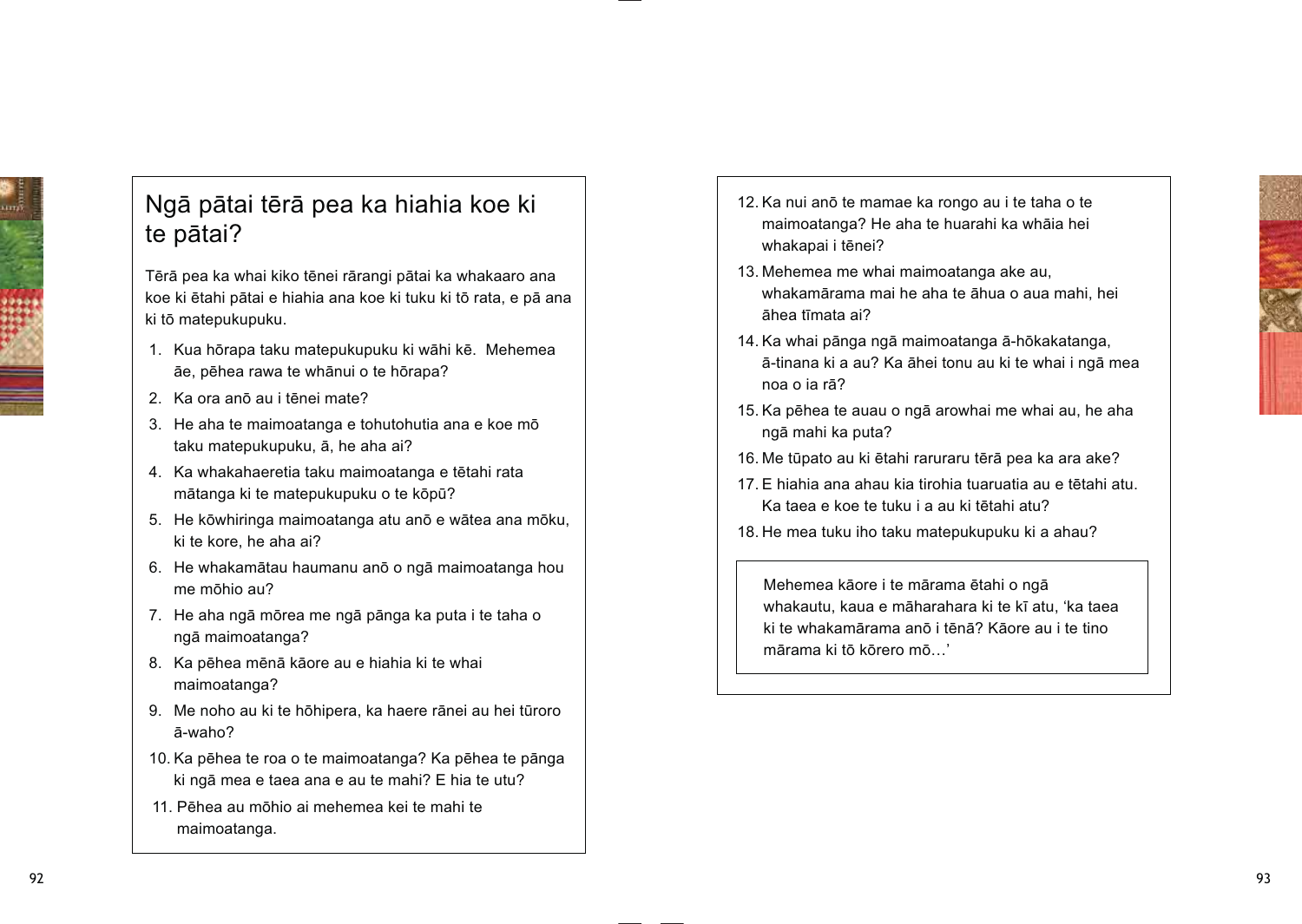

# Glossary

Most of the words listed here are used in this booklet, others are words you are likely to hear used by doctors and other health professionals who will be working with you.

**abdomen** the part of the body below the chest, which contains the stomach, liver, bowel, bladder, uterus, ovaries and kidneys.

**adenocarcinoma** a cancer that begins in glandular cells.

**adenosquamous carcinoma** a type of cancer that contains two types of cells: squamous cells (thin, flat cells that line certain organs) and gland-like cells.

**adjuvant treatment** a treatment given with or shortly after another treatment.

advanced cancer cancer that has spread (metastasised) and/or is unlikely to be cured.

**anaesthetic** a drug given to stop a person feeling pain. A 'local' anaesthetic numbs part of the body a 'general' anaesthetic causes temporary loss of consciousness.

**anti-oestrogens** drugs such as provera and tamoxifen, which are used to treat cancers that depend on hormones to grow.

**benign** not cancerous. Benign cells do not spread like cancer cells.

**bilateral salpingo oophorectomy** surgical removal of both ovaries and fallopian tubes.

biopsy the removal of a small sample of tissue from the body for examination under a microscope to help diagnose a disease.

**brachytherapy** a type of radiation treatment where the radiation source is placed in the area being treated.

catheter – a hollow, flexible tube through which fluids can be passed into the body or drained from it.

**cells** the 'building blocks' of the body. A human is made of billions of cells, which have different functions.

**clear cell carcinoma** a rare type of tumour, usually of the female genital tract, in which the inside of the cells look clear when viewed under a microscope.

**endometrial hyperplasia** an abnormal increase in the number of cells in the endometrium.

**endometrial sampling** taking a biopsy or sample of the lining of the uterus to test for cancer or other conditions.

**endometrium** glandular lining of the inside of the uterus that is stimulated by the hormones oestrogen and progesterone and shed each month as the period.

**frozen section** a sample of fresh tissue is quickly fro en until it is hard enough to cut into sections. These can be stained so that a rapid diagnosis can be made, for example, while a patient is under anaesthetic.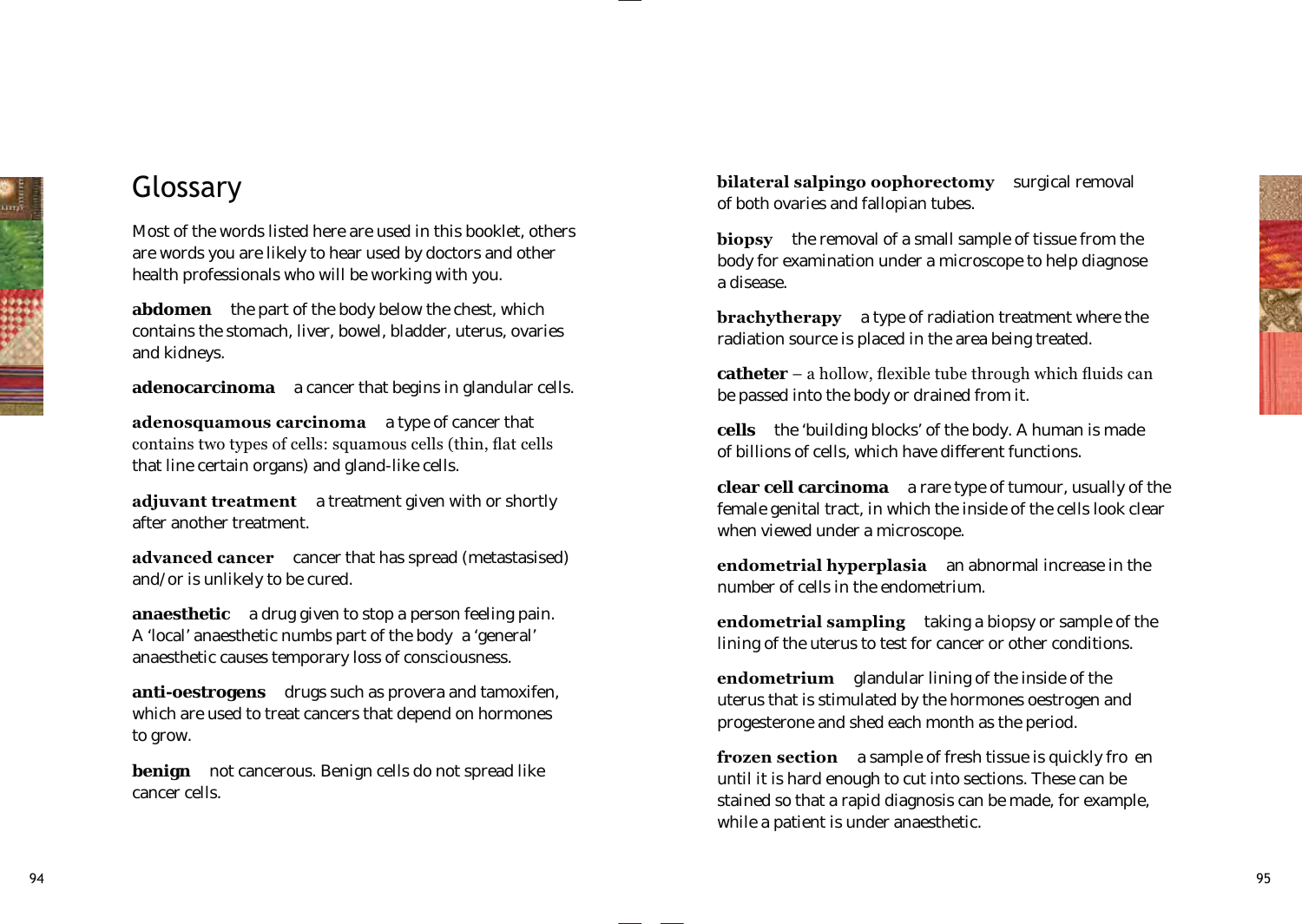**genes** the tiny factors that control the way the body's cells grow and behave. Each person has a set of many thousands of genes inherited from both parents. These genes are found in every cell of the body.

**gynaecological oncologist** a doctor who has been certified as a specialist in treating women diagnosed with cancer of the reproductive organs.

**hormone replacement therapy (HRT)** drug therapy that supplies the body with hormones that it is no longer able to produce it is used to relieve menopausal symptoms.

**hormones** – substances which have specific effects on the way the body works. Made in very small amounts by a gland, various hormones help to control growth, metabolism and reproduction. They are distributed in the bloodstream.

**hysterectomy** surgical removal of the uterus and the cervix.

**in ertility** for women, not being able to conceive a child.

**laparotomy** operation in which a long cut is made in the abdomen to examine the internal organs also sometimes called an exploratory operation.

**lymphadenectomy** operation that removes lymph nodes.

**lymph nodes** also called lymph glands. Small, beanshaped structures which are part of the lymphatic system. Lymph is the fluid that flows through this system and carries cells that help to fight disease and infection. The lymph nodes filter the lymph to remove bacteria and other harmful agents, such as cancer cells.

**lymphoedema** swelling caused by a build-up of lymph. This happens when lymph vessels or lymph nodes don't drain properly. This can happen after lymphadenectomy.

**malignant** cancerous. Malignant cells can spread (metastasise) and can eventually cause death if they cannot be treated.

**medical oncologist** a doctor who specialises in treating cancer by using chemotherapy.

**PHQRSDXXV** the time in a woman's life when the ovaries stop producing eggs and monthly periods stop the woman is no longer able to have children. Menopause can also be caused by the removal of the ovaries, chemotherapy or by drugs such as tamoxifen that stop the ovaries from functioning.

**metastases** also known as 'secondaries'. Tumours or masses of cells that develop when cancer cells break away from the original (primary) cancer and are carried by the lymphatic and blood systems to other parts of the body.

**oestrogen** female sex hormone, mainly made by the ovaries.

**Papillary serous carcinoma** an aggressive cancer that usually affects the uterus/endometrium, peritoneum or ovary.

**pathologist** – a doctor who identifies diseases by studying cells and tissues under a microscope.

**progesterone** hormone made by the ovaries that prepares the lining of the uterus (endometrium) for pregnancy.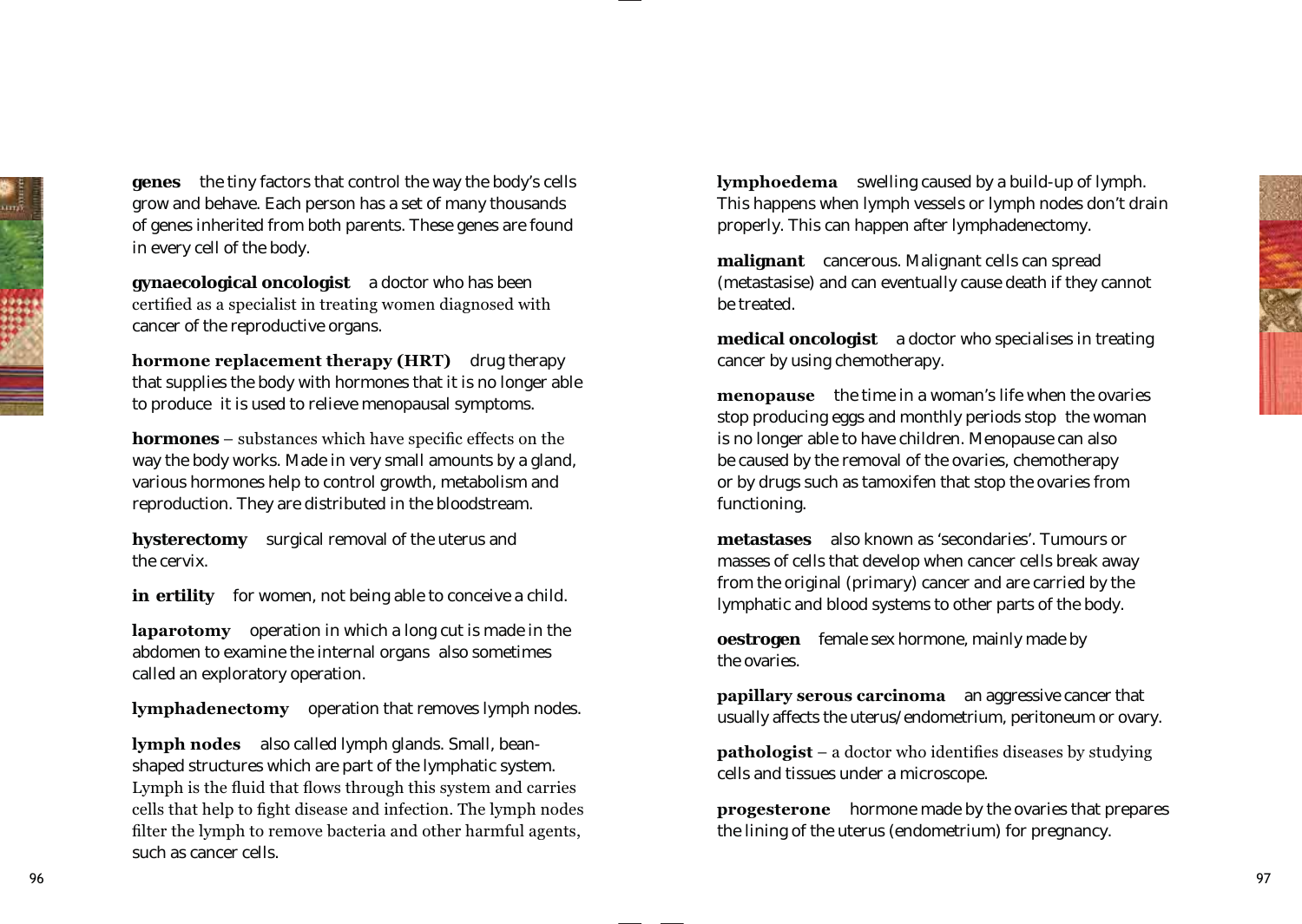

**Prognosis** an assessment of the course and likely outcome of a person's disease.

**radiation** energy which can injure or destroy cells by damaging their genes. In radiation treatment, this energy is used to destroy cancer cells. Radiation can be directed at a tumour from outside the body, or a radioactive source may be implanted into the tumour and its surroundings.

**radiation oncologist** a doctor who specialises in treating cancer by using radiation treatment.

**rectum** – the last  $12-15$  cm of the large bowel, which opens to the outside at the anus. Faeces collect in the rectum before they are passed as a bowel motion.

**PECULTENT CANCER** a cancer that grows from cells of a primary cancer that evaded treatment. Recurrent cancer may appear up to 20 years after the primary cancer was treated.

**risk factor** things that cause people to have a greater chance of developing an illness. Risk factors for cancer include exposure to harmful substances (such as asbestos, some viruses and cigarette smoke) and a family history of cancer.

**surgery** treatments which involve an operation. This may involve removal of tissue, change in the organisation of the anatomy or placement of prostheses.

**tamo i en** a drug that blocks the effects of oestrogen in cancer cells a treatment for oestrogen-receptive and progesterone-receptive cancers.

**tissue** a collection of similar cells. In a tissue biopsy, the tissue removed may be, for example, a very tiny piece of skin, or a small piece of a body organ. When this tissue is magnified under a microscope, cancerous abnormalities in the cells can be seen.

**tumour** a new or abnormal growth of tissue on or in the body.

ultrasound soundwaves of a very high frequency, higher than a human can hear: used to examine structures within the body.

*<u>x</u>* **also called the womb, this is the hollow muscular in the real of the womb, this is the hollow muscular** organ in which a fertilised egg can grow and the baby can be nourished until birth.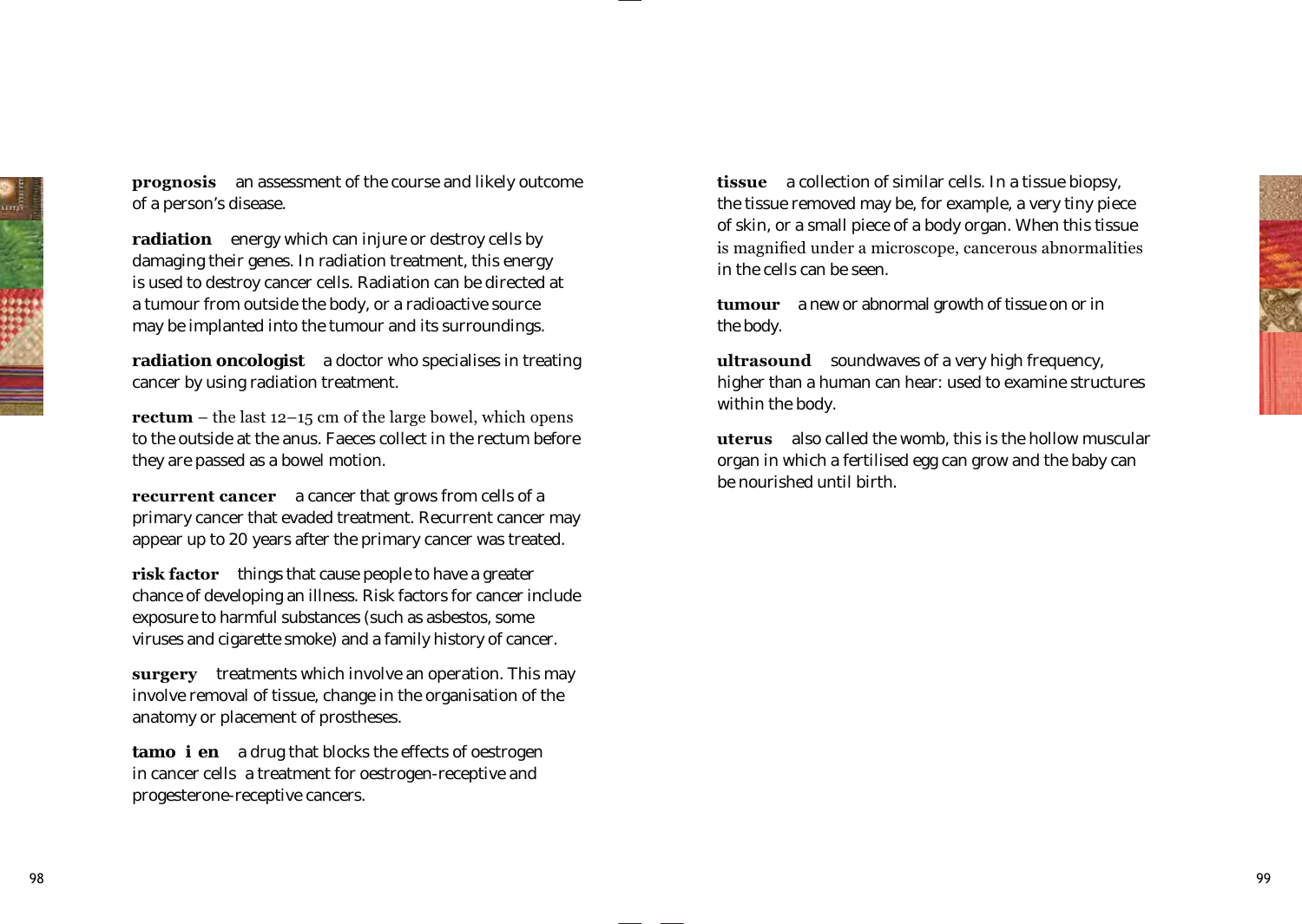

# Suggested readings and websites

## **Readings**

Dia -Montes, Teresa P. (2010). *atients uide to terine*  ancer. Massachusetts: Jones and Barlett Publishers.

Di on, D.S., inda R. Duska. (2011). *uestions*  **nswers** out terine ancer. Massachusetts: Jones and Bartlett Publishers.

# **Websites**

NZ Gynaecological Cancer Foundation www.silveribbon.co.n Offers a range of information, resources and support (including a newsletter) in the NZ context.

Gynaecolgical Cancer Society (Australia) www.gcsau.org/ An excellent Australian site offering holistic, authoritative and cancer-specific information covering the full range of gynaecological cancers in a number of languages.

Gynaecological Cancer Support www.gynaecancersupport.org.au Australian resource for women with gynaecological cancer, their family and friends providing supportive care information about emotional and social issues. It also has a good links section for further information on cancers, side effects and after treatment issues.

## Jean Hailes Foundation

http://www.jeanhailes.org.au/resources/factsheets Australian website with a large number of fact sheets and podcasts on women's issues such a menopause, bone health and sleep.

The suggested websites (other than our own) are not maintained by the Cancer Society of New Zealand. We only suggest sites we believe offer credible and responsible information, but we cannot guarantee that the information on such websites is correct, up-to-date, or evidence-based medical information. We suggest you discuss any information you find with your cancer care health professionals.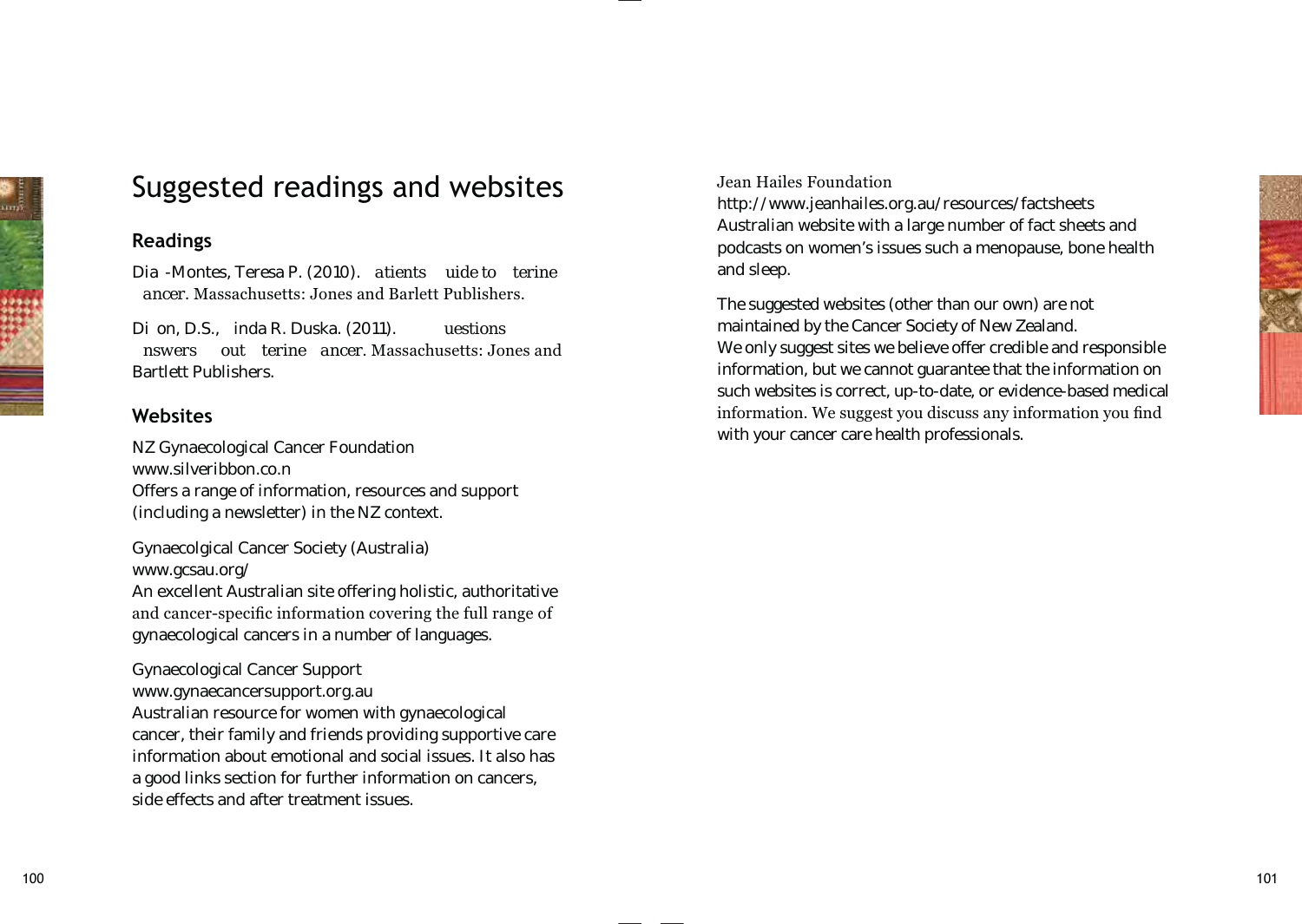

# **Notes**

You may wish to use this space to write down any questions for or advice given by your doctors, nurses or health providers at your next appointment.

Whakamahia tēnei wāhi wātea hei tuhi pātai e hiahia ana koe ki te pātai i tō rata, ngā tapuhi, ngā kaiwhakarato hauora rānei mō te wā e hoki atu ai koe.

# **Notes**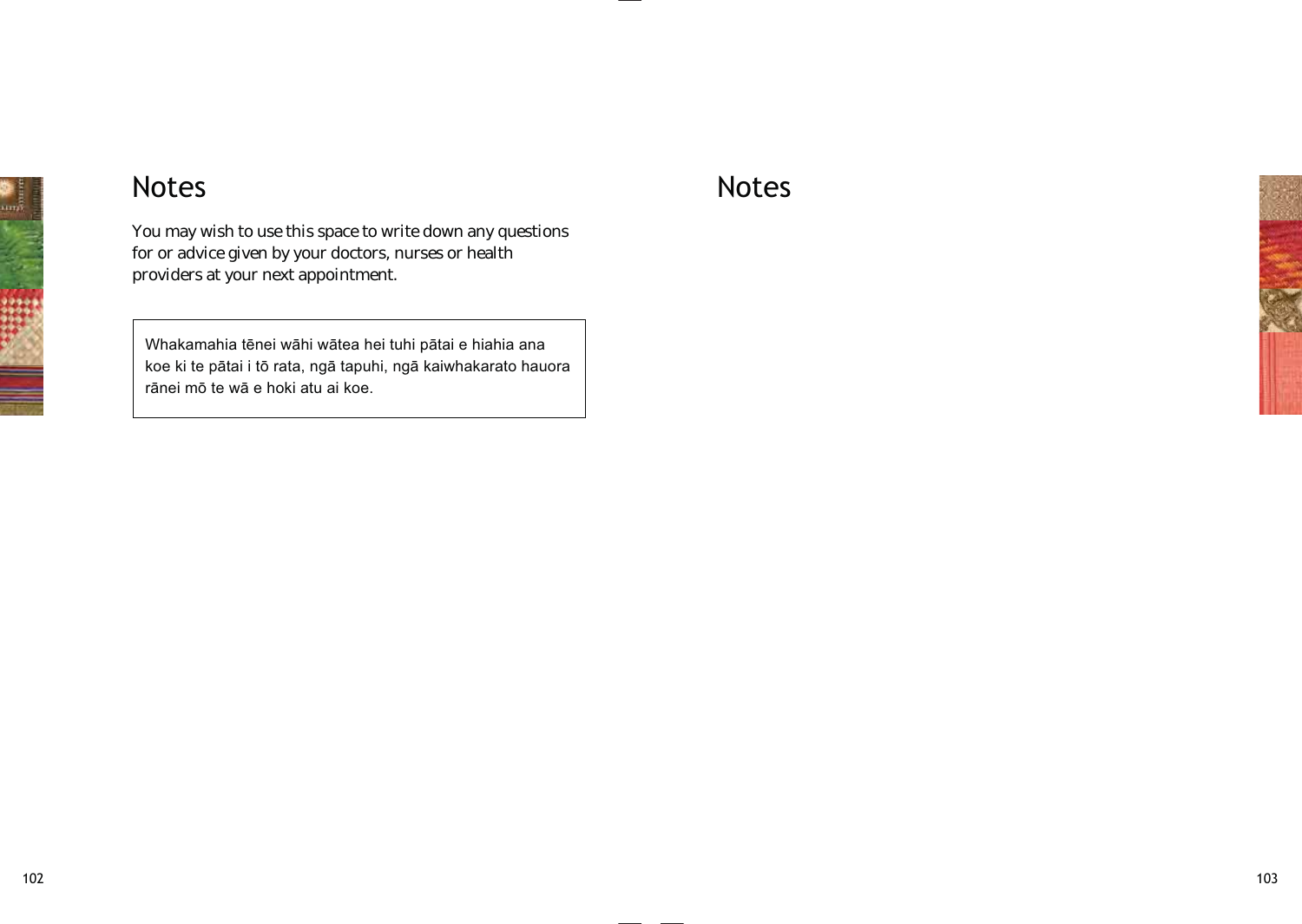

# **Notes**

# Cancer Society of New Zealand Inc.

# **National Office**

PO Box 12700, Wellington 61 Telephone: (0 ) 9 -7270

# **Auckland Division**

PO Box 172 , Auckland 11 0 Telephone: (09) 308-0160 Covering: Northland

# **Waikato/Bay of Plenty Division**

PO Box 13 , Hamilton 32 0 Telephone: (07) 838-2027 Covering: Tauranga, Rotorua, Taupo, Thames and Waikato

# **Central Districts Division**

PO Box 5096, Palmerston North 4441 Telephone: (06) 36 -8989 Covering: Taranaki, Wanganui, Manawatu, Hawke's Bay and Gisborne/East Coast

# **Wellington Division**

52 Riddiford Street, Wellington 6021 Telephone: (0 ) 389-8 21 Covering: Marlborough, Nelson, Wairarapa and Wellington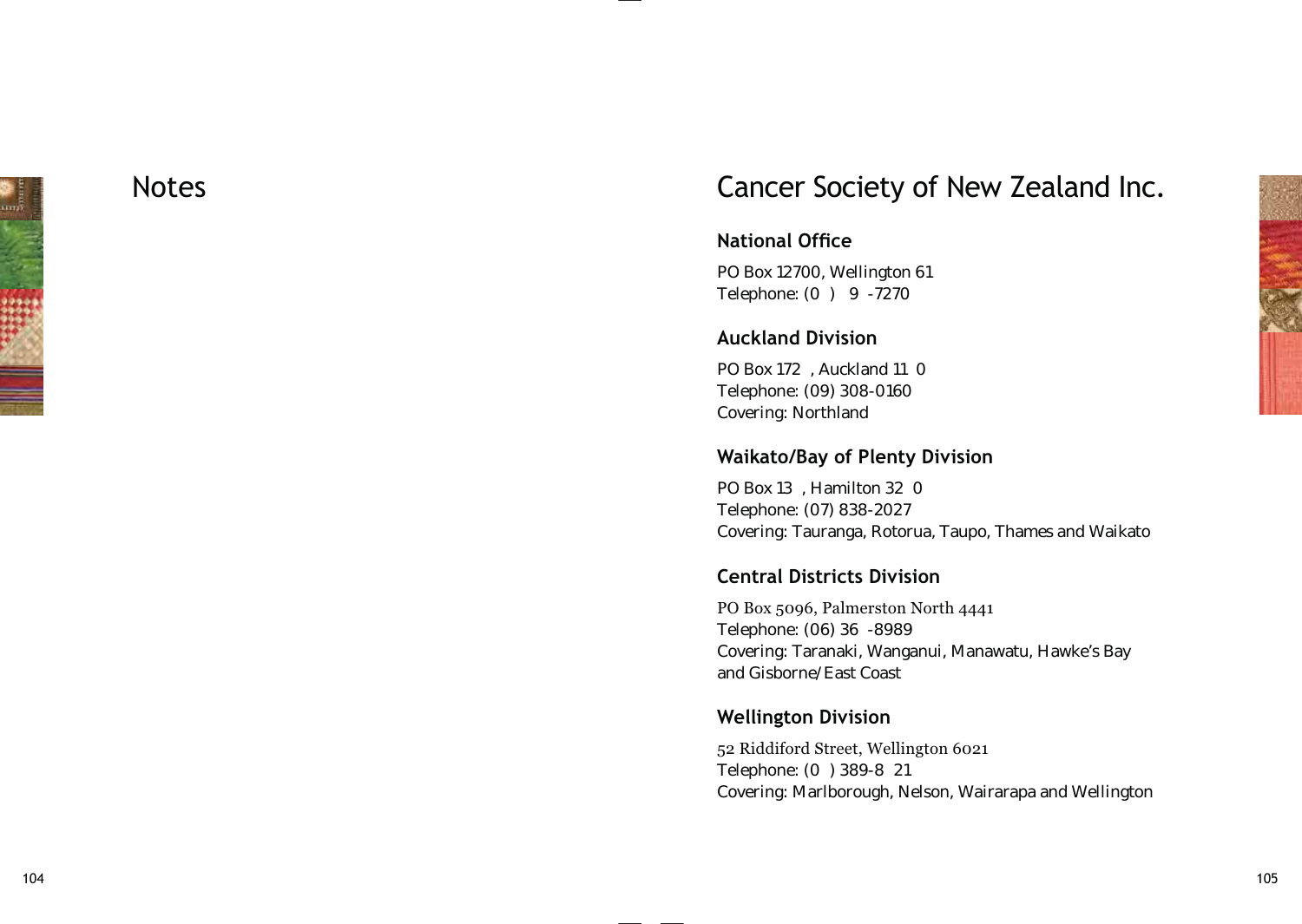# $\mathbb{Z}$

# **Canterbury/West Coast Division**

PO Box 13450, Christchurch 8141 Telephone:  $(03)$  379-5835 Covering: South Canterbury, West Coast and Ashburton

# **Otago/Southland Division**

PO Box 6258, Dunedin 9059 Telephone: (03) 77-7 7 Covering: rban and rural Otago and Southland

# **Cancer Information Service**

0800 CANCER (226 237) www.cancern .org.n

# Feedback

# Cancer of the Uterus/Matepukupuku o te Kopu

We would like to read what you thought of this booklet, whether you found it helpful or not. If you would like to give us your feedback, please fill out this questionnaire, cut it out and send it to the Information Manager at the address at the bottom of the following page.

1. Did you find this booklet helpful?

Yes  $\Box$  No  $\Box$ Please give reason(s) for your answer.

2. Did you find the booklet easy to understand?

 $Yes \Box No \Box$ Please give reason(s) for your answer.

3. Did you have any questions not answered in the booklet?

 $Y_{PS}$   $\Box$  No  $\Box$ 

If yes, what were they?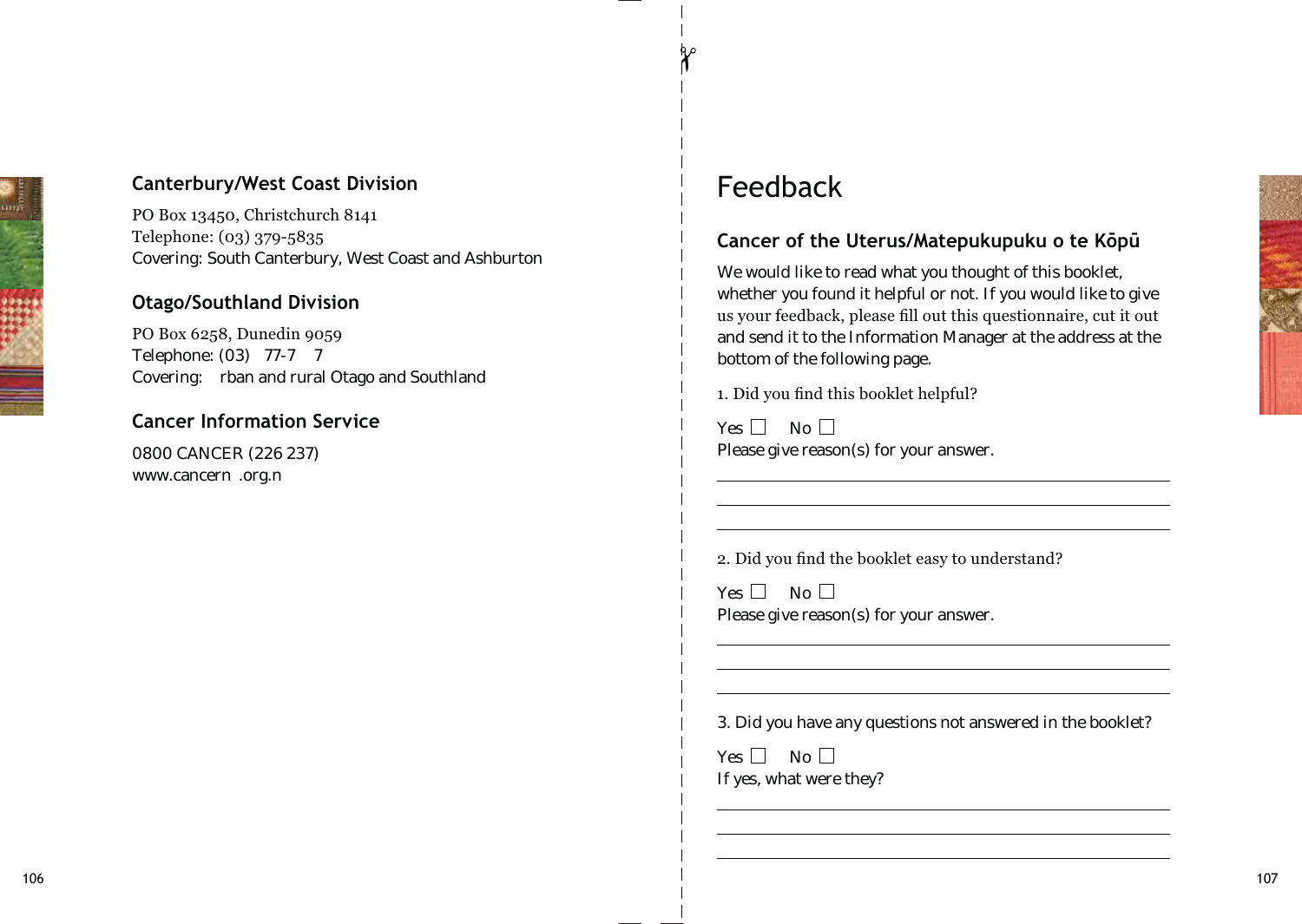

. What did you like the most about the booklet?

5. What did you like the least about the booklet?

6. Any other comments?

Personal information (optional)

Are you a person with cancer, or a friend/relative/whanau?

Gender: Female  $\Box$  Male  $\Box$  Age  $\_\_\_\_\_\_\_\_\_\_\_\_\_\_\_\_\_\_\_\_\_\_\_\_\_\_\_\_$ 

Ethnicity (please specify):

Thank you for helping us review this booklet. The Editorial Team will record your feedback when it arrives, and consider it when this booklet is reviewed for its next edition.

Please return to: The Information Manager, Cancer Society of New Zealand, PO Box 12700, Wellington.

#### Information, support and research

The Cancer Society of New Zealand offers information and support services to people with cancer and their families/whanau. Printed materials are available on specific cancers and treatments. Information for living with cancer is also available.

The Cancer Society is a major funder of cancer research in New Zealand. The aim of research is to determine the causes, prevention and effective methods of treating various types of cancer.

The Society also undertakes health promotion through programmes such as those encouraging SunSmart behaviour, eating well, being physically active and discouraging smoking.

We appreciate your support

The Cancer Society receives no direct financial support from government so funding comes only from donations, legacies and bequests. You can make a donation by phoning 0900 31 111, through our website or by contacting your local Cancer Society.

Acknowledgements The Cancer Society would like to thank for their reviews, advice and contributions:

**Associate Professor Peter Sykes** Head of Department, Department of Obstetrics and Gynaecology, Christchurch Women's Hospital, Christchurch.

**Dr Carol Johnson** Radiation Oncologist, Blood and Cancer Centre, Wellingon Hospital

**Associate Professor Chris Atkinson** Medical Director of the Cancer Society of New Zealand and Oncologist at St George's Cancer Care Centre

Penny Bognuda Gynaecological Oncology Nurse Specialist, Greenlane Hospital, Auckland

**Beth Suttie** Oncology Nurse Specialist, Regional Cancer and Blood Services, Auckland District Health Board

**Glynis Cumming** Gynaecological Oncology Nurse Specialist, Christchurch Women's Hospital

**Meg Biggs, Julie Holt and Michelle Gundersen-Reid** Cancer Society Information Nurses

**Sarah Stacy-Baynes** National Information Manager

We thank the people who have experienced cancer and reviewed this edition, and offered many valuable suggestions. We also thank the Cancer Society volunteers who agreed to be photographed for our booklet.

**Photography** This cover photo of a New Zealand native lilac-coloured hebe was taken by Rob Suisted.